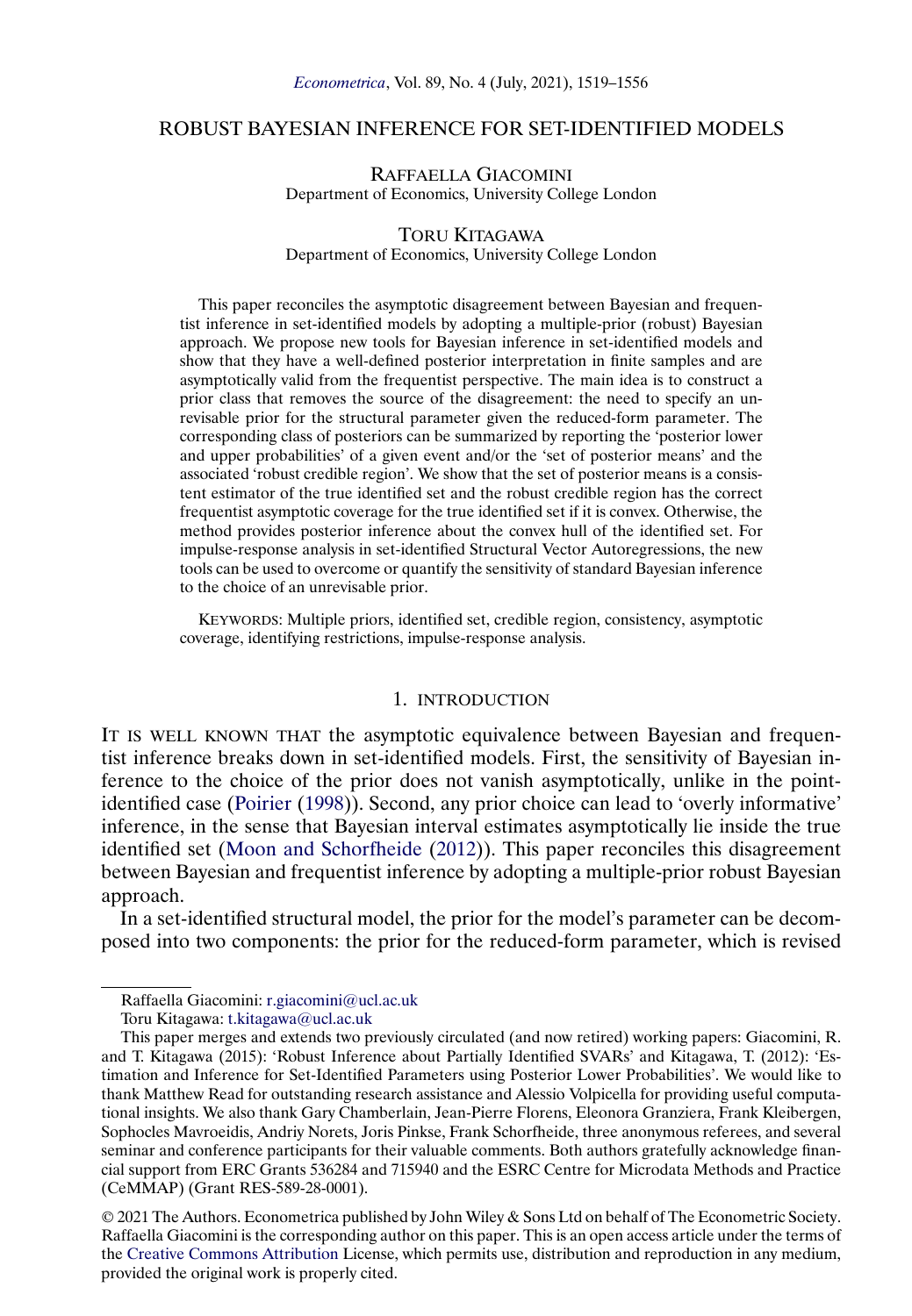<span id="page-1-0"></span>by the data; and the prior for the structural parameter given the reduced-form parameter, which cannot be revised by data. Our robust Bayesian approach removes the need to specify the prior for the structural parameter given the reduced-form parameter, which is the component of the prior that is responsible for the asymptotic disagreement between Bayesian and frequentist inference. This is accomplished by constructing a class of priors that shares a single prior for the reduced-form parameter but allows for arbitrary conditional priors for (or ambiguous beliefs about) the structural parameter given the reduced-form parameter. By applying Bayes's rule to each prior in this class, we obtain a class of posteriors and show that it can be used to perform posterior sensitivity analysis and to conduct inference about the identified set.

In practice, we propose summarizing the information in the class of posteriors by reporting the 'posterior lower and upper probabilities' of an event and/or the 'set of posterior means (or quantiles)' in the class of posteriors and the associated 'robust credible region'. These outputs can be expressed in terms of the (single) posterior of the reducedform parameter, so they can be obtained numerically if one can draw the reduced-form parameter randomly from its posterior.

We show that, if the true identified set is convex, the set of posterior means converges asymptotically to the true identified set and the robust credible region attains the desired frequentist coverage for the true identified set asymptotically (in a pointwise sense). If the true identified set is not convex, the method provides posterior inference about the convex hull of the identified set.

The paper further proposes diagnostic tools that measure the plausibility of the identifying restrictions, the information contained in the identifying restrictions, and the information introduced by the unrevisable prior that would be required by a standard Bayesian approach.

The second part of the paper presents a detailed illustration of the method in the context of impulse-response analysis in Structural Vector Autoregressions (SVARs) that are set-identified due to under-identifying zero and/or sign restrictions [\(Faust](#page-36-0) [\(1998\)](#page-36-0), [Canova](#page-36-0) [and Nicolo](#page-36-0) [\(2002\)](#page-36-0), [Uhlig](#page-37-0) [\(2005\)](#page-37-0), among others). As is typical in this literature, we focus on pointwise inference about individual impulse responses. A scalar object of interest facilitates computing the set of posterior means and the robust credible region, since the posterior of an interval can be reduced to the posterior of a two-dimensional object (the upper and lower bounds). $<sup>1</sup>$ </sup>

Most empirical applications of set-identified SVARs adopt standard Bayesian inference and select a non-informative—but unrevisable—prior for the rotation matrix that transforms reduced-form shocks into structural shocks.<sup>2</sup> [Baumeister and Hamilton](#page-36-0) [\(2015\)](#page-36-0) cautioned against this approach and showed that it may result in spuriously informative posterior inference. Our method overcomes this drawback by removing the need to specify a single prior for the rotation matrix.

We give primitive conditions that ensure frequentist validity of our method in the context of SVARs. The conditions are mild or easy to verify, and cover a wide range of applications. In particular, the results on the types of restrictions that give rise to a convex identified set with continuous and differentiable endpoints are new to the literature and may be of separate interest regardless of whether one favors a Bayesian or a frequentist approach.

<sup>&</sup>lt;sup>1</sup>Extending the analysis to the vector case would in principle be possible, but challenging in terms of both visualization and computation. This is also true in point-identified SVARs (see [Inoue and Kilian](#page-36-0) [\(2013\)](#page-36-0)).

[<sup>2</sup>Gafarov, Meier, and Montiel-Olea](#page-36-0) [\(2018\)](#page-36-0) and [Granziera, Moon, and Schorfheide](#page-36-0) [\(2018\)](#page-36-0) are notable exceptions that consider a frequentist setting.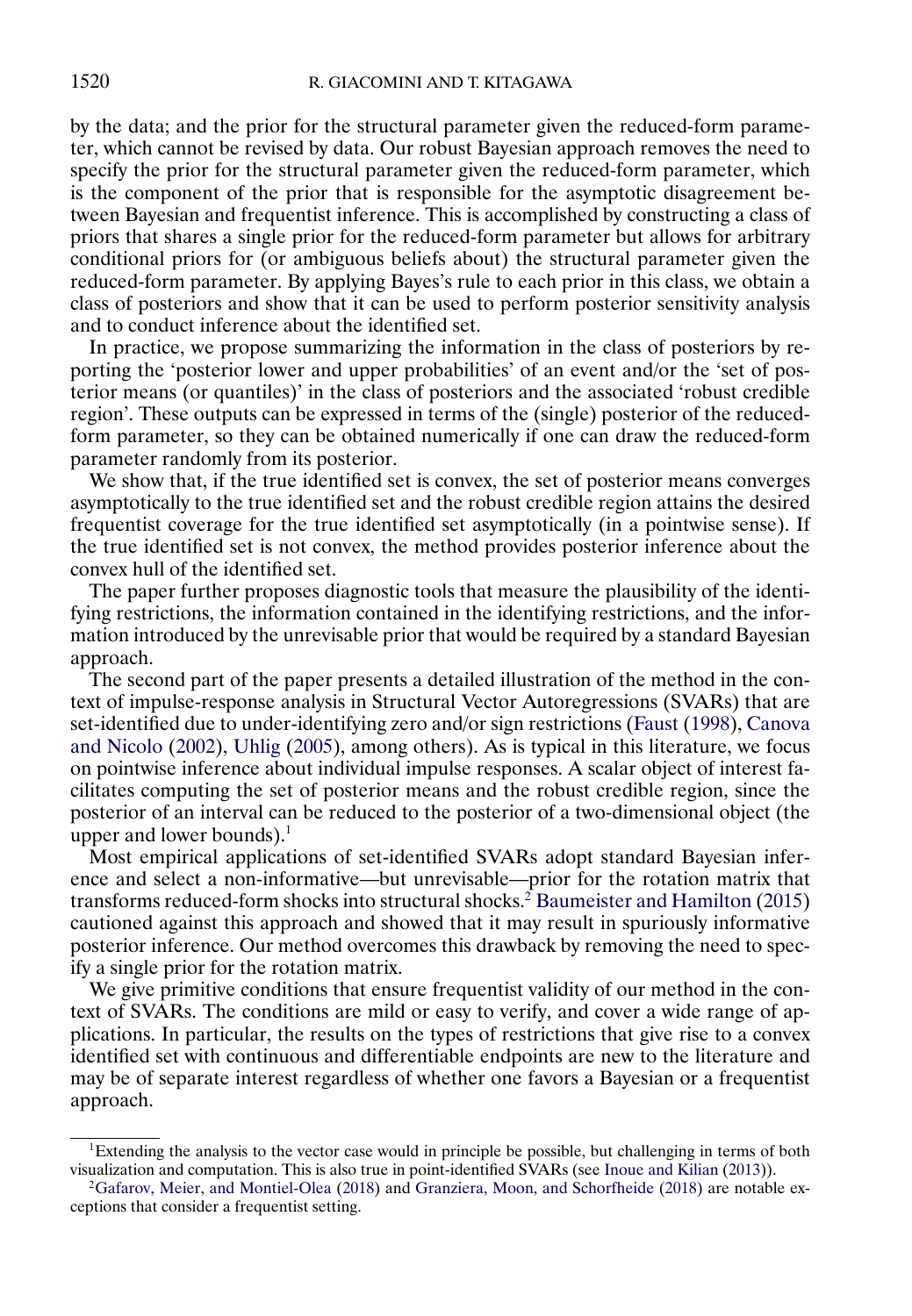<span id="page-2-0"></span>We provide an algorithm for implementing the procedure, which in practice adds an optimization step to the algorithms used in the literature, such as those of [Uhlig](#page-37-0) [\(2005\)](#page-37-0) and [Arias, Rubio-Ramírez, and Waggoner](#page-35-0) [\(2018\)](#page-35-0).

Our practical suggestion in empirical applications is to report the posterior lower (or upper) probability of an event and/or the set of posterior means and the robust credible region, as an alternative or addition to the standard Bayesian output. Reporting the outputs from both approaches, together with the diagnostic tools, can help one separate the information contained in the data and in the identifying restrictions from that introduced by choosing a particular unrevisable prior.

As a concrete example of how to interpret the robust Bayesian output in an SVAR application, the finding that the posterior lower probability of the event 'the impulse response is negative' equals, say, 60%, means that the posterior probability of a negative impulse response is at least 60%, regardless of the choice of unrevisable prior for the rotation matrix. The set of posterior means can be interpreted as an estimate of the impulseresponse identified set. The robust credible region is an interval for the impulse response such that the posterior probability assigned to it is greater than or equal to, say, 90%, regardless of the prior for the rotation matrix.

The empirical illustration applies the method to a standard monetary SVAR that imposes various combinations of equality and sign restrictions typically used in the literature. The findings show that all 90% robust credible regions contain zero, casting doubts on the informativeness of such restrictions. In particular, sign restrictions alone have little identifying power, which means that standard Bayesian inference is largely driven by the choice of the unrevisable prior for the rotation matrix. The addition of zero restrictions tightens the estimated identified set, makes standard Bayesian inference less sensitive to the choice of prior for the rotation matrix, and can lead to informative inference about the sign of the output response to a monetary policy shock.

This paper is related to several literatures in econometrics and statistics.

Robust Bayesian analysis has a long history in statistics. See [Berger](#page-36-0) [\(1994\)](#page-36-0) and references therein. In econometrics, pioneering contributions using multiple priors are [Cham](#page-36-0)[berlain and Leamer](#page-36-0) [\(1976\)](#page-36-0) and [Leamer](#page-37-0) [\(1982\)](#page-37-0), who obtained the bounds for the posterior mean of regression coefficients when a prior varies over a certain class. No previous studies explicitly consider set-identified models, but rather focus on point-identified models, and view the approach as a way to measure the global sensitivity of the posterior to the choice of prior (as an alternative to a full Bayesian analysis requiring the specification of a hyperprior over the priors in the class).

In econometrics, there is a large literature on estimation and inference in set-identified models from the frequentist perspective. See [Canay and Shaikh](#page-36-0) [\(2017\)](#page-36-0) for a survey of the literature and references therein. In the context of certain sign-restricted SVARs, [Granziera, Moon, and Schorfheide](#page-36-0) [\(2018\)](#page-36-0) proposed frequentist inference by inverting tests for a minimum-distance type criterion function, while [Gafarov, Meier, and Montiel-](#page-36-0)[Olea](#page-36-0) [\(2018\)](#page-36-0) applied the delta-method using directional derivatives. Our approach is complementary, as it accommodates a broader class of identifying restrictions, while relying on different conditions to attain asymptotic frequentist validity.

There is also a growing literature on Bayesian inference for set-identified models. Some propose posterior inference based on a single prior irrespective of the posterior sensitivity introduced by set identification [\(Baumeister and Hamilton](#page-36-0) [\(2015\)](#page-36-0), [Gustafson](#page-36-0) [\(2015\)](#page-36-0)). Our paper does not intend to provide a normative argument as to whether one should adopt a single prior or multiple priors under set identification: our main goal is to offer new tools for inference and to show that they have a well-defined posterior interpretation in finite samples and yield asymptotically valid frequentist inference. In parallel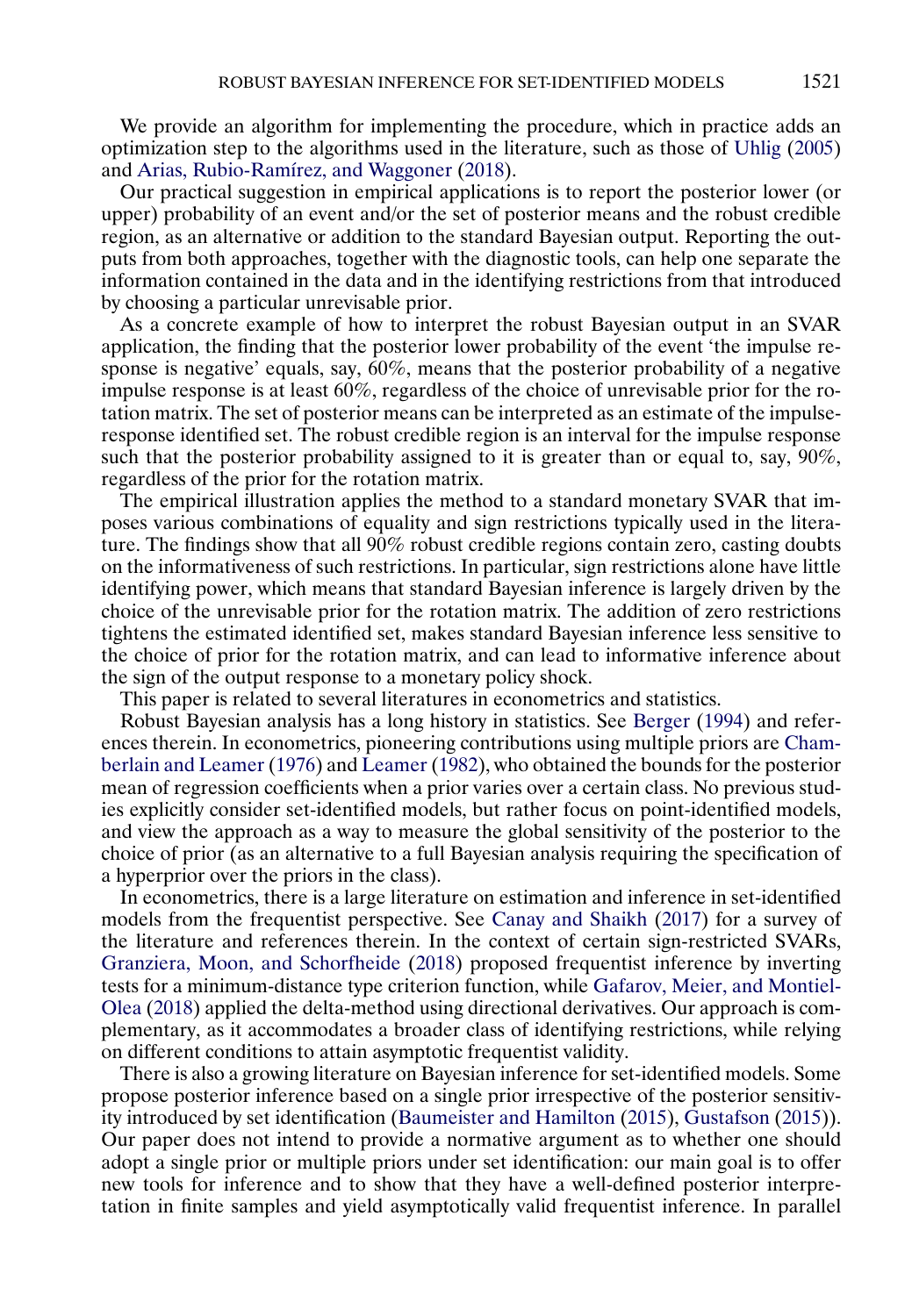<span id="page-3-0"></span>work, [Norets and Tang](#page-37-0) [\(2014\)](#page-37-0) and [Kline and Tamer](#page-37-0) [\(2016\)](#page-37-0) considered Bayesian inference about the identified set. [Norets and Tang](#page-37-0) [\(2014\)](#page-37-0) focused on dynamic discrete choice models. [Kline and Tamer](#page-37-0) [\(2016\)](#page-37-0) focused on moment inequality models and constructed confidence regions that share some relation with our robust credible regions. Their proposal does not have a formal Bayesian interpretation, and their credible sets do not minimize volume, so the coverage can be conservative. If one were to extend our framework to moment inequality models, one could view our approach as providing a formal posterior interpretation for the confidence regions in [Kline and Tamer](#page-37-0) [\(2016\)](#page-37-0), while ensuring that they have minimum volume. In addition, we show how to construct the set of posterior means as a consistent estimator of the true identified set. [Wan](#page-37-0) [\(2013\)](#page-37-0) and [Chen, Chris](#page-36-0)[tensen, and Tamer](#page-36-0) [\(2018\)](#page-36-0) proposed using Bayesian Markov Chain Monte Carlo methods to overcome some computational challenges of the frequentist approach to inference about the identified set.

Finally, a key insight of this paper is to recognize that from the Bayesian perspective, under mild regularity conditions, an identification region can be viewed as a random closed set, and Bayesian inference on it can be carried out using elements of random set theory. This theory has proven very helpful for partial identification analysis since its introduction to econometrics [\(Beresteanu and Molinari](#page-36-0) [\(2008\)](#page-36-0), [Beresteanu, Molchanov,](#page-36-0) [and Molinari](#page-36-0) [\(2012\)](#page-36-0)), and a novel contribution of our paper is to bring these tools into Bayesian inference.

The remainder of the paper is organized as follows. Section 2 considers the general setting of set identification and introduces the multiple-prior robust Bayesian approach. Section [3](#page-10-0) analyzes the asymptotic properties of the method. Section [4](#page-15-0) illustrates the appli-cation to SVARs. Section [5](#page-20-0) discusses the numerical implementation. Sections [4](#page-15-0) and  $\bar{5}$  are self-contained, so a reader interested in SVARs can focus on these sections. Section [6](#page-22-0) contains the empirical application and Section [7](#page-27-0) concludes. The proofs are in Appendix [A.](#page-28-0) The Supplemental Material (Appendix B in [Giacomini and Kitagawa](#page-36-0) [\(2021\)](#page-36-0)) contains additional results and discussion about the validity of the assumptions in SVARs.

# 2. SET IDENTIFICATION AND ROBUST BAYESIAN INFERENCE

# 2.1. *Notation and Definitions*

This section describes the general framework of set-identified structural models. In particular, it introduces the definitions of structural parameter  $\theta$ , reduced-form parameter  $\phi$ , and parameter of interest  $\eta$  that are used throughout the paper.

Let  $(Y, Y)$  and  $(\Theta, \mathcal{A})$  be the standard Borel measurable spaces of a sample  $Y \in Y$ and a parameter vector  $\theta \in \Theta$ , respectively. We restrict attention to parametric models, so  $\Theta \subset \mathbb{R}^d$ ,  $d < \infty$ . Assume that the conditional distribution of Y given  $\theta$  exists and has a probability density  $p(y|\theta)$  at every  $\theta \in \Theta$  with respect to a  $\sigma$ -finite measure on  $(Y, Y)$ , where  $y \in Y$  indicates sampled data.

Set identification of  $\theta$  arises when multiple values of  $\theta$  are observationally equivalent, so that for  $\theta$  and  $\theta' \neq \theta$ ,  $p(y|\theta) = p(y|\theta')$  for every  $y \in Y$  [\(Rothenberg](#page-37-0) [\(1971\)](#page-37-0)). Observational equivalence can be represented by a many-to-one function  $g : (\theta, \mathcal{A}) \to (\phi, \mathcal{B})$ , such that  $g(\theta) = g(\theta')$  if and only if  $p(y|\theta) = p(y|\theta')$  for all  $y \in Y$  (see, e.g., [Barankin](#page-36-0) [\(1960\)](#page-36-0)). This relationship partitions the parameter space  $\Theta$  into equivalent classes, in each of which the likelihood of  $\theta$  is 'flat' irrespective of observations, and  $\phi = g(\theta)$  maps each of the equivalent classes to a point in a parameter space  $\Phi$ . In the language of struc-tural models in econometrics [\(Koopmans and Reiersol](#page-37-0) [\(1950\)](#page-37-0)),  $\phi = g(\theta)$  is the reducedform parameter that indexes the distribution of the data. The reduced-form parameter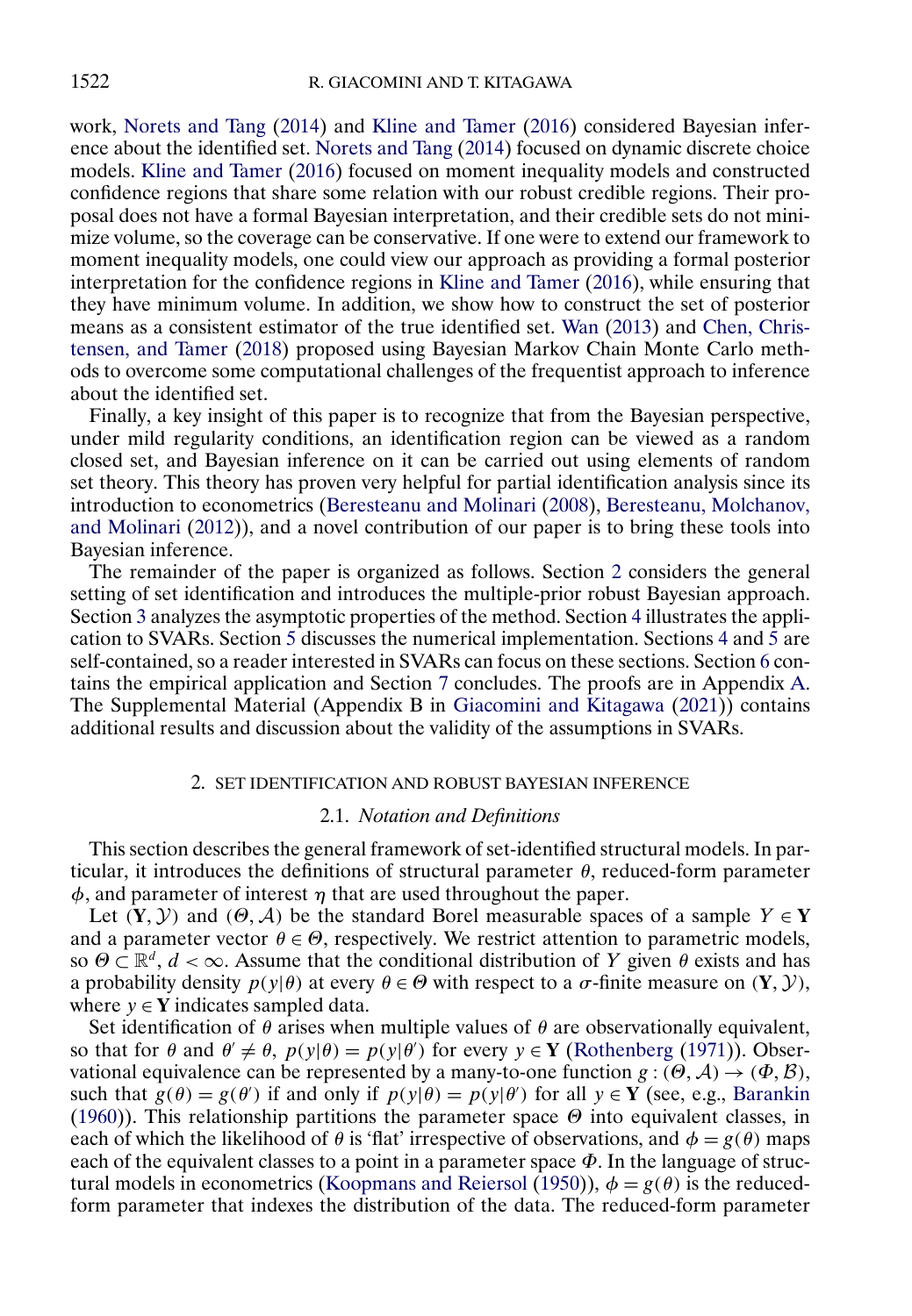<span id="page-4-0"></span>carries all the information for the structural parameter  $\theta$  through the value of the likelihood function, in the sense that there exists a B-measurable function  $\hat{p}(y|\cdot)$  such that  $p(y|\theta) = \hat{p}(y|g(\theta))$  for every  $y \in \mathbf{Y}$  and  $\theta \in \Theta$ <sup>3</sup>.

Let the parameter of interest  $\eta \in \mathcal{H}$  be a subvector or a transformation of  $\theta$ ,  $\eta = h(\theta)$ with  $h: (\Theta, \mathcal{A}) \to (\mathcal{H}, \mathcal{D}), \mathcal{H} \subset \mathbb{R}^k, k < \infty$ . The identified sets of  $\theta$  and  $\eta$  are defined as follows.

- DEFINITION 1—Identified Sets of  $\theta$  and  $\eta$ : (i) The identified set of  $\theta$  is the inverse image of  $g(\cdot)$ :  $\text{IS}_{\theta}(\phi) = {\theta \in \Theta : g(\theta) = \phi}$ , where  $\text{IS}_{\theta}(\phi)$  and  $\text{IS}_{\theta}(\phi')$  for  $\phi \neq \phi'$ are disjoint and  $\{IS_{\theta}(\phi) : \phi \in \Phi\}$  constitutes a partition of  $\Theta$ .
- (ii) The identified set of  $\eta = h(\theta)$  is a set-valued map IS<sub>n</sub> :  $\Phi \rightrightarrows H$  defined by the projection of  $\text{IS}_{\theta}(\phi)$  onto  $\mathcal{H}$  through  $h(\cdot)$ ,  $\text{IS}_{\eta}(\phi) \equiv \{h(\theta) : \theta \in \text{IS}_{\theta}(\phi)\}.$
- (iii) The parameter  $\eta = h(\theta)$  is point-identified at  $\phi$  if IS<sub>n</sub>( $\phi$ ) is a singleton, and  $\eta$  is set-identified at  $\phi$  if IS<sub>n</sub>( $\phi$ ) is not a singleton.

We define the identified set for  $\theta$  in terms of the likelihood-based definition of observational equivalence of  $\theta$ . As a result,  $IS_{\theta}(\phi)$  and  $IS_{\eta}(\phi)$  are ensured to give sharp identification regions at every distribution of data indexed by  $\phi$ . In some structural models, including SVARs, the space of the reduced-form parameter  $\Phi$  on which the reduced-form likelihood is well-defined can be larger than the space of the reduced-form parameter generated from the structure  $g(\Theta)$ ; that is, the model is observationally restrictive in the sense of [Koopmans and Reiersol](#page-37-0) [\(1950\)](#page-37-0). In this case, the model is falsifiable, and  $\text{IS}_{\theta}(\phi)$ can be empty for some  $\phi \in \Phi$ .

# 2.2. *Multiple Priors*

In this section, we discuss how set identification induces unrevisable prior knowledge and we introduce the use of multiple priors.

Let  $\pi_{\theta}$  be a prior (distribution) of  $\hat{\theta}$  and  $\pi_{\phi}$  be the corresponding prior of  $\phi$ , obtained as the marginal probability measure on  $(\Phi, \mathcal{B})$  induced by  $\pi_{\theta}$  and  $g(\cdot)$ :

$$
\pi_{\phi}(B) = \pi_{\theta}(\text{IS}_{\theta}(B)) \quad \text{for all } B \in \mathcal{B}.
$$
 (2.1)

Since the likelihood for  $\theta$  is flat on IS<sub> $\theta$ </sub>( $\phi$ ) for any Y, conditional independence  $\theta \perp Y|\phi$ holds. The posterior of  $\theta$ ,  $\pi_{\theta|Y}$ , is accordingly obtained as

$$
\pi_{\theta|Y}(A) = \int_{\Phi} \pi_{\theta|\phi}(A) d\pi_{\phi|Y}(\phi), \quad A \in \mathcal{A}, \tag{2.2}
$$

where  $\pi_{\theta|\phi}$  denotes the conditional distribution of  $\theta$  given  $\phi$ ,<sup>4</sup> and  $\pi_{\phi|Y}$  is the posterior of  $\phi$ .

Expression (2.2) shows that the prior of the reduced-form parameter,  $\pi_{\phi}$ , can be updated by the data, whereas the conditional prior of  $\theta$  given  $\phi$  is never updated because the

<sup>&</sup>lt;sup>3</sup>In Bayesian statistics,  $\phi = g(\theta)$  is called the (minimal) sufficient parameters that satisfy conditional independence  $Y \perp \theta | \phi$  [\(Barankin](#page-36-0) [\(1960\)](#page-36-0)).

<sup>&</sup>lt;sup>4</sup>To avoid the Borel paradox, we follow the definition of conditional distribution  $\pi_{\theta|\phi}$  via the conditional expectation, that is,  $\pi_{\theta|\phi}(A) \equiv E(1_A(\theta)|\phi)$ , where  $E(\cdot|\phi)$  is the B-measurable,  $\pi_{\phi}$ -integrable function such that for any  $B \in \mathcal{B}$ ,  $E(\xi(\theta) \cdot 1_B(\theta)) = \int_B E(\xi(\theta)|\phi) d\pi_{\phi}$ . The regular conditional distribution  $\pi_{\theta|\phi}$  is unique up to a  $\pi_{\phi}$ -null set of  $\phi$ .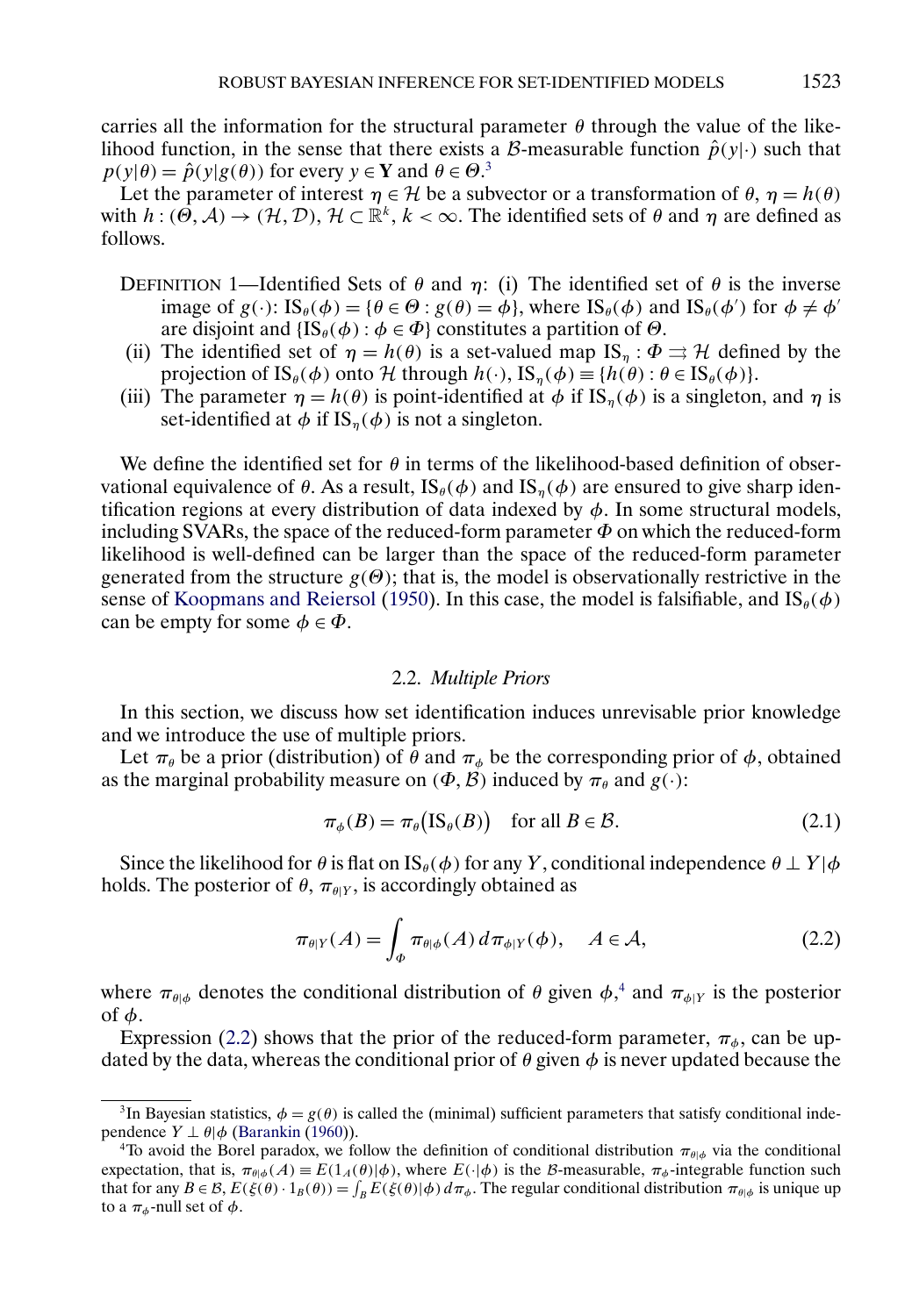<span id="page-5-0"></span>likelihood is flat on  $\text{IS}_{\theta}(\phi) \subset \Theta$  for any realization of the sample. In this sense, one can interpret  $\pi_{\phi}$  as the *revisable prior knowledge* and the conditional priors,  $\{\pi_{\theta|\phi}(\cdot|\phi) : \phi \in \Phi\}$ , as the *unrevisable prior knowledge*.

In a standard Bayesian setting, the posterior uncertainty about  $\theta$  is summarized by a single probability distribution. This requires specifying a single prior for  $\theta$ , which induces a conditional prior  $\pi_{\theta|\phi}$  that is unique up to  $\pi_{\phi}$ -almost sure equivalence. If one could justify this choice of conditional prior, the standard Bayesian updating formula [\(2.2\)](#page-4-0) would yield a valid posterior for  $\theta$ . A challenging situation arises if a credible conditional prior is not readily available. In this case, a researcher who is aware that  $\pi_{\theta| \phi}$  is never updated by the data might worry about the influence that a potentially arbitrary choice can have on posterior inference.

The robust Bayesian analysis in this paper focuses on this situation, and removes the need to specify a single conditional prior by introducing ambiguity for  $\pi_{\theta|\phi}$  in the form of multiple priors.

DEFINITION 2—Multiple-Prior Class: Given a unique  $\pi_{\phi}$  supported only on  $g(\Theta)$ , the class of conditional priors for  $\theta$  given  $\phi$  is

$$
\Pi_{\theta|\phi} = \left\{ \pi_{\theta|\phi} : \pi_{\theta|\phi} \left( \text{IS}_{\theta}(\phi) \right) = 1, \pi_{\phi} \text{-almost surely} \right\}. \tag{2.3}
$$

 $\Pi_{\theta|\phi}$  consists of arbitrary conditional priors as long as they assign probability 1 to the identified set of  $\theta$ .  $\Pi_{\theta|\phi}$  induces a class of proper priors for  $\theta$ ,  $\Pi_{\theta} \equiv {\pi_{\theta} = \int \pi_{\theta|\phi} d\pi_{\phi}}$ :  $\pi_{\theta|\phi} \in \Pi_{\theta|\phi}$ , which consists of all priors for  $\theta$  whose marginal distribution for  $\phi$  coincides with the specified  $\pi_{\phi}$ . Our proposal requires a researcher to specify a single prior only for the reduced-form parameter  $\phi$ , but it otherwise leaves the conditional prior  $\pi_{\theta|\phi}$ unspecified.

In this paper, we shall not discuss how to select  $\pi_{\phi}$ , and treat it as given. As the influence of this prior on posterior inference disappears asymptotically, any sensitivity issues in this respect potentially only concern small samples. Another reason for not introducing multiple priors for  $\phi$  is to avoid possible issues of non-convergence of the class of posteriors, as discussed in the literature on global sensitivity analysis, for example, [Ruggeri and](#page-37-0) [Sivaganesan](#page-37-0) [\(2000\)](#page-37-0).

# 2.3. *Posterior Lower and Upper Probabilities*

Applying Bayes's rule to each prior in the class  $\Pi_{\theta}$  generates the class of posteriors for  $\theta$ . Transforming each member of the class gives the class of posteriors for the parameter of interest  $\eta$ :

$$
\Pi_{\eta|Y} \equiv \left\{ \pi_{\eta|Y}(\cdot) = \int_{\Phi} \pi_{\theta|\phi} \big( h(\theta) \in \cdot \big) d\pi_{\phi|Y} : \pi_{\theta|\phi} \in \Pi_{\theta|\phi} \right\}.
$$
 (2.4)

We propose to summarize this posterior class by the *posterior lower probability*  $\pi_{\eta|Y*}(\cdot)$ :  $D \to [0, 1]$  and the *posterior upper probability*  $\pi^*_{\eta|Y}(\cdot) : D \to [0, 1]$ , defined as

$$
\pi_{\eta|Y*}(D) \equiv \inf_{\pi_{\eta|Y} \in \Pi_{\eta|Y}} \pi_{\eta|Y}(D), \qquad \pi_{\eta|Y}^*(D) \equiv \sup_{\pi_{\eta|Y} \in \Pi_{\eta|Y}} \pi_{\eta|Y}(D).
$$

Note the conjugate property,  $\pi_{\eta|Y*}(D) = 1 - \pi_{\eta|Y}^*(D^c)$ , so it suffices to focus on one of them. The lower and upper probabilities provide the bounds of posterior beliefs that are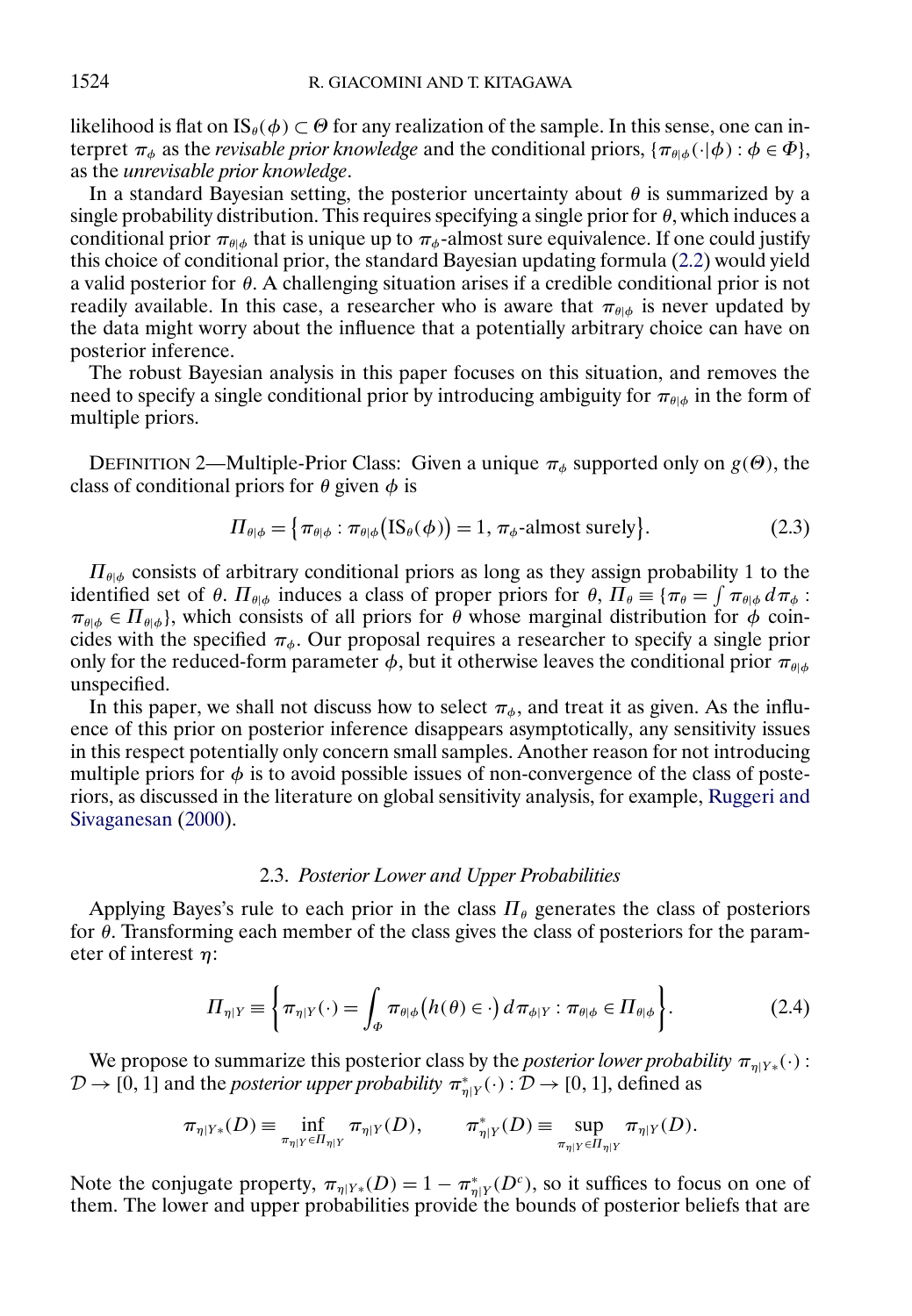<span id="page-6-0"></span>valid irrespective of the choice of unrevisable prior. When  $\{\eta \in D\}$  specifies a hypothesis of interest,  $\pi_{n|Y*}(D)$  can be interpreted as saying that 'the posterior credibility for { $\eta \in$ D} is at least equal to  $\pi_{n|Y*}(D)$ , no matter which unrevisable prior one assumes'. These quantities are useful for conducting global sensitivity analysis with respect to a prior that cannot be revised by the data.

In order to derive an analytical expression for  $\pi_{n|Y*}(\cdot)$ , we make the following assumption.

- ASSUMPTION 1: (i) *The prior of*  $\phi$ ,  $\pi_{\phi}$ , *is proper*, *absolutely continuous with respect to a* σ-finite measure on  $(\Phi, \mathcal{B})$ , and  $\pi_{\phi}(g(\Theta)) = 1$ , that is,  $\text{IS}_{\theta}(\phi)$  and  $\text{IS}_{n}(\phi)$  are *non-empty*,  $\pi_{\phi}$ -*a.s.*
- (ii) *The mapping between*  $\theta$  *and*  $\phi$ ,  $g$ :  $(\Theta, \mathcal{A}) \rightarrow (\Phi, \mathcal{B})$ , *is measurable and its inverse image*  $\text{IS}_{\theta}(\phi)$  *is a closed set in*  $\Theta$ ,  $\pi_{\phi}$ -*a.s.*
- (iii) *The mapping between*  $\theta$  *and*  $\eta$ ,  $h : (\Theta, \mathcal{A}) \to (\mathcal{H}, \mathcal{D})$ , *is measurable and*  $IS_{\eta}(\phi) =$  $h(\text{IS}_{\theta}(\phi))$  *is a closed set in*  $\mathcal{H}, \pi_{\phi}$ -*a.s.*

Assumption 1(i) guarantees that the identified set IS<sub>n</sub>( $\phi$ ) can be viewed as a random set defined on the probability space both a priori ( $\Phi$ ,  $\mathcal{B}$ ,  $\pi_{\phi}$ ) and a posteriori ( $\Phi$ ,  $\mathcal{B}$ ,  $\pi_{\phi|Y}$ ), which we exploit in the proof of Theorem 1 below. As we discuss in Section [5,](#page-20-0) the numerical implementation of our method allows an improper prior with support larger than  $g(\Theta)$  and imposes the assumption by only retaining draws that give a non-empty identified set. Assumptions 1(ii) and 1(iii) are mild conditions ensuring that  $\text{IS}_{\theta}(\phi)$  and  $\text{IS}_{n}(\phi)$ are random closed sets satisfying a measurability requirement. The closedness of  $\text{IS}_{\theta}(\phi)$ and IS<sub>n</sub>( $\phi$ ) is implied, for example, by continuity of  $g(\cdot)$  and  $h(\cdot)$ .

The next theorem expresses the posterior lower and upper probabilities for the parameter of interest in terms of the posterior of  $\phi$ . This provides the basis for the numerical approximation of these probabilities, which only requires the ability to compute the identified set at values of  $\phi$  randomly drawn from its posterior.

THEOREM 1: *Under Assumption*  $1$ *, for*  $D \in \mathcal{D}$ *,* 

$$
\pi_{\eta|Y*}(D) = \pi_{\phi|Y}\big(\big\{\phi: \text{IS}_{\eta}(\phi) \subset D\big\}\big), \qquad \pi_{\eta|Y}^*(D) = \pi_{\phi|Y}\big(\big\{\phi: \text{IS}_{\eta}(\phi) \cap D \neq \emptyset\big\}\big).
$$

The expression for  $\pi_{\eta|Y*}(D)$  shows that the lower probability on D is the probability that the (random) identified set  $IS_n(\phi)$  is contained in D in terms of the posterior probability of  $\phi$ . The intuition for this result can be best understood when  $\eta = \theta$ . The decomposition in equation [\(2.2\)](#page-4-0) suggests that, to minimize the posterior probability on  $\{\theta \in D\}$ , we choose, if possible, a conditional prior  $\pi_{\theta|\phi}$  that assigns all the probability outside D so as to attain  $\pi_{\theta|\phi}(D) = 0$ . Such choice of prior is, however, not possible for  $\phi$  such that IS<sub>θ</sub>( $\phi$ )  $\subset D$ , since the requirement  $\pi_{\theta|\phi}(\text{IS}_{\theta}(\phi)) = 1$  binds and any choice of prior satisfies  $\pi_{\theta|\phi}(D) = 1$ . Symmetrically, the posterior probability on  $\{\theta \in D\}$  is maximized by choosing, if possible (i.e., if IS<sub>θ</sub>( $\phi$ ) ∩ D  $\neq$  Ø), a conditional prior that puts all the probability inside D. These constructions of the extreme conditional priors immediately lead to the expressions of the lower and upper probabilities in Theorem 1.<sup>5</sup>

<sup>&</sup>lt;sup>5</sup>Viewing the identified-set correspondence  $\text{IS}_{\theta}(\phi)$  as a random closed set defined on the probability space  $(\Phi, \mathcal{B}, \pi_{\phi|\mathcal{X}})$ , let  $\xi : \Phi \to \Theta$  be a measurable selection of IS<sub>θ</sub>( $\phi$ ), that is,  $\xi(\phi)$  is B-measurable and satisfies  $\pi_{\phi|X}(\{\xi(\phi) \in \text{IS}_{\theta}(\phi)\}) = 1$ . [Artstein](#page-36-0)'s inequality (Theorem 2.1 in Artstein [\(1983\)](#page-36-0)) shows that the set of proba-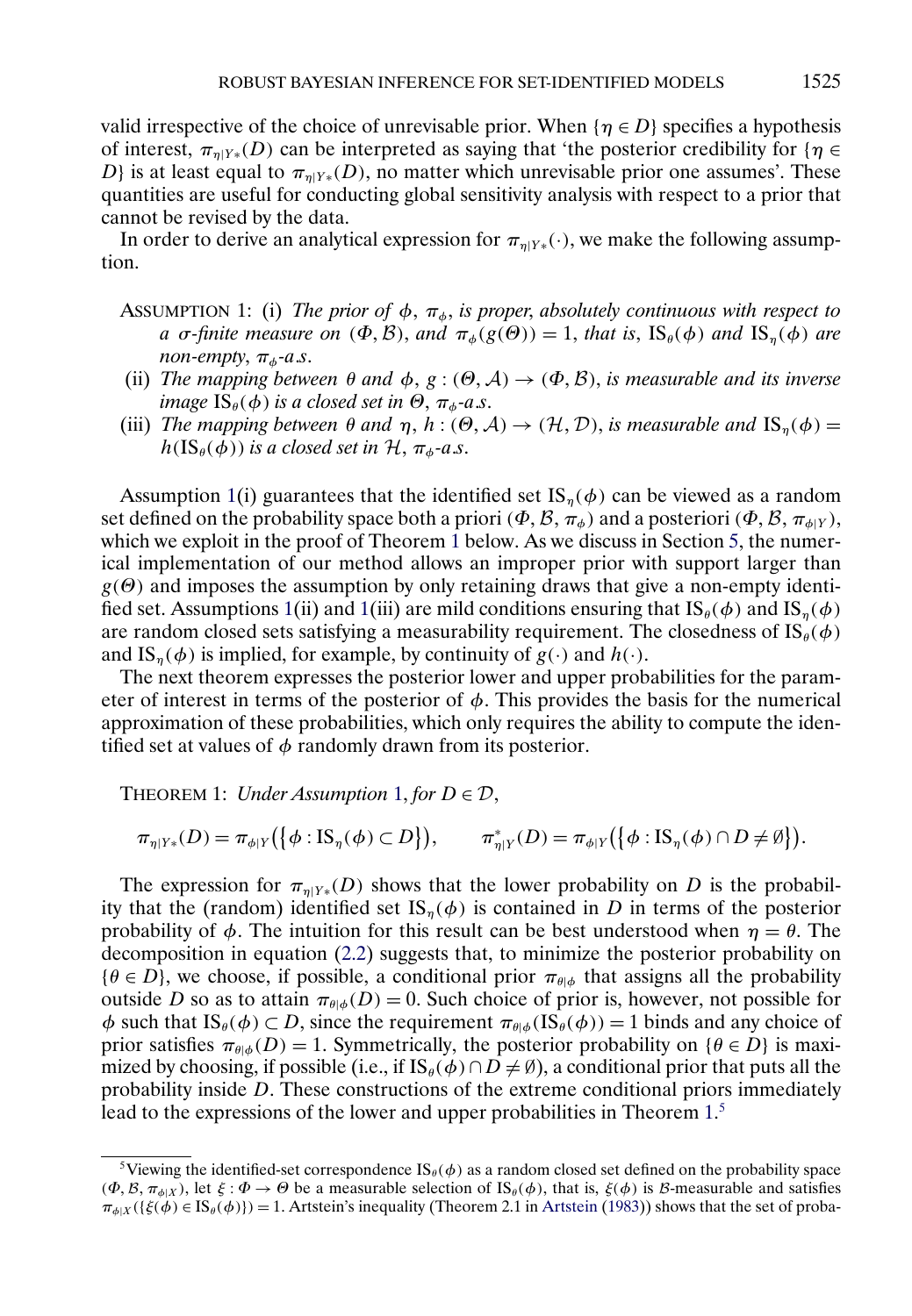<span id="page-7-0"></span>Setting  $\eta = \theta$  gives the posterior lower and upper probabilities for  $\theta$  in terms of the containment and hitting probabilities of  $\text{IS}_{\theta}(\phi)$ . In standard Bayesian inference, the posterior of  $\theta$  is transformed into a posterior for  $\eta = h(\theta)$  by integrating the posterior probability measure of  $\theta$  for  $\eta$ , while here it corresponds to projecting random sets  $\text{IS}_{\theta}(\phi)$  onto H via  $\eta = h(\cdot)$ . This highlights the difference between standard Bayesian analysis and robust Bayesian analysis based on the lower probability. Corollary [A.1](#page-30-0) in Appendix [A](#page-28-0) shows that for each  $D \in \mathcal{D}$ , the set of posterior probabilities  $\{\pi_{\eta|Y}(D) : \pi_{\eta|Y} \in \Pi_{\eta|Y}\}\$ coincides with the connected intervals  $[\pi_{\eta|Y*}(D), \pi_{\eta|Y}^*(D)]$ , implying that any posterior probability in this set can be attained by some posterior in  $\Pi_{n|Y}$ .

It is well known in the robust statistics literature (e.g., [Huber](#page-36-0) [\(1973\)](#page-36-0)) that the lower probability of a set of probability measures is, in general, a monotone nonadditive measure (capacity). The posterior lower and upper probabilities in this paper coincide with the construction of the posterior lower and upper probabilities of [Wasserman](#page-37-0) [\(1990\)](#page-37-0) when it is applied to our prior class. An important distinction from Wasserman's analysis is that our posterior lower probability is guaranteed to be an  $\infty$ -order monotone capacity (a containment functional of random sets), which simplifies the investigation of its analytical properties and the practical implementation of the method.

# 2.4. *Set of Posterior Means and Quantiles*

The posterior lower and upper probabilities shown in Theorem [1](#page-6-0) summarize the set of posterior probabilities for an arbitrary event of interest D. To summarize the information in the posterior class without specifying  $D$ , we propose to report the set of posterior means of η.

The next proposition shows that the set of posterior means of  $\eta$  is equivalent to the Aumann expectation of the convex hull of the identified set.

THEOREM 2: *Suppose Assumption* [1](#page-6-0) *holds and the random set*  $IS_n(\phi) \subset \mathcal{H}, \phi \sim \pi_{\phi|Y}$ , *is* L<sub>1</sub>-integrable with respect to  $\pi_{\phi|Y}$  in the sense that  $E_{\phi|Y}(\sup_{\eta\in\text{IS}_{\eta}(\phi)}\|\eta\|)<\infty$ . Let  $\cot(\mathrm{IS}_{\eta}(\phi))$  be the convex hull of  $\mathrm{IS}_{\eta}(\phi)^6$  and let  $E_{\phi|Y}^A(\cdot)$  denote the Aumann expectation *of a random set with underlying probability measure* πφ<sup>|</sup><sup>Y</sup> . <sup>7</sup> *Then*, *the set of posterior means is convex and equals the Aumann expectation of the convex hull of the identified set*:

$$
\{E_{\eta|Y}(\eta) : \pi_{\eta|Y} \in \Pi_{\eta|Y}\} = E_{\phi|Y}^A [\text{co}\big(\text{IS}_{\eta}(\phi)\big)\big].\tag{2.5}
$$

bility distributions for  $\theta$  formed by measurable selections of IS<sub> $\theta$ </sub>( $\phi$ ) is given by

$$
\Pi_{\theta|Y}^S \equiv \big\{ \pi_{\theta|Y} : \pi_{\theta|Y}(A) \leq \pi_{\phi|Y} \big( \mathop{\mathrm{IS}}\nolimits_\theta(\phi) \cap A \neq \emptyset \big), \forall A \in \mathcal{A}, \text{closed} \big\}.
$$

Since a measurable selection of IS<sub>θ</sub>( $\phi$ ) corresponds to degenerate conditional priors { $\pi_{\theta|\phi} = 1_{\xi(\phi)}$ :  $\phi \in \Phi$ } and it is included in the set of conditional priors used in our analysis, the set of posteriors for  $\theta$ ,  $\Pi_{\theta|Y}$ , defined in [\(2.4\)](#page-5-0) with  $\eta = \theta$  satisfies  $\Pi_{\theta|Y} \supseteq \Pi_{\theta|Y}^S$ . As implied by Artstein's inequality, however, the upper probability of  $\Pi_{\theta|Y}$  obtained in Theorem [1](#page-6-0) with  $\eta = \theta$  agrees with the upper probability of  $\Pi_{\theta|Y}^S$  on any closed measurable  $A \in \mathcal{A}$ .<br><sup>6</sup>co(IS<sub>η</sub>) :  $\Phi \rightrightarrows \mathcal{H}$  is viewed as a closed random set defined on the probability space ( $\Phi$ ,  $\mathcal{B}$ ,  $\pi_{\phi|Y}$ ).<br><sup>7</sup>Let  $X : \Phi \rightrightarrows \mathcal{H}$  be a closed random set defined on the probability spac

be its measurable selection, that is,  $\xi(\phi) \in X(\phi)$ ,  $\pi_{\phi|Y}$ -a.s. Let  $S^1(X)$  be the class of integrable measurable selections,  $S^1(X) = \{\xi : \xi(\phi) \in X(\phi), \pi_{\phi|Y}$ -a.s.,  $E_{\phi|Y}(\|\xi\|) < \infty\}$ . The Aumann expectation of X is defined as  $(Aumann (1965)) E_{\phi|Y}^A(X) \equiv \{E_{\phi|Y}(\xi) : \xi \in S^1(X)\}.$  $(Aumann (1965)) E_{\phi|Y}^A(X) \equiv \{E_{\phi|Y}(\xi) : \xi \in S^1(X)\}.$  $(Aumann (1965)) E_{\phi|Y}^A(X) \equiv \{E_{\phi|Y}(\xi) : \xi \in S^1(X)\}.$  $(Aumann (1965)) E_{\phi|Y}^A(X) \equiv \{E_{\phi|Y}(\xi) : \xi \in S^1(X)\}.$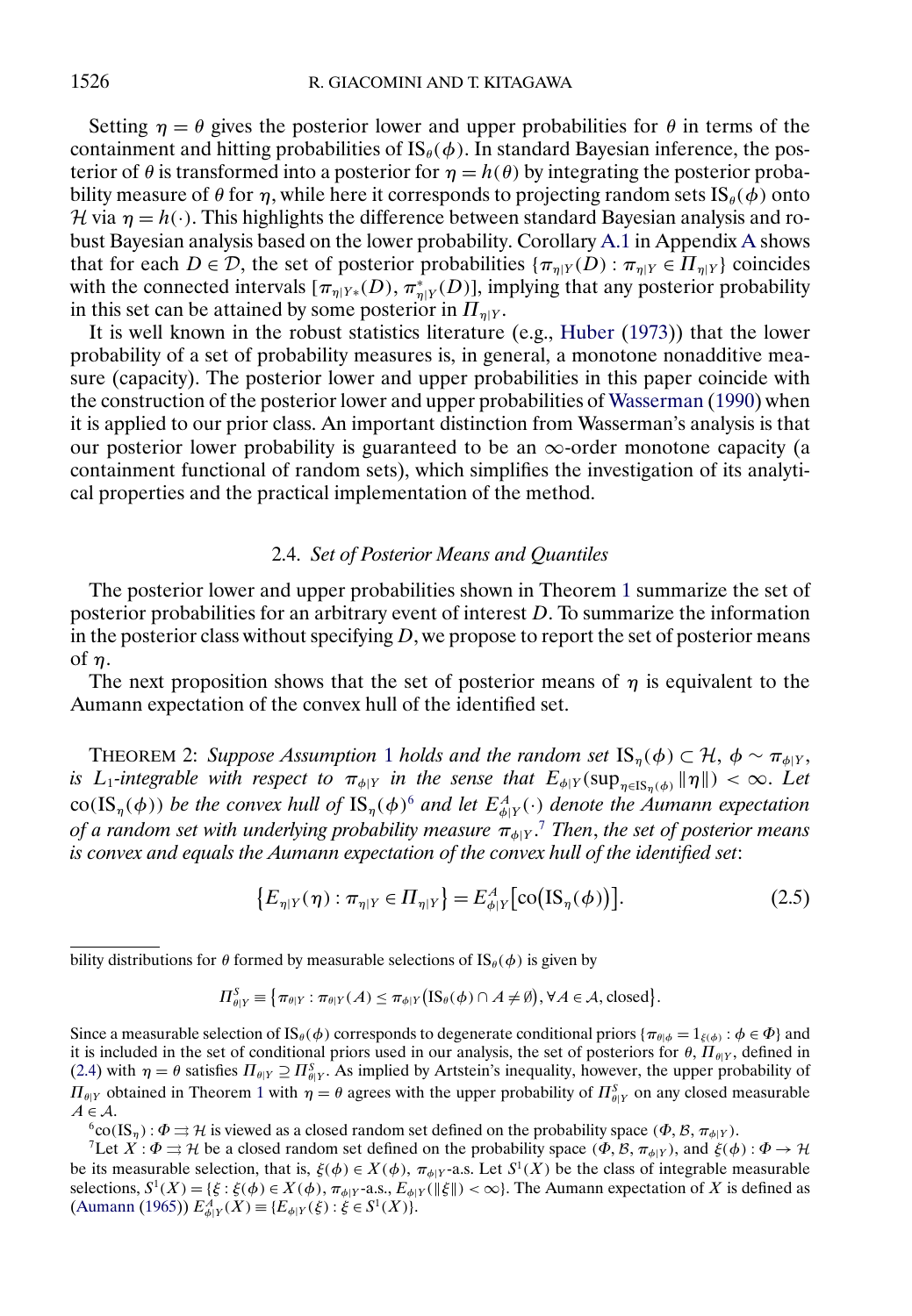<span id="page-8-0"></span>Let  $s(IS_{\eta}(\phi), q) \equiv \sup_{\eta \in IS_{\eta}(\phi)} \eta'q, q \in S^{k-1}$ , be the support function of the identified set IS<sub>η</sub>( $\phi$ )  $\subset \mathbb{R}^k$ , where  $S^{k-1}$  is the unit sphere in  $\mathbb{R}^k$ . It is known that the Aumann expectation of co(IS<sub>η</sub>( $\phi$ )) satisfies  $s(E_{\phi|Y}^A[\text{co}(IS_{\eta}(\phi))], \cdot) = E_{\phi|Y}[s(IS_{\eta}(\phi), \cdot)]$  (see, e.g., Theorem 1.26 in Chapter 2 of [Molchanov](#page-37-0) [\(2005\)](#page-37-0)) and a support function one-to-one corresponds to the closed convex set. Hence, the analytical characterization in Theorem [2](#page-7-0) suggests that the set of posterior means can be computed by approximating  $E_{\phi|Y}[s(\text{IS}_{n}(\phi),\cdot)]$ using the draws of  $\overline{IS}_\eta(\phi)$ ,  $\phi \sim \pi_{\phi|Y}$  and mapping back the approximated average support function to obtain the set of posterior means  $E_{\phi|Y}^A$ [co(IS<sub>η</sub>( $\phi$ ))].

In case of scalar  $\eta$ , the set of posterior means has the particularly simple form  $E_{\phi|Y}^A[\text{co}(\text{IS}_{\eta}(\phi))] = [E_{\phi|Y}(\ell(\phi)), E_{\phi|Y}(u(\phi))],$  where  $\ell(\phi) = \inf{\{\eta : \eta \in \text{IS}_{\eta}(\phi)\}}$  and  $u(\phi) = \sup\{\eta : \eta \in \text{IS}_n(\phi)\}\$ are the lower and upper bounds of  $\text{IS}_n(\phi)$ . This lower (upper) bound is attained by the conditional priors { $\pi_{\theta|\phi}$  :  $\phi \in \Phi$ } that allocate probability 1 to  $\theta$  attaining the lower (upper) bound of  $\text{IS}_n(\phi)$ . In applications where it is feasible to compute  $\ell(\phi)$  and  $u(\phi)$ , we can approximate  $E_{\phi|Y}(\ell(\phi))$  and  $E_{\phi|Y}(u(\phi))$  by using a random sample of  $\phi$  drawn from  $\pi_{\phi|Y}$ .

In case of scalar  $\eta$ , the set of posterior  $\tau$ th quantiles of  $\eta$  is also simple to compute. We apply Theorem [1](#page-6-0) with  $D = (-\infty, t]$ ,  $-\infty < t < \infty$ , to obtain the set of the posterior cumulative distribution functions (CDF) of  $\eta$  for each t. Inverting the upper and lower bounds of this set at  $\tau \in (0, 1)$  gives the set of posterior  $\tau$ th quantiles of  $\eta$ .

#### 2.5. *Robust Credible Region*

This section introduces the robust Bayesian counterpart of the highest posterior density region that is typically reported in standard Bayesian inference. For  $\alpha \in (0, 1)$ , consider a subset  $C_\alpha \subset \mathcal{H}$  such that the posterior lower probability  $\pi_{\eta|Y*}(C_\alpha)$  is greater than or equal to  $\alpha$ :

$$
\pi_{\eta|Y*}(C_{\alpha}) = \pi_{\phi|Y}(\{\phi : \text{IS}_{\eta}(\phi) \subset C_{\alpha}\}) \ge \alpha.
$$
\n(2.6)

 $C_{\alpha}$  is interpreted as 'a set on which the posterior credibility of  $\eta$  is at least  $\alpha$ , *no matter which posterior is chosen within the class*'. Dropping the italicized sentence yields the usual interpretation of a posterior credible region, so this definition seems like a natural extension to our robust Bayesian setting. We refer to  $C_{\alpha}$  satisfying (2.6) as a *robust credible region with credibility* α.

As in the standard Bayesian case, there are multiple ways to construct  $C_{\alpha}$  satisfying (2.6). We propose to resolve this multiplicity by choosing the  $C_{\alpha}$  with the smallest volume:

$$
C_{\alpha}^* \in \arg\min_{C \in \mathcal{C}} \text{Leb}(C), \quad \text{s.t.} \quad \pi_{\phi|Y}(\{\phi : \text{IS}_{\eta}(\phi) \subset C\}) \ge \alpha, \tag{2.7}
$$

where  $Leb(C)$  is the volume of C in terms of the Lebesgue measure and C is a family of subsets in  $\mathcal{H}$ <sup>8</sup>. We refer to  $C^*_{\alpha}$  as a *smallest robust credible region* with credibility  $\alpha$ . The credible regions for the identified set proposed in [Moon and Schorfheide](#page-37-0) [\(2011\)](#page-37-0), [Norets](#page-37-0) [and Tang](#page-37-0) [\(2014\)](#page-37-0), and [Kline and Tamer](#page-37-0) [\(2016\)](#page-37-0) satisfy (2.6), so they are robust credible regions in our definition. However, these works do not consider the volume-optimized credible region  $(2.7)$ .<sup>9</sup>

<sup>&</sup>lt;sup>8</sup>In case that IS<sub>η</sub>( $\phi$ ) lies in a k'-dimensional manifold of  $\mathcal{R}^k$ ,  $k' < k$ ,  $\pi_{\phi|Y}$ -a.s., we modify the Lebesgue measure on  $\mathcal{R}^k$  in this optimization to that of  $\mathcal{R}^{k'}$  so that this 'volume' minimization problem can have a well-defined solution.

[<sup>9</sup>Moon and Schorfheide](#page-37-0) [\(2011\)](#page-37-0) and [Norets and Tang](#page-37-0) [\(2014\)](#page-37-0) proposed credible regions for the identified set by taking the union of  $IS_{\eta}(\phi)$  over  $\phi$  in its Bayesian credible region.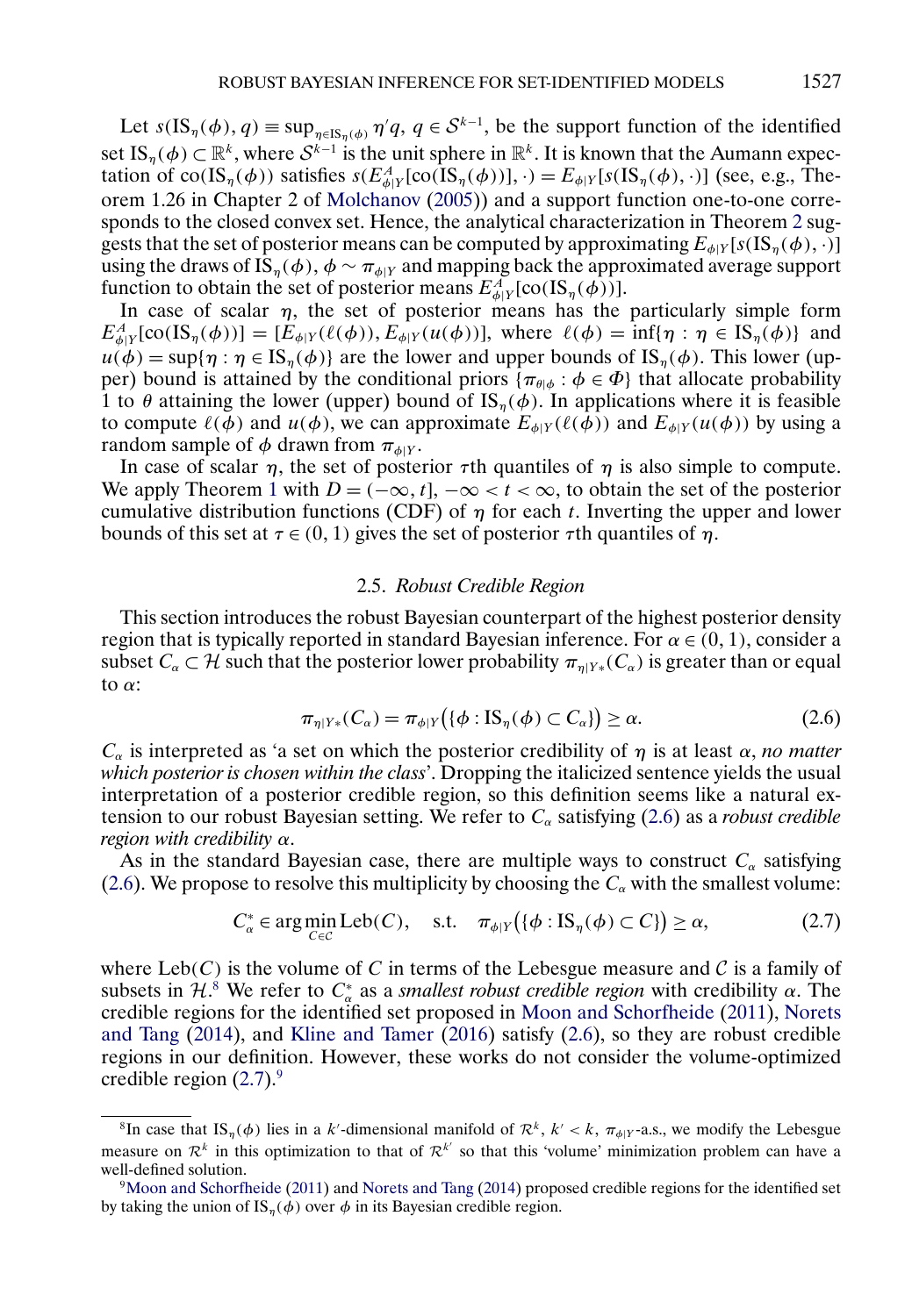<span id="page-9-0"></span>Obtaining  $C^*_{\alpha}$  is challenging if  $\eta$  is a vector and no restriction is placed on the class  $\mathcal{C}$  in [\(2.7\)](#page-8-0). Proposition 1 below shows that, for scalar  $\eta$ , this can be overcome by constraining C to be the class of closed connected intervals.  $C^*_{\alpha}$  can then be computed by solving a simple optimization problem.

PROPOSITION 1—Smallest Robust Credible Region for Scalar η: *Let* η *be scalar and let*  $d : \mathcal{H} \times \mathcal{D} \to \mathcal{R}_+$  *measure the distance from*  $\eta_c \in \mathcal{H}$  *to the set*  $\text{IS}_n(\phi)$  *by* 

$$
d(\eta_c, \text{IS}_{\eta}(\phi)) \equiv \sup_{\eta \in \text{IS}_{\eta}(\phi)} \{ \|\eta_c - \eta\| \}.
$$

*For each*  $\eta_c \in H$ , *let*  $r_\alpha(\eta_c)$  *be the oth quantile of the distribution of*  $d(\eta_c, IS_\eta(\phi))$  *induced by the posterior distribution of* φ, *that is*,

$$
r_{\alpha}(\eta_c) \equiv \inf \{ r : \pi_{\phi|Y} (\{\phi : d(\eta_c, \text{IS}_{\eta}(\phi)) \leq r \}) \geq \alpha \}.
$$

*Then*,  $C^*_{\alpha}$  *in* [\(2.7\)](#page-8-0), *with C restricted to the class of closed connected intervals, is a closed interval centered at*  $\eta_c^* = \arg \min_{\eta_c \in \mathcal{H}} r_\alpha(\eta_c)$  *with radius*  $r_\alpha^* = r_\alpha(\eta_c^*)$ .

# 2.6. *Diagnostic Tools*

## 2.6.1. *Plausibility of Identifying Restrictions*

For observationally restrictive models (i.e.,  $g(\theta)$ ) is a proper subset of  $\Phi$ ), quantifying posterior information for assessing the set-identifying restrictions can be of interest. To do so, we start with a prior of  $\phi$  that supports the entire  $\Phi$ , which we denote by  $\tilde{\pi}_\phi$ . Trimming the support of  $\tilde{\pi}_{\phi}$  on  $g(\Theta) = {\phi : \text{IS}_{\theta}(\phi) \neq \emptyset}$  gives  $\pi_{\phi}$  satisfying Assumption [1\(](#page-6-0)i). We update  $\tilde{\pi}_{\phi}$  to obtain the posterior of  $\phi$  with extended domain  $\tilde{\pi}_{\phi|Y}$ .

Since emptiness of the identified set can refute the imposed identifying restrictions, their plausibility can be measured by the posterior probability that the identified set is non-empty,  $\tilde{\pi}_{\phi|Y}(\{\phi : IS_{\eta}(\phi) \neq \emptyset\})$ .<sup>10</sup> Note that this measure depends only on the posterior of the reduced-form parameter, so it is free from the issue of posterior sensitivity due to set identification. By reporting the posterior plausibility of the identifying restrictions and the set of posterior means conditional on  $\{IS_n(\phi) \neq \emptyset\}$ , we can separate inferential statements about the validity of the identifying restrictions from inferential statements about the parameter of interest, which is difficult to do from a frequentist perspective (see the discussion in [Sims and Zha](#page-37-0) [\(1999\)](#page-37-0)).

#### 2.6.2. *Informativeness of Identifying Restrictions and of Priors*

The strength of identifying restrictions can be measured by comparing the set of posterior means relative to that of a model that does not impose these restrictions but is otherwise identical. For instance, suppose the object of interest  $\eta$  is a scalar. Let  $M_s$  be the set-identified model imposing the identifying restrictions and  $M_l$  be the model that relaxes the restrictions. For identification of  $\eta$ , the identifying power of the restrictions

 $10$ An alternative measure is the prior-posterior odds of the non-emptiness of the identified set,  $\frac{\tilde{\pi}_{\phi|Y}(\{\phi:\mathrm{IS}_{\eta}(\phi)\neq\emptyset\})}{\tilde{\pi}_{\phi}(\{\phi:\mathrm{IS}_{\eta}(\phi)\neq\emptyset\})}$ . A value greater than 1 indicates that the data support the plausibility of the imposed restrictions.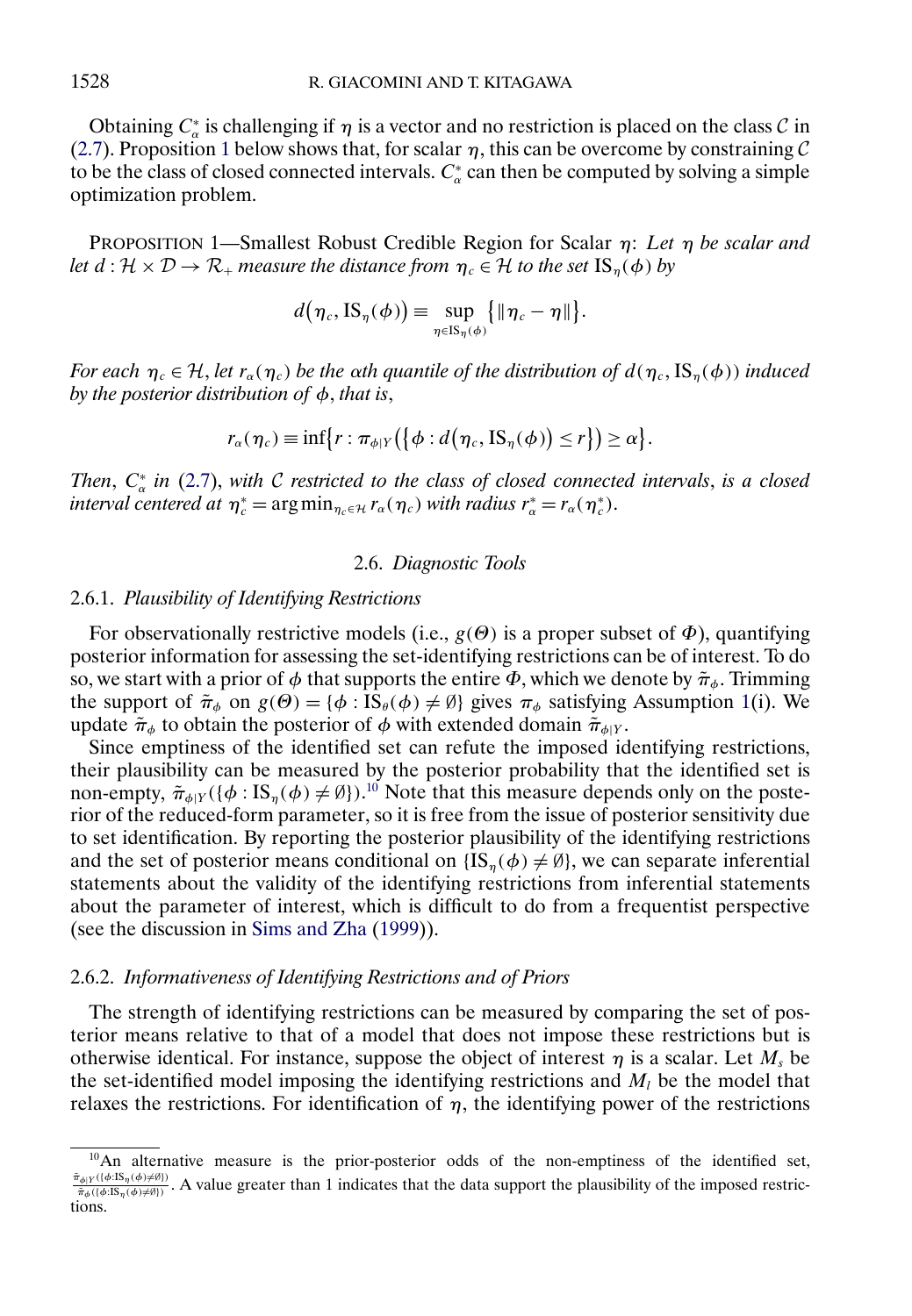<span id="page-10-0"></span>imposed in  $M_s$  but not in  $M_l$  can be measured by

Informativeness of restrictions imposed in model  $M_s$  but not in  $M_l$ 

$$
= 1 - \frac{\text{width of set of posterior means of } \eta \text{ in model } M_s}{\text{width of set of posterior means of } \eta \text{ in model } M_l}.
$$
 (2.8)

This measure captures by how much (in terms of the fraction) the restrictions in model  $M_s$  reduce the width of the set of posterior means of  $\eta$  compared to the model  $M_l$ .<sup>11</sup>

The amount of information in the posterior provided by the choice of the unrevisable prior  $\pi_{\theta|\phi}$  in a standard Bayesian analysis can be similarly measured by comparing the width of  $C_{\alpha}$  satisfying [\(2.6\)](#page-8-0) to the width of the standard Bayesian credible region obtained from the single prior:

Informativeness of the choice of prior

$$
= 1 - \frac{\text{width of a Bayesian credible region of } \eta \text{ with credibility } \alpha}{\text{width of a robust credible region of } \eta \text{ with credibility } \alpha}.
$$
 (2.9)

This measure captures by what fraction the credible region of  $\eta$  is tightened by choosing a particular unrevisable prior  $\pi_{\theta|\phi}$ .

## 3. ASYMPTOTIC PROPERTIES

The set of posterior means or quantiles and the robust credible region introduced in Section [2](#page-3-0) have well-defined (robust) Bayesian interpretations in finite samples and they are useful for conducting Bayesian sensitivity analysis to the choice of an unrevisable prior. To examine whether these quantities are useful from the frequentist perspective, we now analyze their asymptotic frequentist properties. We show two main results. First, the set of posterior means can be viewed as an estimator of the identified set that converges to the true identified set asymptotically when the true identified set is convex. Otherwise, the set of posterior means converges to the convex hull of the true identified set. Second, the robust credible region has the correct asymptotic coverage for the true identified set. These results show that introducing ambiguity for non-identified parameters induces asymptotic equivalence between (robust) Bayesian and frequentist inference in set-identified models. An implication of this finding is that our robust Bayesian analysis can also appeal to frequentists.

In this section, we let  $\phi_0 \in \Phi$  denote the true value of the reduced-form parameter and  $Y^T = (y_1, \dots, y_T)$  denote a sample of size T generated from  $P_{Y^T|\phi_0}$ .

# 3.1. *Consistency of the Set of Posterior Means*

Assume the following conditions:

ASSUMPTION 2: (i)  $\text{IS}_{\eta}(\phi_0)$  *is bounded, and the identified set correspondence*  $\text{IS}_{\eta}$ :  $\Phi \rightrightarrows$ H is continuous at  $\phi = \phi_0$  (see, e.g., [Sundaram](#page-37-0) [\(1996\)](#page-37-0) for the definition of continuity *for correspondences*).

<sup>&</sup>lt;sup>11</sup>The measure is meaningful only when the identified sets in both models are bounded. In this case, the measure lies in the unit interval because  $\text{IS}_{\eta}(\phi, M_s) \subseteq \text{IS}_{\eta}(\phi, M_l)$  for all  $\phi$ .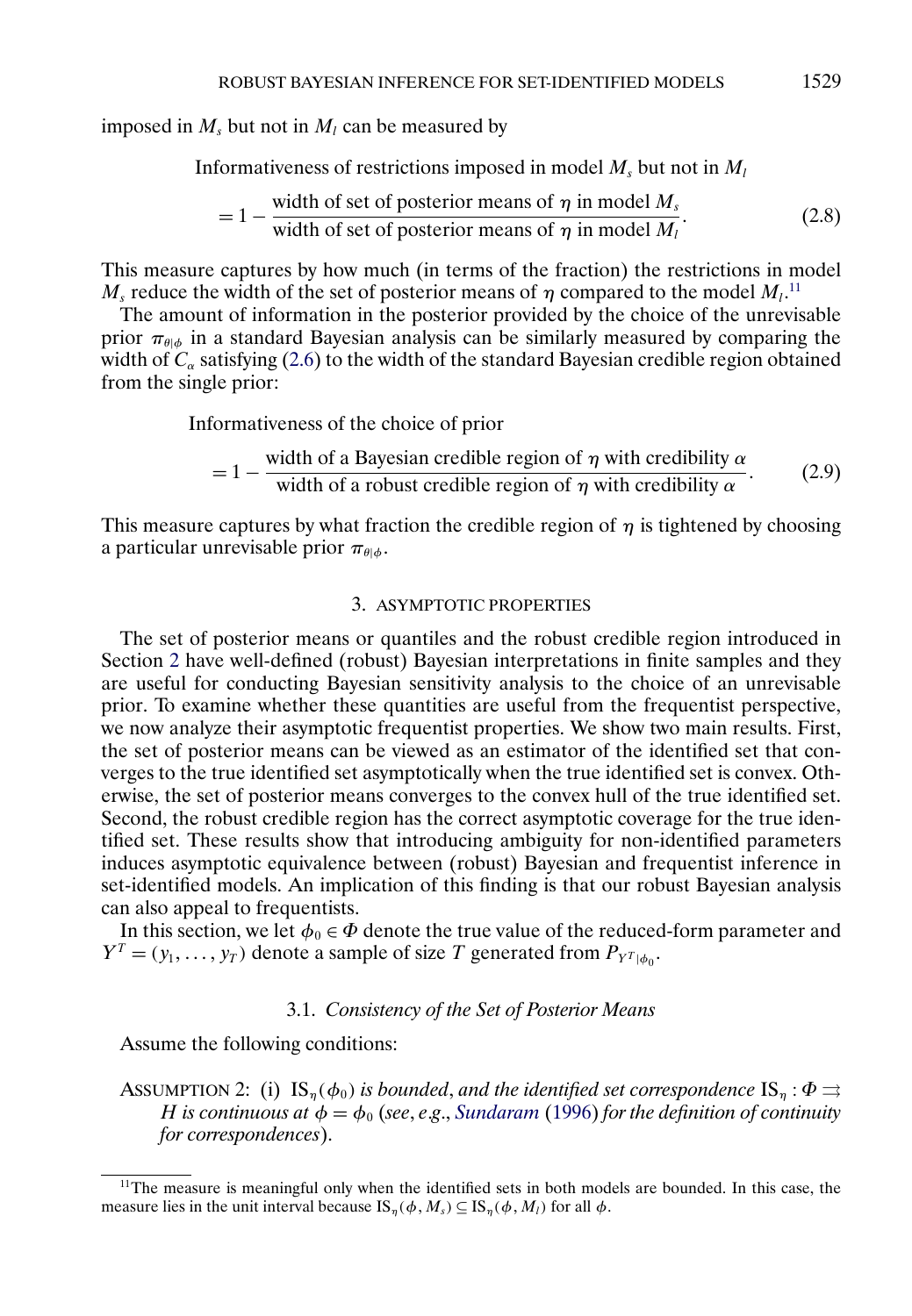- <span id="page-11-0"></span>(ii) *The posterior of*  $\phi$  *is consistent for*  $\phi_0$ ,  $P_{Y^{\infty}|\phi_0}$ -*a.s.*<sup>12</sup>
- (iii) *There exists*  $\delta > 0$  *such that*  $IS_n(\phi)$  *is*  $L_{1+\delta}$ *-integrable with respect to*  $\pi_{\phi|Y}$ *r*;

$$
E_{\phi|Y^T} \Big( \sup_{\eta \in \text{IS}_{\eta}(\phi)} \|\eta\|^{1+\delta} \Big) < \infty, \quad P_{Y^T|\phi_0} \text{-}a.s., \tag{3.1}
$$

#### *for all large enough T*.

Assumption [2\(](#page-10-0)i) requires that the identified set of  $\eta$  is a continuous correspondence at  $\phi_0$ . In the case of scalar  $\eta$  with convex identified set  $\text{IS}_n(\phi) = [\ell(\phi), \mu(\phi)]$ , this means that  $\ell(\phi)$  and  $u(\phi)$  are continuous at  $\phi_0$ . Since  $\ell(\phi)$  and  $u(\phi)$  can be viewed as the values of the optimizations  $\ell(\phi) = \min_{\theta \in \text{IS}_{\theta}(\phi)} h(\theta)$  and  $u(\phi) = \max_{\theta \in \text{IS}_{\theta}(\phi)} h(\theta)$ , the theorem of maximum (e.g., Theorem 9.14 in [Sundaram](#page-37-0) [\(1996\)](#page-37-0)) shows that sufficient conditions for continuity of  $\ell(\phi)$  and  $u(\phi)$  are continuity of  $h(\cdot)$  and continuity of the correspondence for  $\text{IS}_{\theta}(\phi)$ . In a common special case where  $\text{IS}_{\theta}(\phi)$  is a polyhedron and  $[\ell(\phi), u(\phi)]$  are the values of linear programming, continuity of the polyhedral correspondence is implied by the condition of dimension-stability of the polyhedron (e.g., Proposition 6 in [Wets](#page-37-0) [\(1985\)](#page-37-0)). For SVAR models, Appendix B.2 in [Giacomini and Kitagawa](#page-36-0) [\(2021\)](#page-36-0) shows that the continuity property is mild and easily verifiable.

Assumption [2\(](#page-10-0)ii) requires that Bayesian estimation of the reduced-form parameter is a standard estimation problem in the sense that almost-sure posterior consistency holds. Assumption [2\(](#page-10-0)iii) strengthens Assumption 2(i) by assuming that  $IS_n(\phi)$  is  $\pi_{\phi|Y^T}$ -almost surely compact-valued and its radius has finite  $(1 + \delta)$ th moment. In the scalar case, As-sumption [2\(](#page-10-0)iii) holds with  $\delta = 1$  if  $\ell(\phi)$  and  $u(\phi)$  have finite posterior variances.

THEOREM 3—Consistency: *Suppose Assumption* [1](#page-6-0) *holds*.

- (i) *Under Assumptions* [2\(](#page-10-0)i) *and* 2(ii),  $\lim_{T\to\infty} \pi_{\phi|Y^T}(\{\phi : d_H(\mathrm{IS}_{\eta}(\phi), \mathrm{IS}_{\eta}(\phi_0)) > \epsilon\}) = 0$ *for all*  $\epsilon > 0$ ,  $P_{Y^{\infty}|\phi_0}$ -*a.s.*, *where*  $d_H(\cdot, \cdot)$  *is the Hausdorff distance.*
- (ii) *Suppose Assumption* [2](#page-10-0) *holds and the prior for*  $\phi$ ,  $\pi_{\phi}$ , *is non-atomic*; *then the set of posterior means almost surely converges to the convex hull of the true identified set*, *that is*,

$$
\lim_{T\to\infty} d_H(E^A_{\phi|Y^T}[\text{co}\big(\text{IS}_{\eta}(\phi)\big)\big],\text{co}\big(\text{IS}_{\eta}(\phi_0)\big)\big)\to 0, \quad P_{Y^{\infty}|\phi_0}\text{-}a.s.
$$

The first claim of Theorem 3 states that the identified set  $IS_n(\phi)$ , viewed as a random set induced by the posterior of  $\phi$ , converges in posterior probability to the true identified set IS<sub>n</sub>( $\phi_0$ ) in the Hausdorff metric. This claim only relies on continuity of the identified set correspondence and does not rely on Assumption [2\(](#page-10-0)iii) or on convexity of the identified set. The second claim of the theorem provides a justification for using (a numerical approximation of) the set of posterior means as a consistent estimator of the convex hull of the identified set. The theorem implies that the set of posterior means converges to the true identified set if this set is convex.

# 3.2. *Asymptotic Coverage Properties of the Robust Credible Region*

We first state a set of conditions under which the robust credible region asymptotically attains correct frequentist coverage for the true identified set IS<sub>n</sub>( $\phi_0$ ).

<sup>&</sup>lt;sup>12</sup>Posterior consistency of φ means that  $\lim_{T\to\infty} \pi_{\phi|Y^T}(G) = 1$  for every G open neighborhood of  $\phi_0$  and for almost every sampling sequence following  $P_{Y^{\infty}|\phi_0}$ . For a finite-dimensional  $\phi$ , posterior consistency is implied by higher-level conditions for the likelihood of  $\phi$ . See Section 7.4 of [Schervish](#page-37-0) [\(1995\)](#page-37-0) for details.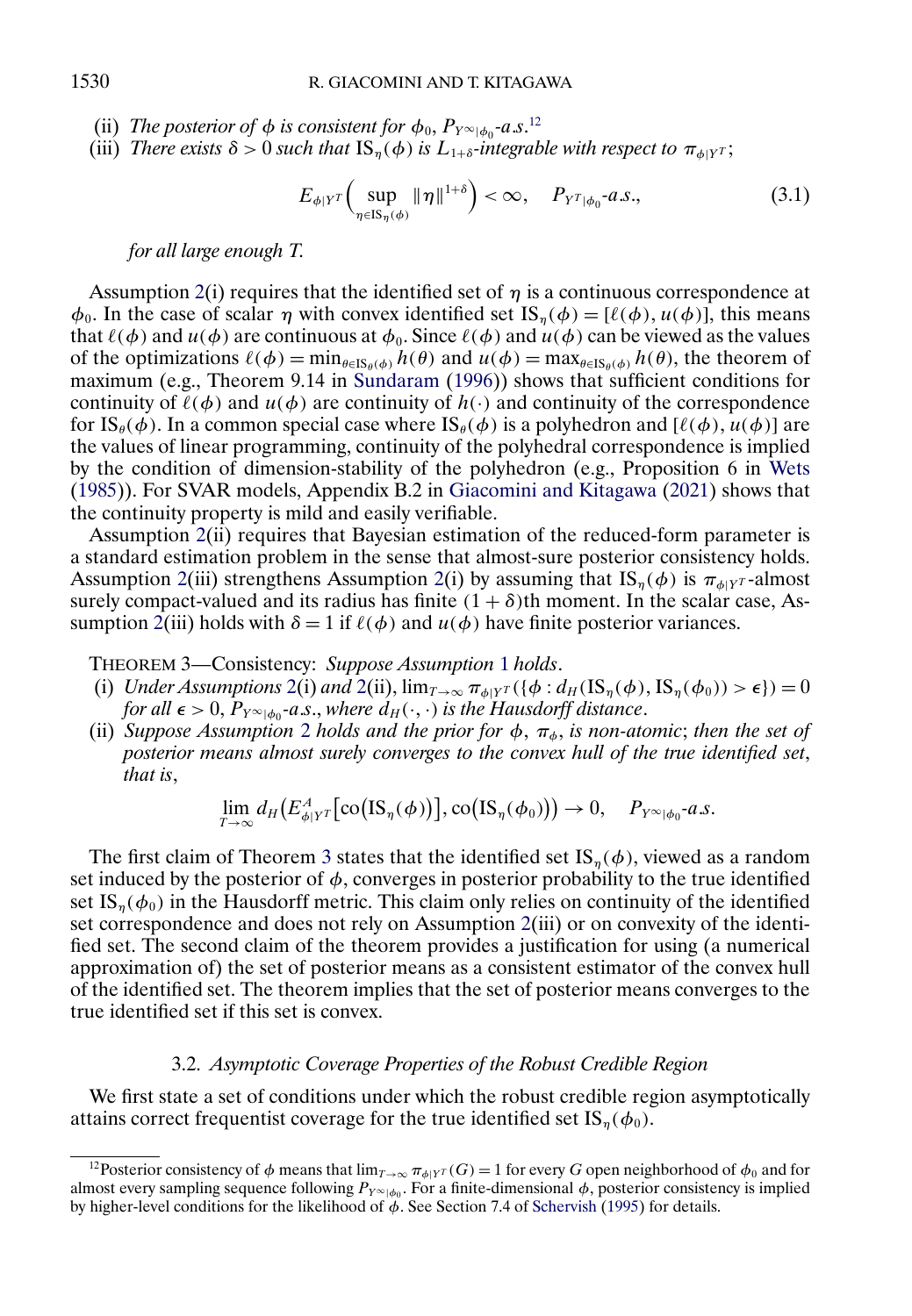<span id="page-12-0"></span>ASSUMPTION 3: (i) *The identified set*  $\text{IS}_n(\phi)$  *is*  $\pi_{\phi}$ -almost surely closed and bounded, *and*  $IS_n(\phi_0)$  *is closed and bounded.* 

(ii) *The robust credible region*  $C_{\alpha}$  *belongs to the class of closed and convex sets*  $\mathcal{C}$  *in*  $\mathbb{R}^{k}$ .

Assumption 3(i) is a weak requirement in practical applications. We allow the identified set  $IS_n(\phi)$  to be non-convex, while Assumption 3(ii) constrains the robust credible region to be closed and convex. Under convexity of  $C_{\alpha}$ , IS<sub>n</sub>( $\phi$ )  $\subset C_{\alpha}$  holds if and only if  $co(IS_n(\phi)) \subset C_\alpha$  holds, so that the inclusion of the identified set by  $C_\alpha$  is equivalent to the dominance of their support functions,  $s(IS_n(\phi), q) = s(\text{co}(IS_n(\phi)), q) \leq s(C_\alpha, q)$  for all  $q \in S^{k-1}$  (see, e.g., Corollary 13.1.1 in [Rockafellar](#page-37-0) [\(1970\)](#page-37-0)). This fact enables us to characterize a set of conditions for correct asymptotic coverage of  $C_{\alpha}$  in terms of the limiting probability law of the support functions, which has been studied in the literature on frequentist inference for the identified set (e.g., [Beresteanu and Molinari](#page-36-0) [\(2008\)](#page-36-0), [Bontemps,](#page-36-0) [Magnac, and Maurin](#page-36-0) [\(2012\)](#page-36-0), [Kaido](#page-36-0) [\(2016\)](#page-36-0)).

ASSUMPTION 4: Let  $C(S^{k-1}, \mathbb{R})$  be the set of continuous functions from the k-dimensional *unit sphere*  $S^{k-1}$  *to*  $\mathbb R$ *, and let*  $\hat{\phi}$  *denote the maximum likelihood estimator of*  $\phi$ *. For a sequence*  $a_T \to \infty$  *as*  $T \to \infty$ , *define stochastic processes in C*( $\mathcal{S}^{k-1}$ , ℝ) *indexed by*  $q \in \mathcal{S}^{k-1}$ ,

$$
X_{\phi|Y^T}(q) \equiv a_T \big[ s\big( \text{IS}_{\eta}(\phi), q \big) - s\big( \text{IS}_{\eta}(\hat{\phi}), q \big) \big],
$$
  

$$
X_{Y^T|\phi_0}(q) \equiv a_T \big[ s\big( \text{IS}_{\eta}(\phi_0), q \big) - s\big( \text{IS}_{\eta}(\hat{\phi}), q \big) \big],
$$

where the probability law of  $X_{\phi|Y^T}$  is induced by  $\pi_{\phi|Y^T}$ ,  $T=1,2,\ldots,$  and the probability law of  $X_{Y^T|\phi_0}$  is induced by the sampling process  $P_{Y^T|\phi_0}$ ,  $T = 1, 2, \ldots$ . The following conditions *hold*:

- (i)  $X_{\phi|Y^T} \rightsquigarrow X$  as  $T \rightarrow \infty$  *for*  $P_{Y^{\infty}|\phi_0}$ -almost every sampling sequence, where  $\rightsquigarrow$  denotes *weak convergence*.
- (ii)  $X_{Y^{T}|\phi_0} \rightarrow Z$  *as*  $T \rightarrow \infty$ *, and*  $Z \sim X$ .
- (iii)  $\Pr(X(\cdot) \leq c(\cdot))$  *is continuous in*  $c \in C(S^{k-1}, \mathbb{R})$  *with respect to the supremum metric*, *and*  $Pr(X = c) = 0$  *for any non-random function*  $c \in C(S^{k-1}, \mathbb{R})$ .
- (iv) Let  $C_\alpha$  be a robust credible region satisfying  $\alpha \leq \pi_{\phi|Y^T}(\{\phi : IS_\eta(\phi) \subset C_\alpha\}) \leq 1-\epsilon$ *for some*  $\epsilon > 0$  *for all*  $T = 1, 2, \ldots$  *The stochastic process in*  $\mathcal{C}(S^{k-1}, \mathbb{R})$ ,  $\overline{\hat{c}}_T(\cdot) \equiv$  $a_T[s(C_\alpha,\cdot)-s(\text{IS}_\eta(\hat{\phi}),\cdot)],$  *converges in*  $P_{Y^T|\phi_0}$ -probability to  $c \in C(S^{k-1}, \mathbb{R})$  *as*  $T \to$ ∞.

Assumption 4(i) states that the posterior distribution of the support function of the identified set IS<sub>η</sub>( $\phi$ ), centered at the support function of IS<sub>η</sub>( $\hat{\phi}$ ) and scaled by  $a_T$ , converges weakly to the stochastic process  $\overline{X}$ . The weak convergence of the scaled support function to the tight Gaussian process  $\Delta$ . The weak convergence of the scaled support function to the tight Gaussian process on  $S^{k-1}$  holds with  $a_T = \sqrt{T}$ , for instance, if the central limit theorem for random sets applies; see, for example, [Molchanov](#page-37-0) [\(2005\)](#page-37-0) and [Beresteanu and Molinari](#page-36-0) [\(2008\)](#page-36-0). Assumption  $4(i)$  is a Bayesian analogue to the frequentist central limit theorem for the support functions.

Assumption 4(ii) states that, from the viewpoint of the support function, the difference between IS<sub>n</sub>( $\dot{\phi}$ ) and the true identified set scaled by  $a_T$  converges in distribution to the stochastic process  $Z$ , and the probability law of  $Z$  coincides with the probability law of  $X<sup>13</sup>$  Since the distribution of X is defined conditional on a sampling sequence while

<sup>&</sup>lt;sup>13</sup>The stochastic process X is induced by the large sample posterior distribution, while Z is induced by the large sample sampling distribution. We therefore use different notations for them.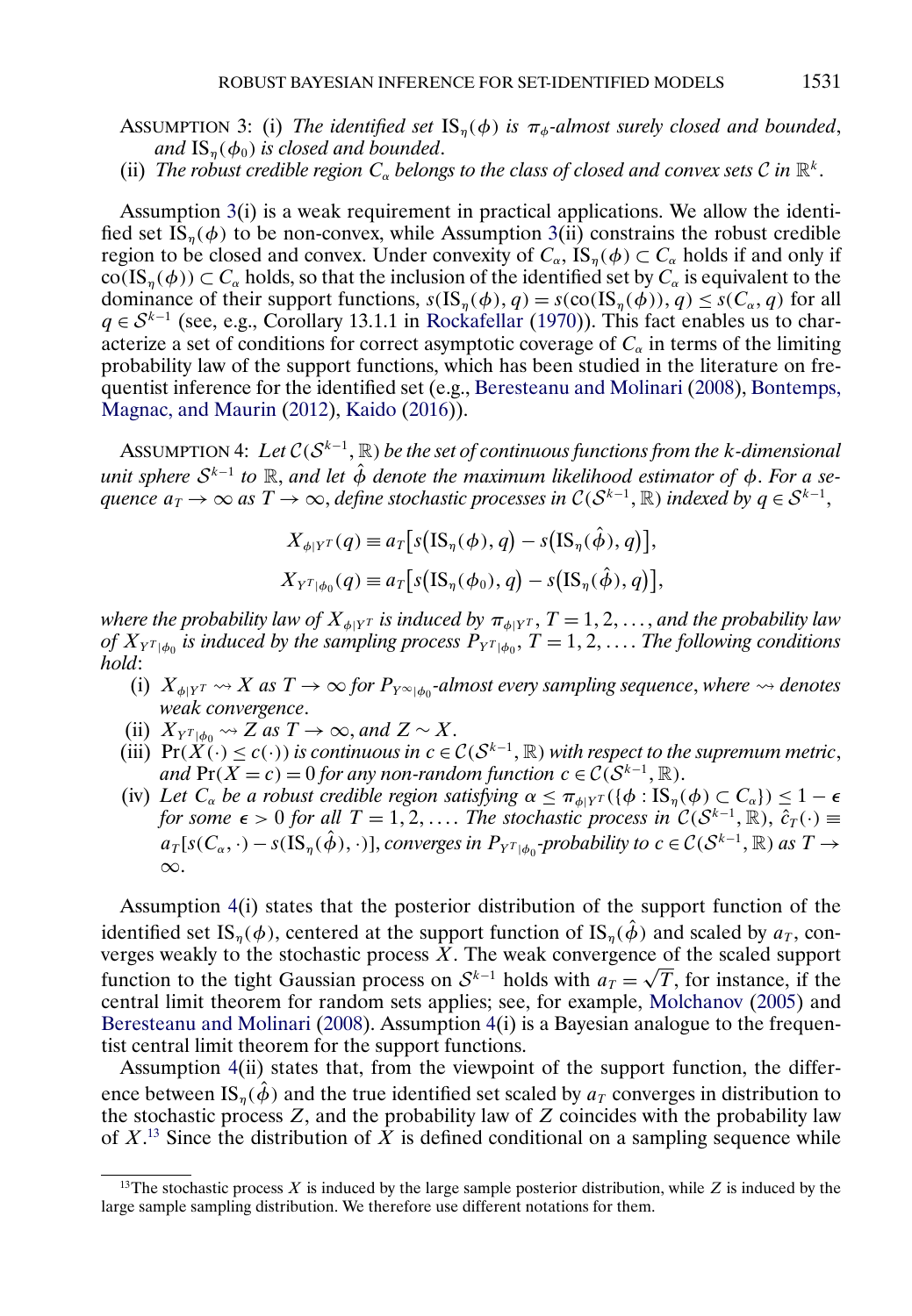<span id="page-13-0"></span> $Z$  is unconditional, the agreement of the distributions of  $X$  and  $Z$  implies that the dependence of the posterior distribution of  $X_{\phi|Y^T}$  on the sample  $Y^T$  vanishes as  $T \to \infty$ . [Beresteanu and Molinari](#page-36-0) [\(2008\)](#page-36-0) and [Kaido and Santos](#page-36-0) [\(2014\)](#page-36-0) provided practical examples where the limiting process Z is a zero-mean tight Gaussian process in  $\mathcal{C}(S^{k-1}, \mathbb{R})$ .

Assumptions [4\(](#page-12-0)i) and [4\(](#page-12-0)ii) are delicate assumptions and whether they hold depends on the geometry of the identified set. The working paper version of this paper discusses an example (Example C.2 in Appendix C) showing that, if the support function  $s(IS_n(\phi), q)$ is not differentiable in  $\phi$  at some q, this can lead to violation of Assumptions [4\(](#page-12-0)i) and 4(ii). See also Kitagawa, Montiel-Olea, Payne, and Verez [\(2020\)](#page-36-0) for properties of the asymptotic posterior for a non-differentiable function of parameters satisfying the Bernstein– von Mises property such as  $\phi$ .

Assumption  $4(iii)$  $4(iii)$  means that the limiting process X is continuously distributed and non-degenerate in the stated sense, which holds true if  $X$  follows a non-degenerate Gaussian process. In addition to the convexity requirement of Assumption  $3(ii)$  $3(ii)$ , Assump-tion [4\(](#page-12-0)iv) requires  $C_{\alpha}$  to be bounded and to lie in a neighborhood of IS<sub>n</sub>( $\hat{\phi}$ ) shrinking at rate  $1/a_T$ .

THEOREM 4—Asymptotic Coverage: *Under Assumptions* [3](#page-12-0) and [4,](#page-12-0)  $C_{\alpha}$ ,  $\alpha \in (0, 1)$ , *is an* asymptotically valid frequentist confidence set for the true identified set  $\text{IS}_n(\phi_0)$  with asymp*totic coverage probability at least* α:

$$
\lim \inf_{T\to\infty} P_{Y^T|\phi_0}(\text{IS}_{\eta}(\phi_0) \subset C_{\alpha}) \geq \alpha.
$$

*If*, *in Assumption* [4\(](#page-12-0)iv),  $C_{\alpha}$  *satisfies*  $\pi_{\phi|Y^T}(IS_{\eta}(\phi) \subset C_{\alpha}) = \alpha$ ,  $P_{Y^T|\phi_0}$ -a.s., *for all*  $T \ge 1$ ,  $C_{\alpha}$ *asymptotically attains the exact coverage probability*,

$$
\lim_{T\to\infty} P_{Y^T|\phi_0}(\text{IS}_{\eta}(\phi_0) \subset C_{\alpha}) = \alpha.
$$

REMARKS: First, unlike in [Imbens and Manski](#page-36-0) [\(2004\)](#page-36-0) and [Stoye](#page-37-0) [\(2009\)](#page-37-0), the frequentist coverage statement of  $C_{\alpha}$  is for the true identified set rather than for the true value of the parameter of interest. Therefore, when  $\eta$  is a scalar with non-singleton IS<sub>n</sub>( $\phi_0$ ),  $C_\alpha$  will be asymptotically wider than the frequentist (connected) confidence interval for  $\eta$ .

Second, Theorem 4 shows pointwise asymptotic coverage rather than asymptotic uniform coverage over a class of the sampling processes  $\phi_0$ . As stressed in the frequentist literature (e.g., [Imbens and Manski](#page-36-0) [\(2004\)](#page-36-0), [Stoye](#page-37-0) [\(2009\)](#page-37-0), [Romano and Shaikh](#page-37-0) [\(2010\)](#page-37-0), [Andrews and Soares](#page-35-0) [\(2010\)](#page-35-0), it is desirable for frequentist methods to attain asymptotically valid coverage in the uniform sense. Examining this property for our procedure is, however, challenging because it would require the Bernstein–von Mises condition for the support function processes (Assumptions  $4(i)$  $4(i)$  and  $4(ii)$ ) to hold uniformly over a class of the sampling processes  $\phi_0$ . To our knowledge, little is known to what extent the Bernstein– von Mises property holds in the uniform sense even for the standard case of identifiable parameters. We thus leave this investigation for future research.

Third, the confidence region considered by [Moon and Schorfheide](#page-37-0) [\(2011\)](#page-37-0) and [Norets](#page-37-0) [and Tang](#page-37-0) [\(2014\)](#page-37-0) can attain asymptotically correct coverage under a different set of as-sumptions (Assumptions [1](#page-6-0) and  $5(i)$  $5(i)$  in this paper). Although these assumptions may be easier to check than Assumption [4,](#page-12-0) the credible region proposed by these authors is generally conservative. In contrast, Theorem 4 shows that if  $C_{\alpha}$  is constructed to satisfy [\(2.6\)](#page-8-0) with equality (e.g., it is the smallest robust credible region  $C_{\alpha}^*$ ), the asymptotic coverage probability is exact. Theorem 5 in [Kline and Tamer](#page-37-0) [\(2016\)](#page-37-0) shows a similar conclusion to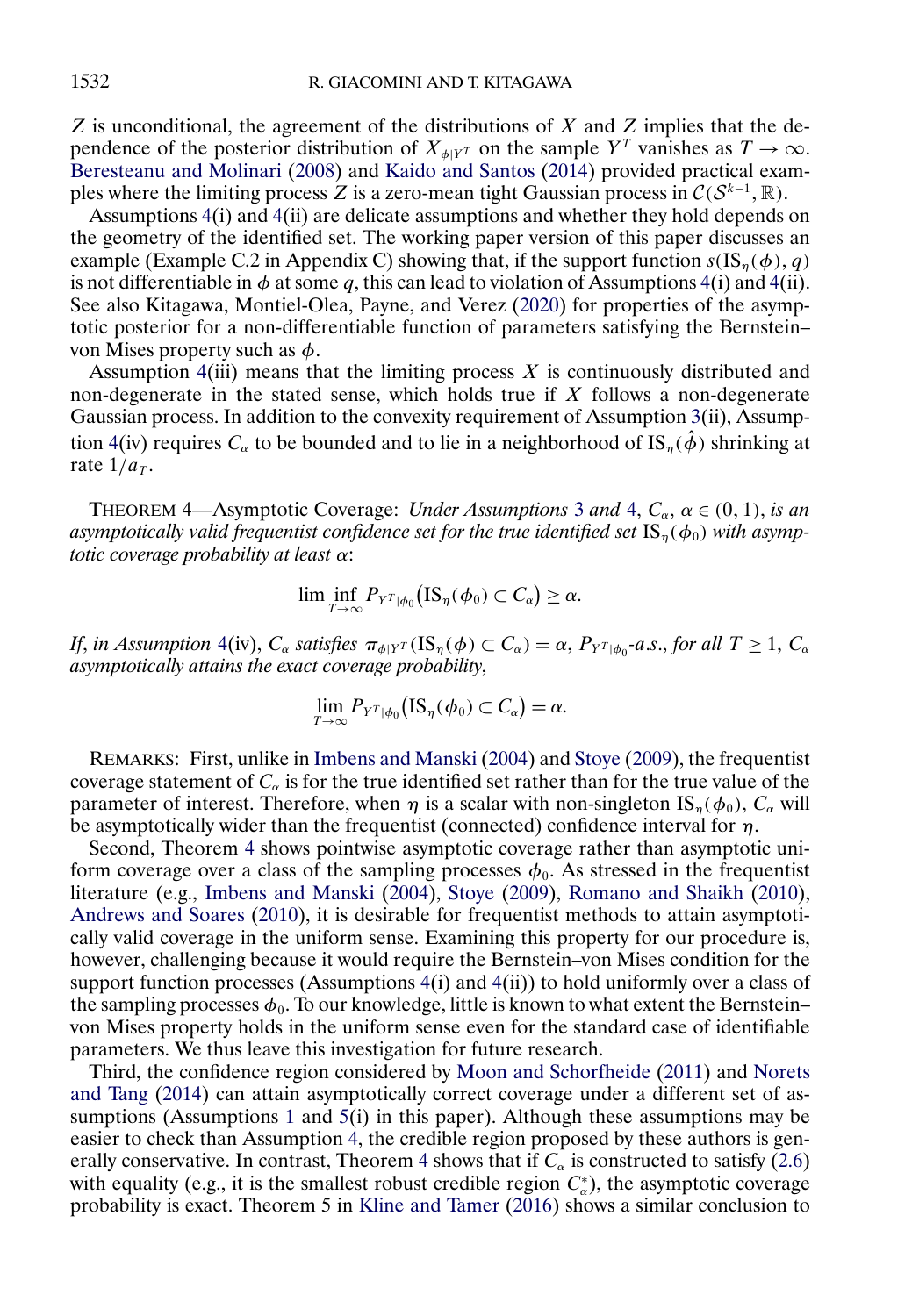<span id="page-14-0"></span>Theorem [4](#page-13-0) under the conditions that the Bernstein–von Mises property holds for estimation of  $\phi$  and that  $a_T(\hat{\phi} - \phi_0)$  and  $\hat{c}_T(\cdot)$  are asymptotically independent. Our Assumption [4\(](#page-12-0)iv) implies the asymptotic independence condition of [Kline and Tamer](#page-37-0) [\(2016\)](#page-37-0) by assuming  $\hat{c}_T$  converges to a constant. Theorem [4,](#page-13-0) on the other hand, assumes the Bernstein– von Mises property in terms of the support functions of the identified set rather than the underlying reduced-form parameters.

Assumption [4](#page-12-0) is rather high-level, and could be difficult to check when  $\eta$  is a vector. For a scalar  $\eta$ , we can obtain a set of sufficient conditions for Assumptions [4\(](#page-12-0)i)[–4\(](#page-12-0)iii) that are simple to verify in empirical applications, for example, the set-identified SVARs considered in Section [4.](#page-15-0)

ASSUMPTION 5: *Let the parameter of interest* η *be a scalar*. *Denote the convex hull of the identified set by*  $co(IS_n(\phi)) = [\ell(\phi), \mu(\phi)].$ 

(i) The maximum likelihood estimator  $\hat{\phi}$  is strongly consistent for  $\phi_0$ , and the posterior of *The maximum ukeunood esumator* φ is strongly consistent for φ<sub>0</sub>, and the posterior of<br>φ and the sampling distribution of φ are √T-asymptotically normal with an identical *covariance matrix*:

$$
\sqrt{T}(\phi - \hat{\phi}) | Y^T \leadsto \mathcal{N}(0, \Sigma_{\phi}), \quad \text{as } T \to \infty, P_{Y^{\infty}|\phi_0} \text{-}a.s., \text{and}
$$
  

$$
\sqrt{T}(\hat{\phi} - \phi_0) |\phi_0 \leadsto \mathcal{N}(0, \Sigma_{\phi}), \quad \text{as } T \to \infty.
$$

(ii)  $\ell(\phi)$  and  $u(\phi)$  are continuously differentiable in an open neighborhood of  $\phi_0$ , and *their derivatives are nonzero at*  $\phi_0$ *.* 

Assumption 5(i) implies that likelihood-based estimation of  $\phi$  satisfies the Bernstein– von Mises property in the  $P_{Y^{\infty}|\phi_0}$ -almost sure sense. See [Borwanker, Kallianpur, and](#page-36-0) [Prakasa Rao](#page-36-0) [\(1971\)](#page-36-0) for an almost-sure version of the Bernstein-von Mises theorem and regularity conditions on the likelihood function and the prior for  $\phi$ . Additionally imposing Assumption 5(ii) implies applicability of the delta method to  $\ell(\cdot)$  and  $u(\cdot)$ , which implies Assumptions [4\(](#page-12-0)i)[–4\(](#page-12-0)iii) for scalar  $\eta$ . In addition, it can be shown that the shortest robust credible region in [\(2.7\)](#page-8-0) satisfies Assumption [4\(](#page-12-0)iv). Hence,  $C^*_{\alpha}$  is an asymptotically valid frequentist confidence set for the true identified set with asymptotic coverage probability exactly equal to  $\alpha$ .

It is important to note that Assumption 5(ii) is restrictive in some aspects. First, it does not allow  $\ell(\phi)$  or  $u(\phi)$  to be flat at  $\phi_0$ . This is because the Bernstein–von Mises property for  $\phi$  (Assumption 5(i)) does not carry over to  $\ell(\phi)$  or  $u(\phi)$  through the secondorder delta method if their first-order derivatives are zero at  $\phi_0$ , and it leads to violation of Assumptions [4\(](#page-12-0)i) and 4(ii). Second, non-differentiability of  $\ell(\phi)$  and  $u(\phi)$  arises if the projection bounds for  $\eta$  involve the max or min operations and the minimizers or maximizers are not unique at  $\phi = \phi_0$ . Bounds involving the max or min appear in the intersection bound analysis of [Manski](#page-37-0) [\(1990\)](#page-37-0) and the partial identification analysis via linear programming of [Balke and Pearl](#page-36-0) [\(1997\)](#page-36-0). As shown in [Kitagawa et al.](#page-36-0) [\(2020\)](#page-36-0), the Bernstein–von Mises property breaks down for non-differentiable functions of  $\phi$ , and it leads to violation of Assumptions [4\(](#page-12-0)i) and [4\(](#page-12-0)ii). Appendix B.3 in [Giacomini and Kitagawa](#page-36-0) [\(2021\)](#page-36-0) discusses the differentiability assumptions and their plausibility in the context of SVAR models.

PROPOSITION 2: *Suppose Assumptions* [3](#page-12-0) *and* 5 *hold*. *Then Assumptions* [4\(](#page-12-0)i)*–*[4\(](#page-12-0)iii) *hold true and the smallest robust credible region* C<sup>∗</sup> <sup>α</sup> *defined in* [\(2.7\)](#page-8-0) *satisfies Assumption* [4\(](#page-12-0)iv).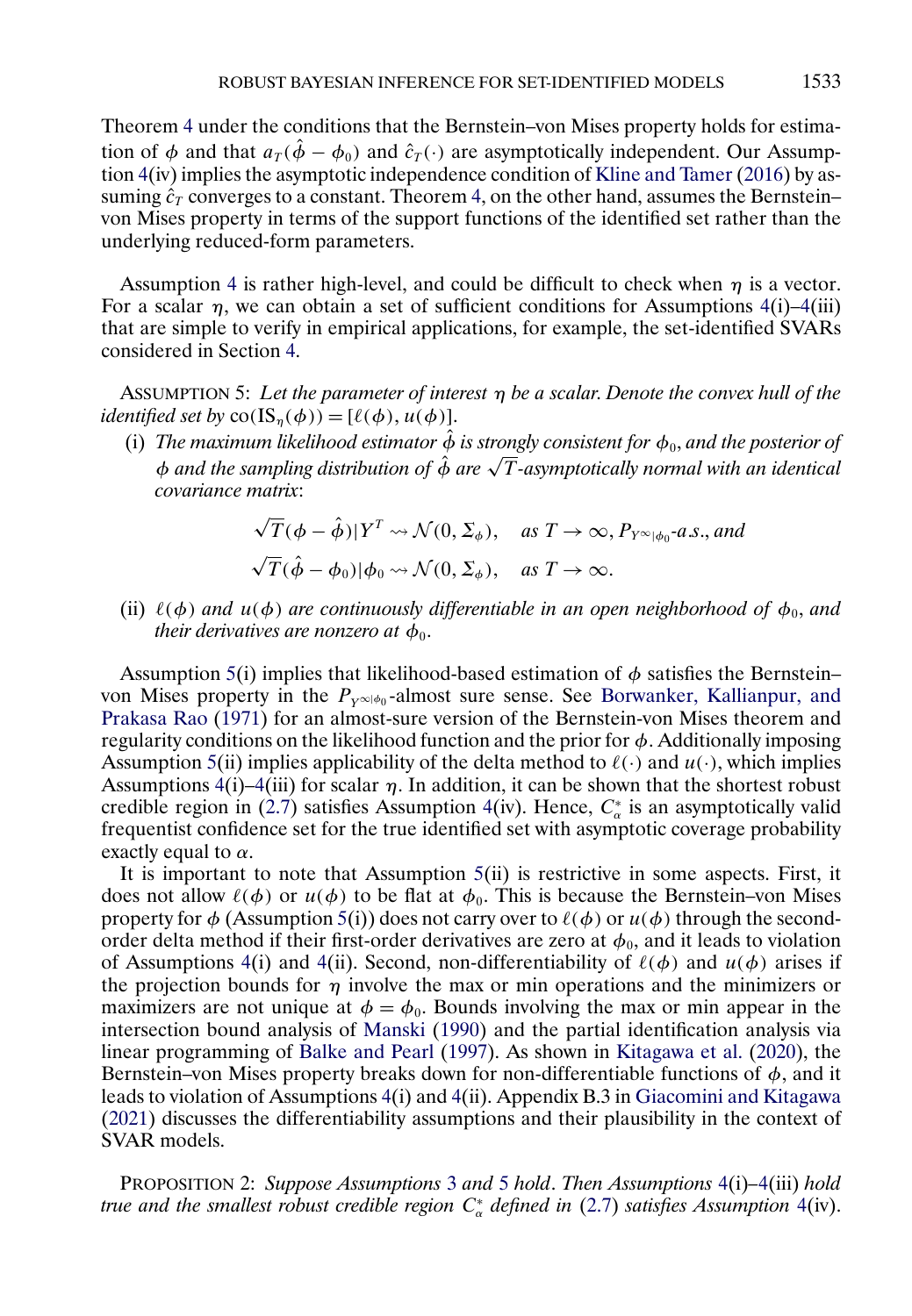<span id="page-15-0"></span>*Hence, by Theorem [2,](#page-7-0)*  $C^*_{\alpha}$  *is an asymptotically valid frequentist confidence set for*  $IS_{\eta}(\phi_0)$ *with exact coverage*,

$$
\lim_{T\to\infty} P_{Y^T|\phi_0}(\text{IS}_{\eta}(\phi_0) \subset C_{\alpha}^*) = \alpha.
$$

Lemma 1 of [Kline and Tamer](#page-37-0) [\(2016\)](#page-37-0) obtains a similar result for a robust credible region different from our smallest credible region  $C^*_{\alpha}$ ; theirs takes the form  $C_{\alpha} =$  $[\ell(\hat{\phi}) - c_{\alpha}/\sqrt{T}, u(\hat{\phi}) + c_{\alpha}/\sqrt{T}]$ , where  $c_{\alpha}$  is chosen to satisfy [\(2.6\)](#page-8-0) with equality.

### 4. ROBUST BAYESIAN INFERENCE IN SVARS

In this section, we illustrate our method in the context of impulse-response analysis in set-identified SVARs. This section is self-contained. Consider an  $\text{SVAR}(p)$ :

$$
A_0 y_t = a + \sum_{j=1}^p A_j y_{t-j} + \epsilon_t \quad \text{for } t = 1, ..., T,
$$
 (4.1)

where  $y_t$  is an  $n \times 1$  vector and  $\epsilon_t$  is an  $n \times 1$  vector white noise process, normally distributed with mean zero and variance the identity matrix  $I_n$ . The initial conditions  $y_1, \ldots, y_p$  are given. We assume that one always imposes the sign normalization restrictions that the diagonal elements of  $A_0$  are nonnegative. The reduced-form  $VAR(p)$  representation of the model is

$$
y_t = b + \sum_{j=1}^p B_j y_{t-j} + u_t, \qquad (4.2)
$$

where  $b = A_0^{-1}a$ ,  $B_j = A_0^{-1}A_j$ ,  $u_t = A_0^{-1} \epsilon_t$ , and  $E(u_t u_t') \equiv \Sigma = A_0^{-1} (A_0^{-1})'$ . The reducedform parameter is  $\phi = (vec(B)',vec(h(\Sigma))') \in \Phi \subset \mathbb{R}^{n+n^2p} \times \mathbb{R}^{n(n+1)/2}$ , where  $B = [b, B_1,$  $\ldots, B_p$ . We restrict the domain  $\Phi$  to the set of  $\phi$ 's such that the variance-covariance matrix of the reduced-form errors is nonsingular and the reduced-form  $VAR(p)$  model can be inverted into a VMA( $\infty$ ) model.

Let  $Q \in \mathcal{O}(n)$  be an  $n \times n$  orthonormal 'rotation' matrix and  $\mathcal{O}(n)$  be the set of  $n \times$ n orthonormal matrices. As in [Uhlig](#page-37-0) [\(2005\)](#page-37-0) and [Rubio-Ramírez, Waggoner, and Zha](#page-37-0) [\(2010\)](#page-37-0), consider the transformation

$$
B = A_0^{-1}[a, A_1, ..., A_p],
$$
  $\Sigma = A_0^{-1}(A_0^{-1})',$   $Q = \Sigma_{tr}^{-1}A_0^{-1},$ 

where  $\Sigma_{tr}$  is the lower-triangular Cholesky factor of  $\Sigma$  with nonnegative diagonal elements. This transformation is one-to-one, as it is invertible with nonsingular  $\Sigma$ , so that  $A_0 = Q' \Sigma_{tr}^{-1}$  and  $[a, A_1, \dots, A_p] = Q' \Sigma_{tr}^{-1} B$ . Since  $\theta$  in Section [2](#page-3-0) can be any one-to-one transformation of the structural parameters, in this section we follow the convention in the literature and set  $\theta = (\phi', \text{vec}(Q)')'.$ 

Translating the sign normalization restrictions diag( $A_0$ ) ≥ 0 into constraints on  $\theta$ gives the space of structural parameters as  $\Theta = \{(\phi', \text{vec}(Q)')' \in \Phi \times \text{vec}(\mathcal{O}(n)) :$ diag( $Q^{\prime}\Sigma_{tr}^{-1}$ ) ≥ 0}. The sign normalization restrictions can be written as linear inequalities

$$
(\sigma^i)'q_i \ge 0 \quad \text{for all } i = 1, \dots, n,
$$
\n
$$
(4.3)
$$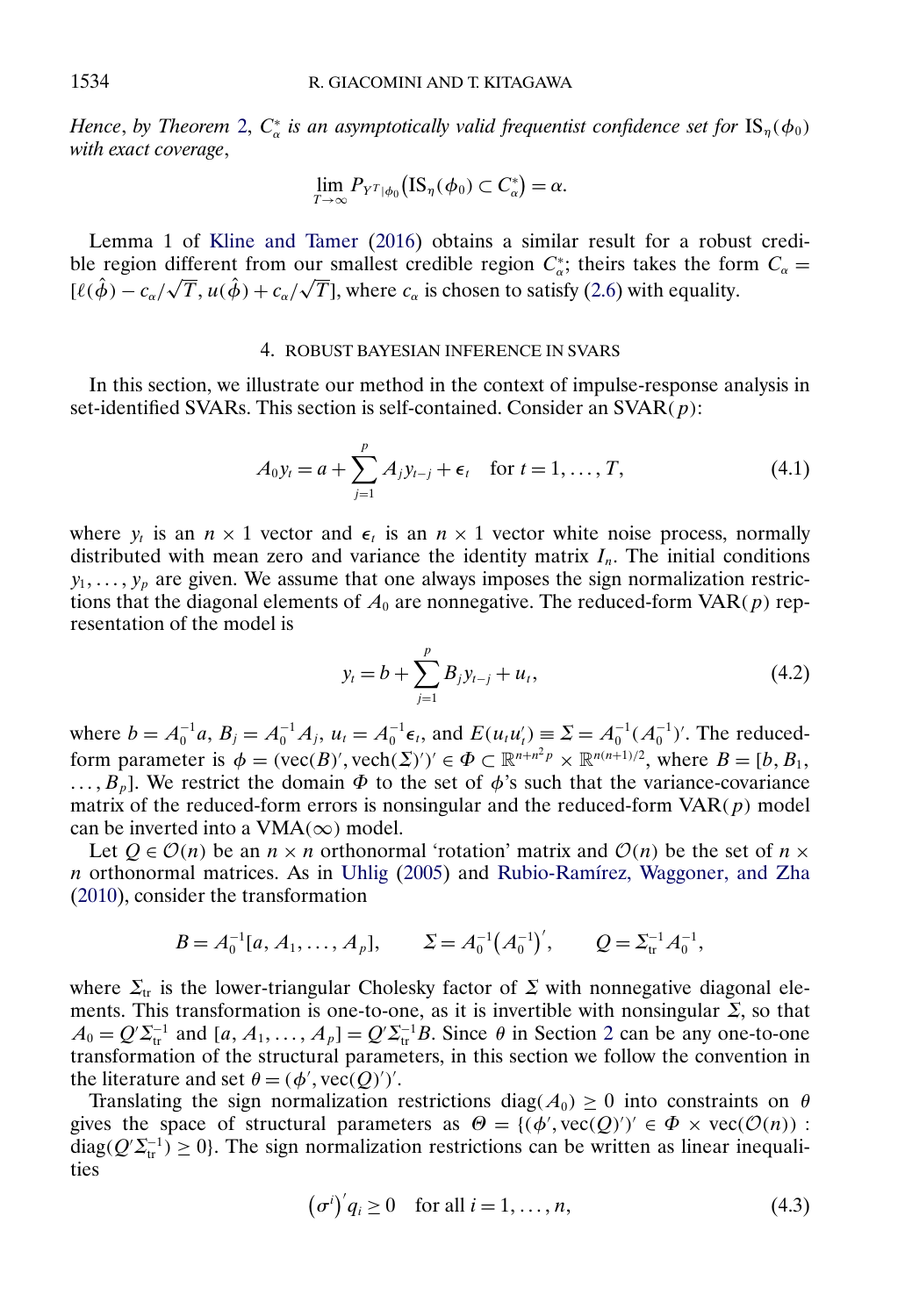<span id="page-16-0"></span>with  $[\sigma^1, \sigma^2, \dots, \sigma^n]$  the column vectors of  $\Sigma_{tr}^{-1}$  and  $[q_1, q_2, \dots, q_n]$  the column vectors of Q.

The VMA( $\infty$ ) representation of the model is

$$
y_t = c + \sum_{j=0}^{\infty} C_j u_{t-j} = c + \sum_{j=0}^{\infty} C_j \sum_{\text{tr}} Q \epsilon_{t-j},
$$

where  $C_j$  is the *j*th coefficient matrix of  $(I_n - \sum_{j=1}^p B_j L^j)^{-1}$ .

We denote the hth horizon impulse response by the  $n \times n$  matrix IR<sup>h</sup>,  $h = 0, 1, 2, ...$ 

$$
IR^h = C_h \Sigma_{tr} Q, \qquad (4.4)
$$

and the long-run cumulative impulse-response matrix by

$$
\text{CIR}^{\infty} = \sum_{h=0}^{\infty} \text{IR}^h = \left(\sum_{h=0}^{\infty} C_h\right) \Sigma_{\text{tr}} Q. \tag{4.5}
$$

The scalar parameter of interest  $\eta$  is a single impulse response, that is, the  $(i, j)$ element of IR<sup>h</sup>:

$$
\eta = IR_{ij}^h \equiv e_i'C_h\Sigma_{tr}Qe_j = c_{ih}'(\phi)q_j \equiv \eta(\phi, Q), \qquad (4.6)
$$

where  $e_i$  is the *i*th column vector of  $I_n$  and  $c'_{ih}(\phi)$  is the *i*th row vector of  $C_h \Sigma_{tr}$ . Note that the analysis developed below for the impulse responses can be extended to the structural parameters  $A_0$  and  $[A_1, \ldots, A_p]$ , since the  $(i, j)$ th element of  $A_l$  can be obtained as  $e'_{j}(\Sigma_{tr}^{-1}B_{l})'q_{i}$ , with  $B_{0}=I_{n}$ .

#### 4.1. *Set Identification in SVARs*

Set identification in an SVAR arises when knowledge of the reduced-form parameter  $\phi$  does not pin down a unique  $A_0$ . Since any  $A_0 = Q' \Sigma_{tr}^{-1}$  satisfies  $\Sigma = (A'_0 A_0)^{-1}$ , in the absence of identifying restrictions  $\{A_0 = Q' \Sigma_{tr}^{-1} : Q \in \mathcal{O}(n)\}$  is the identified set of  $A_0$ 's, that is, the set of  $A_0$ 's that are consistent with  $\phi$  [\(Uhlig](#page-37-0) [\(2005,](#page-37-0) Proposition A.1)). Imposing identifying restrictions can be viewed as restricting the set of feasible  $Q$ 's to lie in a subspace Q of  $O(n)$ , so that the identified set of  $A_0$  is  $\{A_0 = Q' \Sigma_{tr}^{-1} : Q \in \mathcal{Q}\}\$  and the corresponding identified set of  $\eta$  is

$$
IS_{\eta}(\phi) = {\eta(\phi, Q) : Q \in \mathcal{Q}}.
$$
 (4.7)

In the following, we characterize the subspace  $\mathcal Q$  under common types of identifying restrictions.

## 4.2. *Identifying Restrictions*

#### 4.2.1. *Under-Identifying Zero Restrictions*

Examples of under-identifying zero restrictions typically used in the literature are restrictions on some off-diagonal elements of  $A_0$ , on the lagged coefficients { $A<sub>l</sub>$  : l = 1, ..., p, on contemporaneous impulse responses  $IR^0 = A_0^{-1}$ , and on the cumulative long-run responses CIR<sup>∞</sup> in  $(4.5)$ .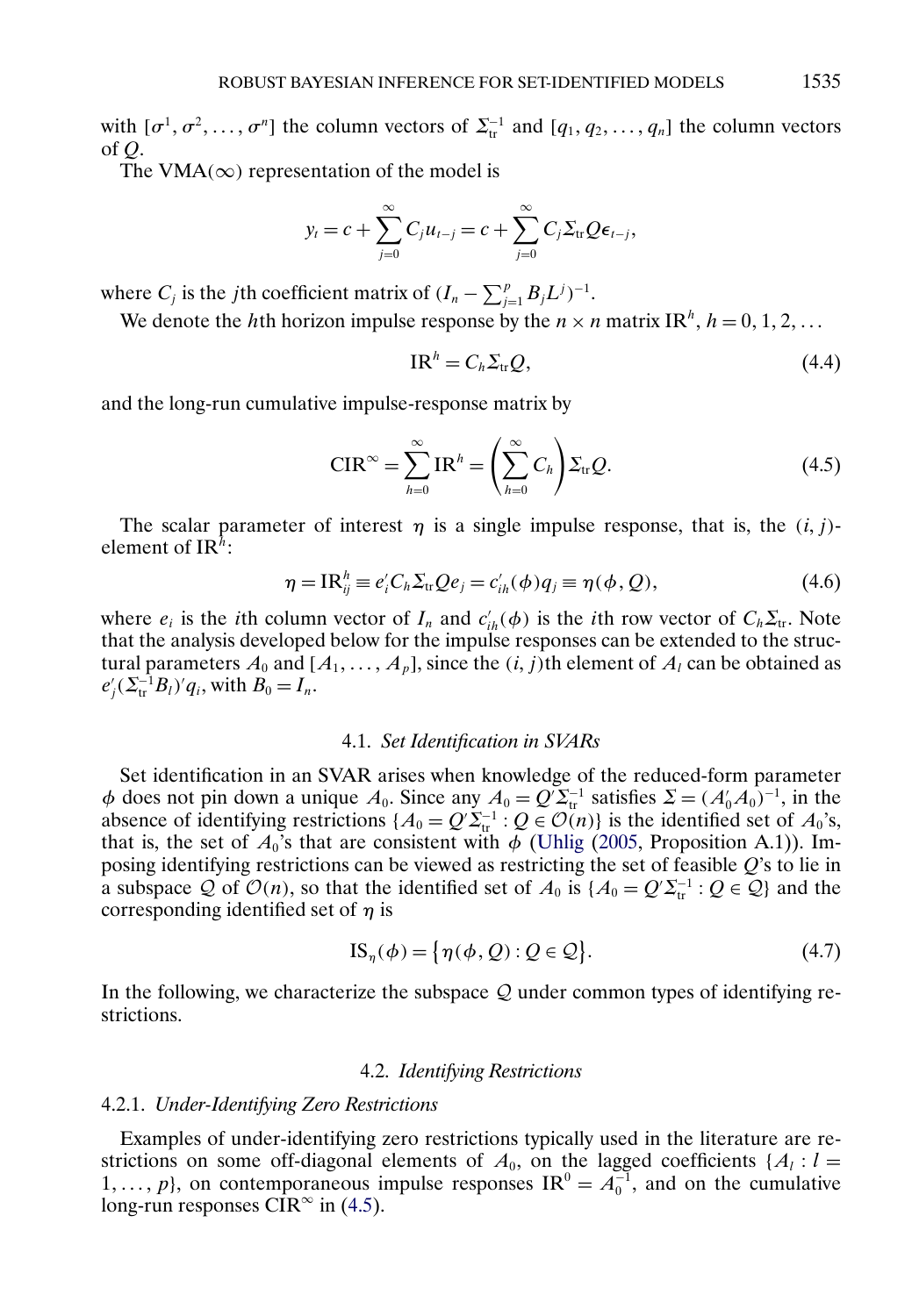<span id="page-17-0"></span>All these restrictions can be viewed as linear constraints on the columns of Q. For example:

$$
((i, j)th element of A_0) = 0 \iff ( \Sigma_{tr}^{-1} e_j)' q_i = 0,
$$
  
\n
$$
((i, j)th element of A_l) = 0 \iff ( \Sigma_{tr}^{-1} B_l e_j)' q_i = 0,
$$
  
\n
$$
((i, j)th element of A_0^{-1}) = 0 \iff (e_i' \Sigma_{tr}) q_j = 0,
$$
  
\n
$$
((i, j)th element of CIR^{\infty}) = 0 \iff [e_i' \sum_{h=0}^{\infty} C_h(B) \Sigma_{tr}] q_j = 0.
$$
\n
$$
(4.8)
$$

We can thus represent a collection of zero restrictions in the general form:

$$
F(\phi, Q) \equiv \begin{pmatrix} F_1(\phi)q_1 \\ F_2(\phi)q_2 \\ \vdots \\ F_n(\phi)q_n \end{pmatrix} = \mathbf{0},
$$
 (4.9)

where  $F_i(\phi)$  is an  $f_i \times n$  matrix. Each row in  $F_i(\phi)$  corresponds to the coefficient vector of a zero restriction that constrains  $q_i$  as in (4.8), and  $F_i(\phi)$  stacks all the coefficient vectors that multiply  $q_i$  into a matrix. Hence,  $f_i$  is the number of zero restrictions constraining  $q_i$ . If the zero restrictions do not constrain  $q_i$ ,  $F_i(\phi)$  does not exist and  $f_i = 0$ .

In order to implement our method, one must first order the variables in the model.

DEFINITION 3—Ordering of Variables: Order the variables in the SVAR so that the number of zero restrictions  $f_i$  imposed on the *i*th column of O (i.e., the rows of  $F_i(\phi)$ ) in (4.9)) satisfy  $f_1 \ge f_2 \ge \cdots \ge f_n \ge 0$ . In case of ties, if the impulse response of interest is that to the jth structural shock, order the jth variable first. That is, set  $j = 1$  when no other column vector has a larger number of restrictions than  $q_i$ . If  $j \ge 2$ , then order the variables so that  $f_{j-1} > f_j$ .<sup>14</sup>

[Rubio-Ramírez, Waggoner, and Zha](#page-37-0) [\(2010\)](#page-37-0) showed that, under regularity assumptions, a necessary condition for point identification is that the rank of  $F_i(\phi)$  equals to  $n - i$  for all  $i = 1, \ldots, n$ . Here we consider restrictions that make the SVAR set-identified because

$$
f_i \le n - i \quad \text{for all } i = 1, \dots, n,
$$
\n
$$
(4.10)
$$

with strict inequality for at least one  $i \in \{1, ..., n\}$ .<sup>15</sup>

The following example illustrates how to order the variables in order to satisfy Definition 3.

<sup>&</sup>lt;sup>14</sup>The assumption pins down a unique  $j$ , while it does not necessarily yield a unique ordering for the other variables if some of them admit the same number of constraints. However, the condition for convexity in Appendix B in [Giacomini and Kitagawa](#page-36-0) [\(2021\)](#page-36-0) is not affected by the ordering of the other variables as long as the  $f_i$ 's are in decreasing order.

 $15$ The class of under-identified models considered here does not exhaust the universe of all possible nonidentified SVARs, since there exist models that do not satisfy (4.10), but for which the structural parameter is not globally identified for some values of the reduced-form parameter. For instance, in the example in Section 4.4 of [Rubio-Ramírez, Waggoner, and Zha](#page-37-0) [\(2010\)](#page-37-0), with  $n = 3$  and  $f_1 = f_2 = f_3 = 1$ , the structural parameter is locally, but not globally, identified.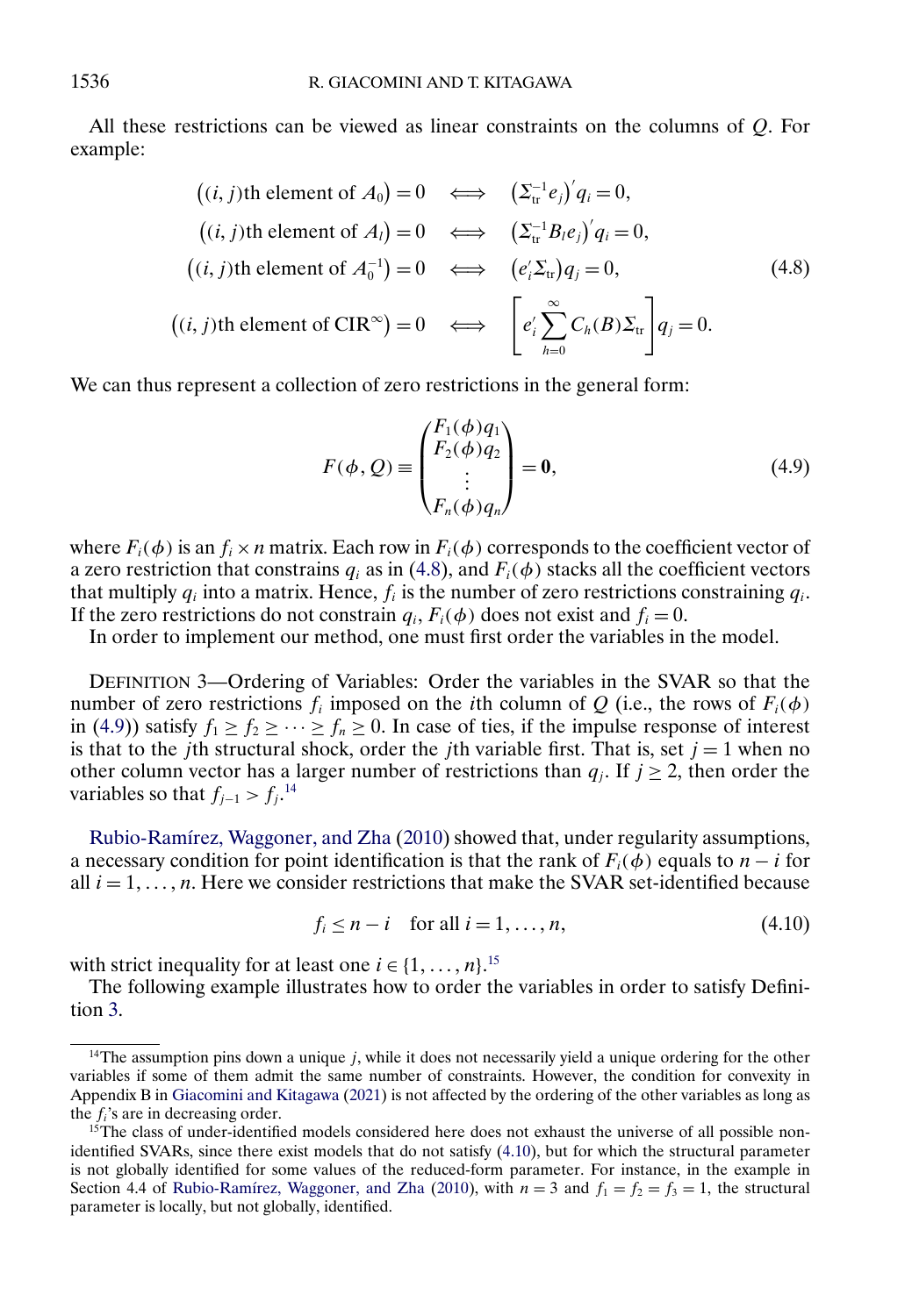<span id="page-18-0"></span>EXAMPLE 1: Consider a SVAR for  $(\pi_t, y_t, m_t, i_t)$ , where  $\pi_t$  is inflation,  $y_t$  is (detrended) real GDP,  $m_t$  is the (detrended) real money stock, and  $i_t$  is the nominal interest rate. Consider the following under-identifying restrictions imposed on  $A_0^{-1}$ :

$$
\begin{pmatrix} u_{\pi,t} \\ u_{y,t} \\ u_{m,t} \\ u_{i,t} \end{pmatrix} = \begin{pmatrix} a^{11} & a^{12} & 0 & 0 \\ a^{21} & a^{22} & 0 & 0 \\ a^{31} & a^{32} & a^{33} & a^{34} \\ a^{41} & a^{42} & a^{43} & a^{44} \end{pmatrix} \begin{pmatrix} \epsilon_{\pi,t} \\ \epsilon_{y,t} \\ \epsilon_{m,t} \\ \epsilon_{i,t} \end{pmatrix}.
$$
 (4.11)

Let the objects of interest be the impulse responses to  $\epsilon_{i,t}$  (a monetary policy shock). Let  $[q^{\pi}, q^{\gamma}, q^{\pi}, q^i]$  be a 4  $\times$  4 orthonormal matrix. By [\(4.8\)](#page-17-0), the imposed restrictions imply two restrictions on  $q^m$  and two restrictions on  $q^i$ . An ordering consistent with Defini-tion [3](#page-17-0) is  $(i_t, m_t, \pi_t, y_t)$ , and the corresponding numbers of restrictions are  $(f_1, f_2, f_3, f_4)$  =  $(2, 2, 0, 0)$  with  $j = 1$ . The restrictions in this example satisfy [\(4.10\)](#page-17-0). If instead the objects of interest are the impulse responses to  $\epsilon_{y,t}$  (interpreted as a demand shock), order the variables as  $(i_t, m_t, y_t, \pi_t)$  and let  $j = 3$ .

#### 4.2.2. *Sign Restrictions*

Sign restrictions could be considered alone or in addition to zero restrictions. If there are zero restrictions, we maintain the ordering in Definition [3.](#page-17-0) If there are only sign restrictions, we order first the variable whose structural shock is of interest. Suppose there are sign restrictions on the responses to the *j*th structural shock. Sign restrictions are linear constraints on the columns of Q:  $S_{hj}(\phi)q_j \ge 0$ ,<sup>16</sup> where  $S_{hj}(\phi) \equiv D_{hj}C_h(B)\Sigma_{tr}$ , with  $D_{hj}$  an  $s_{hj} \times n$  matrix that selects the sign-restricted responses from the impulse-response vector  $C_h(B)\Sigma_{\text{tr}}q_i$ . The nonzero elements of  $D_{hi}$  equal 1 or  $-1$  depending on whether the corresponding impulse responses are positive or negative.

Stacking  $S_{hi}(\phi)$  over multiple horizons gives the set of sign restrictions on the responses to the jth shock as

$$
S_j(\phi)q_j \ge \mathbf{0},\tag{4.12}
$$

where  $S_j(\phi)$  is a  $(\sum_{h=0}^{\tilde{h}} s_{hj}) \times n$  matrix  $S_j(\phi) = [S_{0j}(\phi)', \dots, S_{\tilde{h}j}(\phi)]'$ , with  $0 \le \tilde{h} \le \infty$  the maximal horizon in the impulse-response analysis. If there are no sign restrictions on the hth horizon responses,  $s_{\tilde{h}i} = 0$  and  $S_{\tilde{h}i}(\phi)$  is not present in  $S_i(\phi)$ .

Let  $\mathcal{I}_S \subset \{1, 2, ..., n\}$  be such that  $j \in \mathcal{I}_S$  if some of the impulse responses to the jth structural shock are sign-constrained. We denote the set of all sign restrictions,  $S_i(\phi)q_i \geq$ **0** for  $j \in \mathcal{I}_s$ , as

$$
S(\phi, Q) \ge 0. \tag{4.13}
$$

#### 4.3. *The Impulse-Response Identified Set*

The identified set for the impulse response in the presence of under-identifying zero restrictions and sign restrictions is given by

$$
IS_{\eta}(\phi|F, S) = \{ \eta(\phi, Q) : Q \in \mathcal{Q}(\phi|F, S) \},\tag{4.14}
$$

<sup>&</sup>lt;sup>16</sup>For  $y = (y_1, \ldots, y_m)'$ ,  $y \ge 0$  means  $y_i \ge 0$  for all i and  $y > 0$  means  $y_i \ge 0$  for all i and  $y_i > 0$  for some i.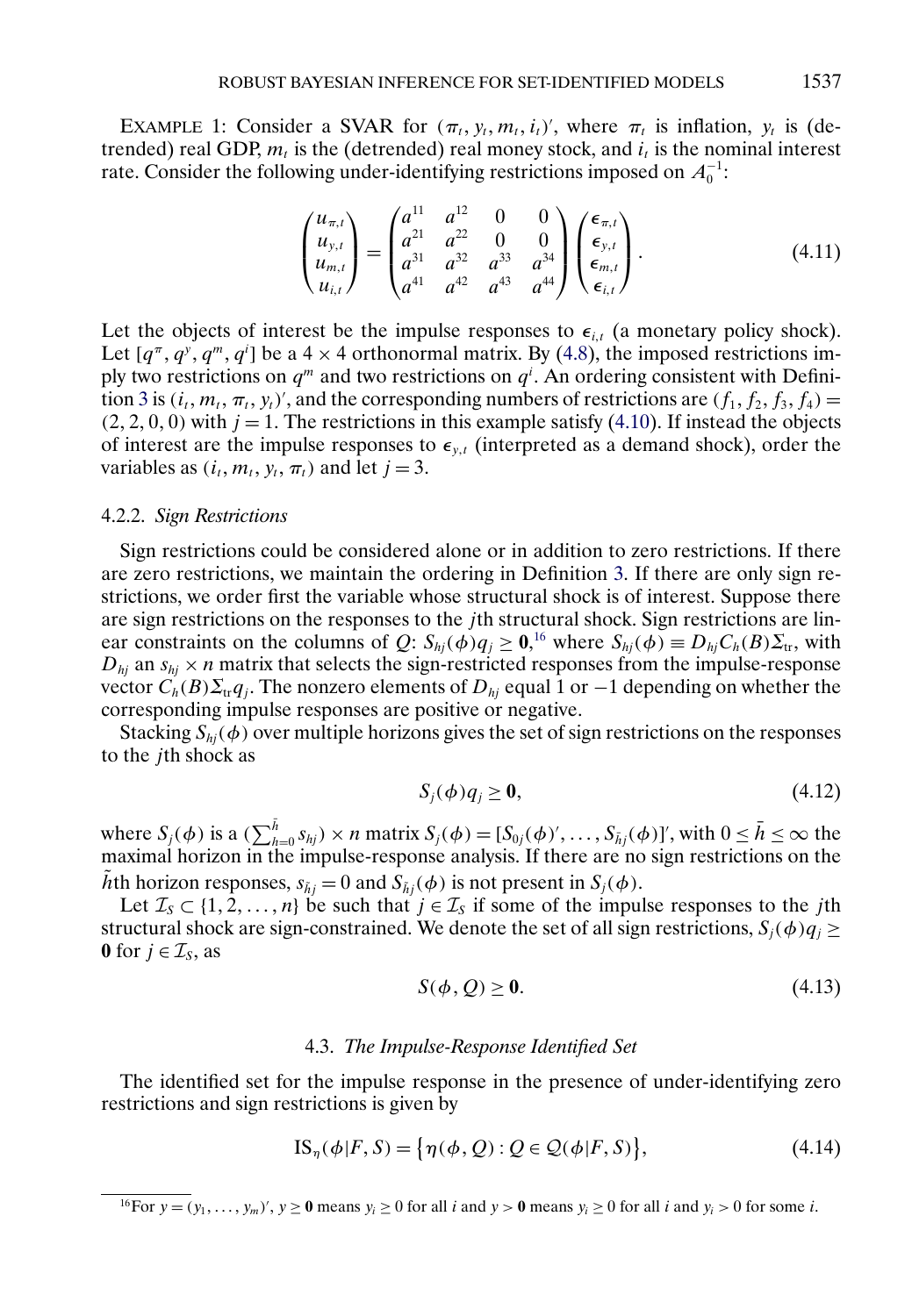where  $\mathcal{Q}(\phi|F, S)$  is the set of Q's that jointly satisfy the sign restrictions [\(4.13\)](#page-18-0), the zero restrictions [\(4.9\)](#page-17-0), and the sign normalizations [\(4.3\)](#page-15-0),

$$
Q(\phi|F, S) = \{ Q \in \mathcal{O}(n) : S(\phi, Q) \ge 0, F(\phi, Q) = 0, \text{diag}(Q' \Sigma_{tr}^{-1}) \ge 0 \}. \tag{4.15}
$$

Proposition B.1 in [Giacomini and Kitagawa](#page-36-0) [\(2021\)](#page-36-0) shows that, unlike the cases with only zero restrictions, with sign restrictions the identified set of  $\eta$  can be empty.

#### 4.4. *Multiple Priors in SVARs*

Let  $\tilde{\pi}_{\phi}$  be a prior for the reduced-form parameter. We ensure that the prior for  $\phi$  is consistent with Assumption [1\(](#page-6-0)i) by trimming the support of  $\tilde{\pi}_{\phi}$  as

$$
\pi_{\phi} \equiv \frac{1\{\mathcal{Q}(\phi|F, S) \neq \emptyset\}}{\tilde{\pi}_{\phi}(\{\phi:\mathcal{Q}(\phi|F, S) \neq \emptyset\})} \cdot \tilde{\pi}_{\phi},\tag{4.16}
$$

where  $\{\phi \in \Phi : \mathcal{Q}(\phi|F, S) \neq \emptyset\}$  is the set of reduced-form parameters that yield nonempty identified sets for any structural parameters or impulse responses.

A joint prior for  $\theta = (\phi, Q) \in \Phi \times \hat{\mathcal{O}}(n)$  that has  $\phi$ -marginal  $\pi_{\phi}$  can be expressed as  $\pi_{\theta} = \pi_{Q|\phi} \pi_{\phi}$ , where  $\pi_{Q|\phi}$  is supported only on  $Q(\phi|F, S)$ . Since  $(A_0, A_1, \dots, A_p)$  and  $\eta$ are functions of  $\theta = (\phi, Q)$ ,  $\pi_{\theta}$  induces a unique prior for the structural parameters and the impulse responses. Conversely, a prior for  $(A_0, A_1, \ldots, A_p)$  that incorporates the sign normalizations induces a unique prior for  $\pi_{\theta}$ . While the prior for  $\phi$  is updated by the data, the conditional prior  $\pi_{O| \phi}$  is not updated.

Under point identification, the restrictions pin down a unique Q (i.e.,  $Q(\phi|F, S)$  is a singleton), in which case  $\pi_{O|\phi}$  is degenerate and gives a point mass at such Q. Specifying  $\pi_{\phi}$  thus suffices to induce a single posterior for the structural parameters and for the impulse responses. In contrast, in the set-identified case, specifying only  $\pi_{\phi}$  cannot yield a single posterior and one would also need to specify a prior  $\pi_{\theta|\phi}$ . This is the standard Bayesian approach adopted by the vast majority of the empirical literature using set-identified SVARs (e.g., [Uhlig](#page-37-0) [\(2005\)](#page-37-0)), and its potential pitfalls have been discussed by [Baumeister and Hamilton](#page-36-0) [\(2015\)](#page-36-0).<sup>17</sup>

The robust Bayesian procedure in this paper does not require specifying a prior  $\pi_{O| \phi}$ , but considers the class of all priors  $\pi_{Q|\phi}$  supported on  $Q(\phi|F, S)$ ,

$$
\Pi_{Q|\phi} = \{ \pi_{Q|\phi} : \pi_{Q|\phi}(\mathcal{Q}(\phi|F, S)) = 1, \pi_{\phi}\text{-almost surely} \}. \tag{4.17}
$$

Combining  $\Pi_{Q|\phi}$  with the posterior for  $\phi$  generates a class of posteriors for  $\theta = (\phi, Q)$ ,

$$
\Pi_{\theta|Y} = \{\pi_{\theta|Y} = \pi_{Q|\phi} \pi_{\phi|Y} : \pi_{Q|\phi} \in \Pi_{Q|\phi}\}\tag{4.18}
$$

and a class of posteriors for the impulse response  $\eta$ ,

$$
\Pi_{\eta|Y} \equiv \left\{ \pi_{\eta|Y}(\cdot) = \int \pi_{Q|Y} (\eta(\phi, Q) \in \cdot) d\pi_{\phi|Y} : \pi_{Q|Y} \in \Pi_{Q|Y} \right\}.
$$
 (4.19)

<span id="page-19-0"></span>

<sup>&</sup>lt;sup>17</sup>Since ( $\phi$ , Q) and ( $A_0$ ,  $A_1$ , ...,  $A_p$ ) are one-to-one (under the sign normalizations), the difficulty of specifying a prior  $\pi_{Q|\phi}$  can be equivalently stated as the difficulty of specifying a prior for the structural parameters that is compatible with  $\pi_{\phi}$ .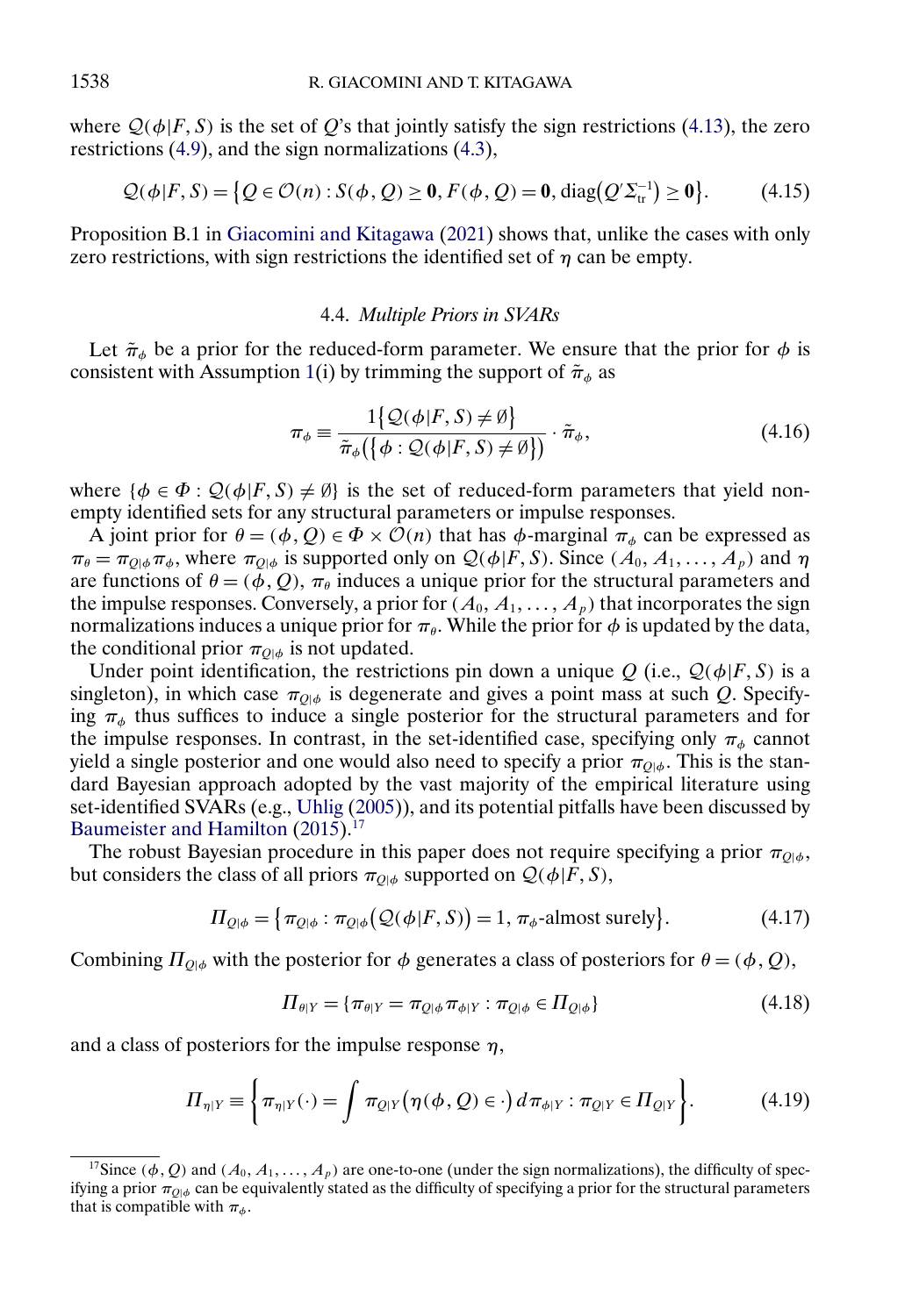#### 4.5. *Set of Posterior Means and Robust Credible Region*

<span id="page-20-0"></span>Applying Theorem [2](#page-7-0) to the impulse response, we obtain the set of posterior means:

$$
\left[\int_{\Phi} \ell(\phi) \, d\pi_{\phi|Y}, \int_{\Phi} u(\phi) \, d\pi_{\phi|Y}\right],
$$

where  $\ell(\phi) = \inf \{ \eta(\phi, Q) : Q \in \mathcal{Q}(\phi | F, S) \}$  and  $u(\phi) = \sup \{ \eta(\phi, Q) : Q \in \mathcal{Q}(\phi | F, S) \}$ . Section 5 discusses how to compute  $\ell(\phi)$  and  $u(\phi)$ .

The smallest robust credible region with credibility  $\alpha$  for the impulse response can be computed using draws of  $[\ell(\phi), u(\phi)]$ ,  $\phi \sim \pi_{\phi|Y}$  and applying Proposition [1.](#page-9-0) It is interpreted as the shortest interval estimate for the impulse response  $\eta$ , such that the posterior probability put on the interval is greater than or equal to  $\alpha$  uniformly over the posteriors in the class [\(4.19\)](#page-19-0).

To validate the frequentist interpretation of the set of posterior means, Appendix B in [Giacomini and Kitagawa](#page-36-0) [\(2021\)](#page-36-0) provides conditions for convexity, continuity, and differentiability of the identified set map  $IS_n(\phi|F, S)$  for the impulse response. By Theorems [2](#page-7-0) and [3\(](#page-11-0)ii), convexity and continuity of IS<sub>n</sub>( $\phi$ |F, S) as a function of  $\phi$  allow us to interpret the set of posterior means as a consistent estimator of the true identified set. In addition, by Proposition [2,](#page-14-0) differentiability of the upper and lower bounds of the impulse-response identified set in  $\phi$  with nonzero derivatives guarantees that the robust credible region is an asymptotically valid confidence set for the true impulse-response identified set.

## 5. NUMERICAL IMPLEMENTATION

We present an algorithm to numerically approximate the set of posterior means, the robust credible region, and the diagnostic tool in Section [2.6.1](#page-9-0) for the case of SVARs. The algorithm assumes that the variables are ordered as in Definition [3](#page-17-0) and the zero restrictions, if any imposed, satisfy [\(4.10\)](#page-17-0). Matlab code implementing the procedure can be obtained from the authors' personal websites or upon request.

ALGORITHM 1: Let  $F(\phi, Q) = 0$  and  $S(\phi, Q) \ge 0$  be the set of identifying restrictions (one or both of which may be empty), and let  $\eta = c'_{ih}(\phi)q_{j*}$  be the impulse response of interest.

Step 1. Specify  $\tilde{\pi}_{\phi}$ , the prior for the reduced-form parameter  $\phi$ .<sup>18</sup> Estimate a Bayesian reduced-form VAR to obtain the posterior  $\tilde{\pi}_{\phi|Y}$ .

- Step 2. Draw  $\phi$  from  $\tilde{\pi}_{\phi|Y}$ . Given the draw of  $\phi$ , check whether  $\mathcal{Q}(\phi|F, S)$  is empty by following the subroutine (Step 2.1–Step 2.3) below.
	- Step 2.1. Let  $z_1 \sim \mathcal{N}(\mathbf{0}, I_n)$  be a draw of an *n*-variate standard normal random variable. Let  $\tilde{q}_1 = \mathcal{M}_1 z_1$  be the  $n \times 1$  residual vector in the linear projection of  $z_1$ onto an  $n \times f_1$  regressor matrix  $F_1(\phi)$ . For  $i = 2, 3, ..., n$ , run the following procedure sequentially: draw  $z_i \sim \mathcal{N}(0, I_n)$  and compute  $\tilde{q}_i = \mathcal{M}_i z_i$ , where  $\mathcal{M}_i z_i$  is the residual vector in the linear projection of  $z_i$  onto the  $n \times (f_i + i - 1)$  matrix  $[F_i(\phi), \tilde{q}_1, \ldots, \tilde{q}_{i-1}]$ . The vectors  $\tilde{q}_1, \ldots, \tilde{q}_n$  are orthogonal and satisfy the equality restrictions.

<sup>&</sup>lt;sup>18</sup> $\tilde{\pi}_{\phi}$  need not be proper, nor satisfy the condition  $\tilde{\pi}_{\phi}(\{\phi : \mathcal{Q}(\phi|F, S) \neq \emptyset\}) = 1$  (i.e., the prior may assign positive probability to regions of the reduced-form parameter space that yield an empty set of Q's satisfying the restrictions).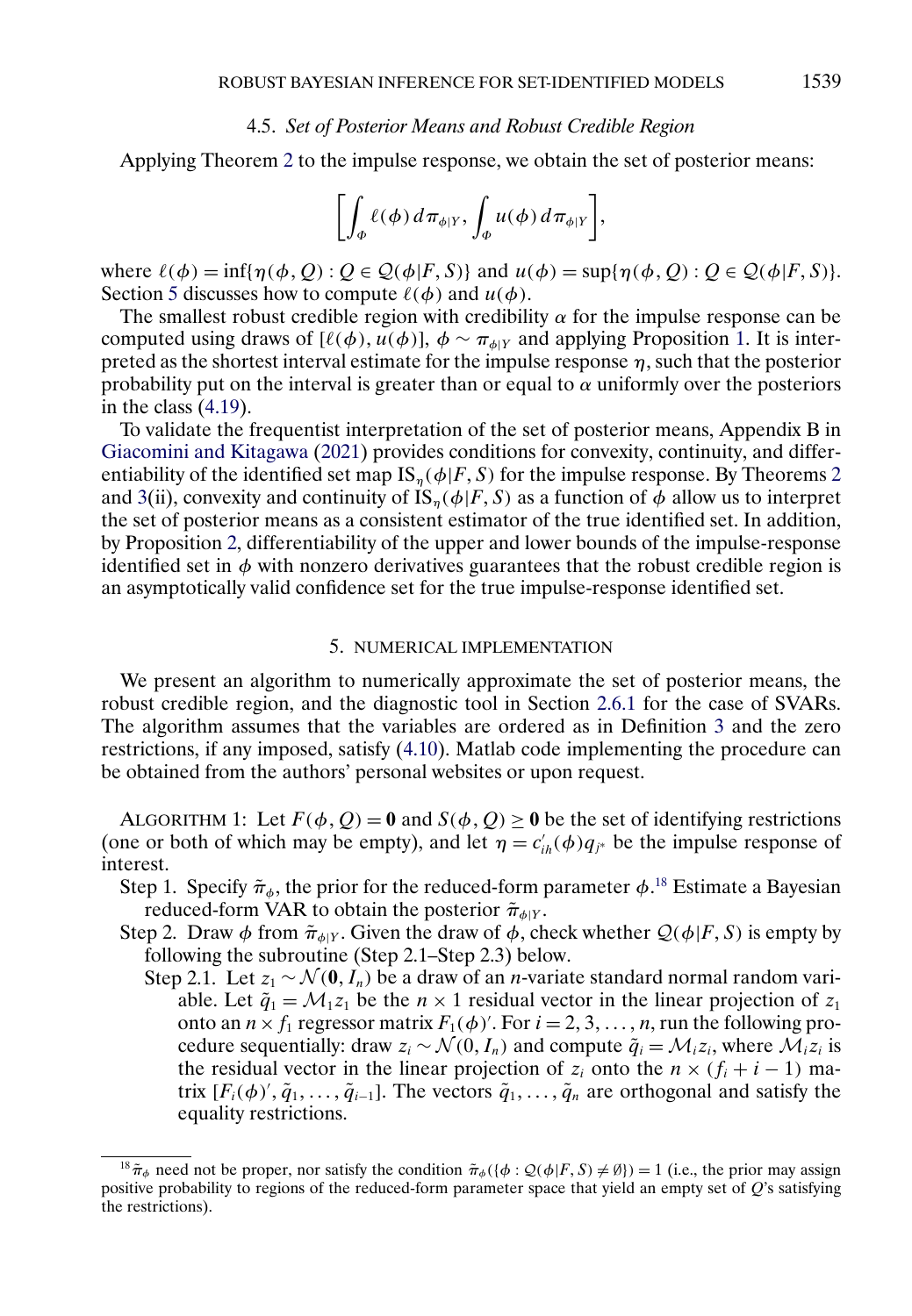<span id="page-21-0"></span>Step 2.2. Given  $\tilde{q}_1, \ldots, \tilde{q}_n$  obtained in the previous step, define

$$
Q = \left[ sign((\sigma^1)' \tilde{q}_1) \frac{\tilde{q}_1}{\|\tilde{q}_1\|}, \ldots, sign((\sigma^n)' \tilde{q}_n) \frac{\tilde{q}_n}{\|\tilde{q}_n\|} \right],
$$

where  $\|\cdot\|$  is the Euclidean metric in  $\mathbb{R}^n$ . If  $(\sigma^i)' \tilde{q}_i$  is zero for some *i*, set  $sign((\sigma^i)'\tilde{q}_i)$  equal to 1 or  $-1$  with equal probability. This step imposes the sign normalization that the diagonal elements of  $A_0$  are nonnegative.

- Step 2.3. Check whether  $Q$  obtained in Step 2.2 satisfies the sign restrictions  $S(\phi, Q) \geq 0$ . If so, retain this Q and proceed to Step 3. Otherwise, repeat Step 2.1 and Step 2.2 a maximum of L times (e.g.,  $L = 3000$ ) or until Q is obtained satisfying  $S(\phi, Q) \ge 0$ . If none of the L draws of Q satisfies  $S(\phi, Q) \ge 0$ , approximate  $Q(\phi|F,\overline{S})$  as being empty and return to Step 2 to obtain a new draw of  $\phi$ .
- Step 3. Given  $\phi$  obtained in Step 2, compute the lower and upper bounds of  $\overline{IS}_n(\phi|S, F)$  by solving the following constrained nonlinear optimization problem:

$$
\ell(\phi) = \arg\min_{Q} c'_{ih}(\phi) q_{j^*},
$$
  
s.t.  $Q'Q = I_n$ ,  $F(\phi, Q) = \mathbf{0}$ ,  $\text{diag}(Q'\Sigma_{tr}^{-1}) \ge 0$ ,  $S(\phi, Q) \ge \mathbf{0}$ ,

and  $u(\phi) = \arg \max_{Q} c'_{ih}(\phi) q_{j^*}$  under the same set of constraints.

- Step 4. Repeat Step 2–Step 3 M times to obtain  $[\ell(\phi_m), u(\phi_m)]$ ,  $m = 1, ..., M$ . Approximate the set of posterior means by the sample averages of  $(\ell(\phi_m): m =$  $1, \ldots, M$  and  $(u(\phi_m) : m = 1, \ldots, M)$ .
- Step 5. To obtain an approximation of the smallest robust credible region with credibility  $\alpha \in (0, 1)$ , define  $d(\eta, \phi) = \max\{|\eta - \ell(\phi)|, |\eta - u(\phi)|\}$ , and let  $\hat{z}_{\alpha}(\eta)$  be the sample  $\alpha$ th quantile of  $(d(\eta, \phi_m) : m = 1, ..., M)$ . An approximated smallest robust credible region for  $\eta$  is an interval centered at argmin<sub>n</sub>  $\hat{z}_{\alpha}(\eta)$  with radius  $\min_\eta \hat{z}_\alpha(\eta).^{19}$
- Step 6. The proportion of drawn  $\phi$ 's that pass Step 2.3 is an approximation of the posterior probability of having a nonempty identified set,  $\tilde{\pi}_{\phi|Y}(\{\phi : \mathcal{Q}(\phi|F,S) \neq \emptyset\}),$ corresponding to the diagnostic tool discussed in Section [2.6.1.](#page-9-0)

REMARKS: First, the step of the algorithm drawing orthonormal  $Q$ 's subject to zero and sign restrictions (Step 2) is common to our approach and the existing standard Bayesian approach of, for example, [Arias, Rubio-Ramírez, and Waggoner](#page-35-0) [\(2018\)](#page-35-0). In particular, Step 2.1 is similar to Steps 2 and 3 in Algorithm 2 of [Arias, Rubio-Ramírez, and Wag](#page-35-0)[goner](#page-35-0) [\(2018\)](#page-35-0), but uses a linear projection instead of their QR decomposition and imposes different sign normalizations.<sup>20</sup>

Second, Step 3 is a non-convex optimization problem and the convergence of gradientbased optimization methods in these problems is not guaranteed. To mitigate this problem, at each draw of  $\phi$  one can draw multiple values of Q from  $Q(\phi|\bar{F}, S)$  to use as starting values in the optimization step, and then take the optimum over the solutions obtained from the different starting values.

<sup>&</sup>lt;sup>19</sup>In practice, we obtain this interval by grid search using a fine grid over  $\eta$ . The objective function in this problem is non-differentiable, so gradient-based optimization methods are inappropriate.

<sup>&</sup>lt;sup>20</sup>The Matlab code we provide also offers the option of using a QR decomposition. In our experience, the two ways of drawing  $Q$  are comparable in terms of both the resulting distribution of  $Q$  and computational cost.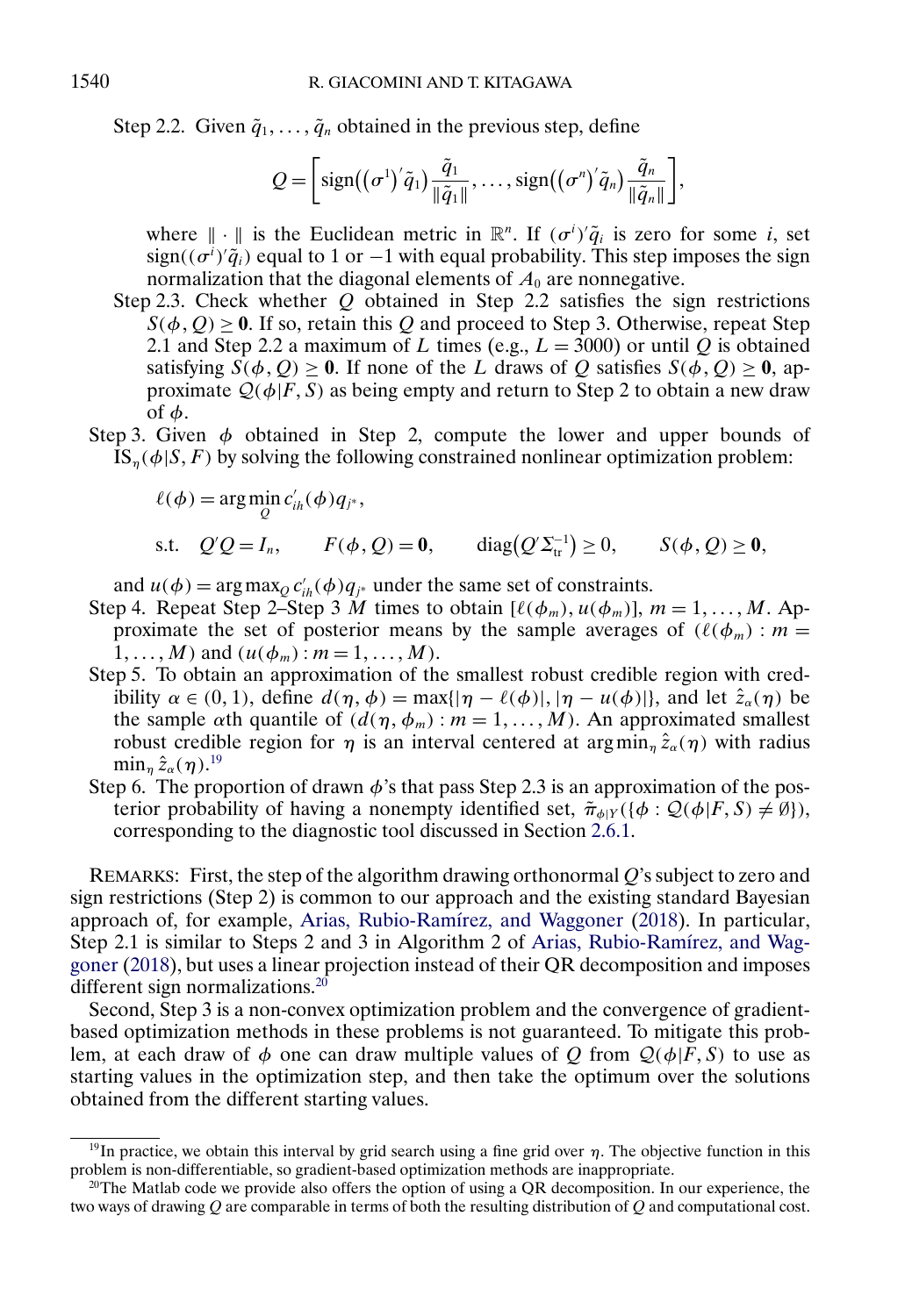<span id="page-22-0"></span>Third, if the zero and sign restrictions restrict only a single column of  $Q$ , Steps 2.1–2.3 and 3 can be substituted by an analytical computation of the bounds of the identified set at each draw of  $\phi$ , using the result of [Gafarov, Meier, and Montiel-Olea](#page-36-0) [\(2018\)](#page-36-0). While they applied the result at  $\hat{\phi}$  in a frequentist setting, we apply it at each draw from the posterior of φ. Step 6 can also be replaced by analytically checking whether the identified set is empty at each draw of  $\phi$ <sup>21</sup>. The advantage of the analytical approach is that we can assess the emptiness even when the identified set is narrow, and it is computationally faster. The advantage of the numerical approach is that it is applicable even when the restrictions involve multiple columns of  $\hat{Q}$  (i.e., the restrictions are on multiple structural shocks).

Fourth, if there are concerns about the convergence properties of the numerical optimization step due to a large number of variables and/or constraints, but there are restrictions on multiple columns of  $Q$  (so the analytical approach cannot be applied), one could use the following algorithm.

ALGORITHM 2: In Algorithm [1,](#page-20-0) replace Step 3 with the following:

Step 3'. Iterate Step 2.1–Step 2.3 K times and let  $(Q_l : l = 1, ..., K)$  be the draws that satisfy the sign restrictions. (If none of the draws satisfy the sign restrictions, draw a new  $\phi$  and iterate Step 2.1–Step 2.3 again.) Let  $q_{j^*,k}$ ,  $k = 1, ..., \tilde{K}$ , be the j\*th column vector of  $Q_k$ . Approximate  $[\ell(\phi), u(\phi)]$  by  $[\min_k c'_{ih}(\phi) q_{j^*,k}, \max_k c'_{ih}(\phi) q_{j^*,k}]$ .

A downside of this alternative is that the approximated identified set is smaller than IS<sub>n</sub>( $\phi$ |F, S) at every draw of  $\phi$ . Nonetheless, the estimator of the identified set is still consistent as the number of draws of  $Q$  goes to infinity. Comparing the bounds obtained using Algorithms [1](#page-20-0) and 2 may also provide a useful check on the convergence properties of the optimization in Step 3.

# 6. EMPIRICAL APPLICATION

We illustrate how our method can be used to: (1) perform robust Bayesian inference in SVARs without specifying a prior for the rotation matrix  $Q$ ; (2) obtain a consistent estimator of the impulse-response identified set; and  $(3)$  if a prior for Q is available, disentangle the information introduced by this choice of prior from that solely contained in the identifying restrictions.

The model is based on the four-variable SVAR considered by [Granziera, Moon, and](#page-36-0) [Schorfheide](#page-36-0) [\(2018\)](#page-36-0), which in turn is based on [Aruoba and Schorfheide](#page-36-0) [\(2011\)](#page-36-0). The observables are the federal funds rate  $(i_t)$ , real GDP per capita in log differences  $(\Delta y_t)$ , inflation as measured by the GDP deflator ( $\pi$ <sub>t</sub>), and real money balances ( $m$ <sub>t</sub>).<sup>22</sup> The

<sup>&</sup>lt;sup>21</sup>This involves considering all possible combinations of  $(n - 1)$  active restrictions and checking whether any one of the vectors solving the active restrictions satisfies all the non-active sign restrictions. In practice, we compute the unit-length vectors in the null space of the matrix containing the  $(n - 1)$  active restrictions using the 'null' function in Matlab. Since the null space has dimension 1, there are only two unit-length vectors, which differ only in their signs. We check whether either one of the vectors satisfy the non-active restrictions. If we can pass this check for at least one combination of  $(n - 1)$  active restrictions, we conclude that the identified set is non-empty. See also [Giacomini, Kitagawa, and Volpicella](#page-36-0) [\(2020\)](#page-36-0).

<sup>&</sup>lt;sup>22</sup>The data on  $v_t$  are from FRED. The other data are from Frank Schorfheide's website: [https://web.sas.](https://web.sas.upenn.edu/schorf/) [upenn.edu/schorf/](https://web.sas.upenn.edu/schorf/). For details on the construction of the series, see Appendix D of [Granziera, Moon, and](#page-36-0) [Schorfheide](#page-36-0) [\(2018\)](#page-36-0) and Footnote 5 of [Aruoba and Schorfheide](#page-36-0) [\(2011\)](#page-36-0).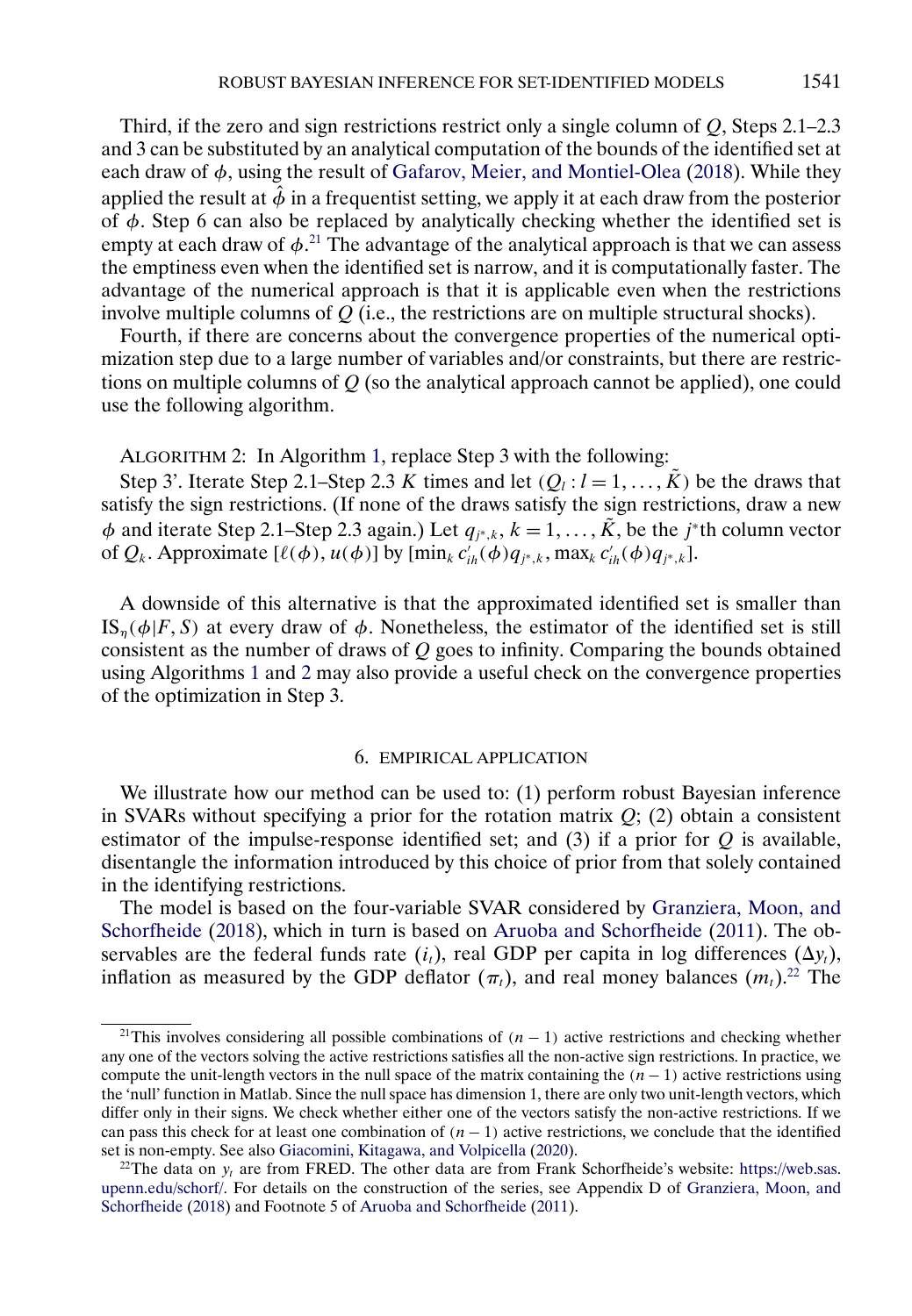<span id="page-23-0"></span>data are quarterly from 1965:1 to 2006:1. The model is

$$
\begin{pmatrix} a_{11} & a_{12} & a_{13} & a_{14} \ a_{21} & a_{22} & a_{23} & a_{24} \ a_{31} & a_{32} & a_{33} & a_{34} \ a_{41} & a_{42} & a_{43} & a_{44} \end{pmatrix} \begin{pmatrix} i_t \ \Delta y_t \ \pi_t \end{pmatrix} = a + \sum_{j=1}^2 A_j \begin{pmatrix} i_{t-j} \ \Delta y_{t-j} \ \pi_{t-j} \end{pmatrix} + \begin{pmatrix} \epsilon_{i,t} \ \epsilon_{y,t} \ \epsilon_{m,t} \end{pmatrix},
$$

and the impulse response of interest is the output response to a monetary policy shock,  $\frac{\partial y_{t+h}}{\partial \epsilon_{i,t}} = \sum_{j=0}^h \frac{\partial \Delta y_{t+j}}{\partial \epsilon_{i,t}}$ , so  $j^* = 1$ . The sign normalization restrictions (nonnegative diagonal elements of the matrix on the left-hand side) and the assumption that the covariance matrix of the structural shocks is the identity matrix imply that the output response is with respect to a unit standard deviation positive (contractionary) monetary policy shock.

We consider different combinations of the following zero and sign restrictions:

- (i)  $a_{12} = 0$ : the monetary authority does not respond contemporaneously to output.
- (ii) IR<sup>0</sup>( $\Delta y$ , *i*) = 0: the instantaneous impulse response of output to a monetary policy shock is zero.
- (iii) CIR<sup>∞</sup>( $\Delta y$ , *i*) = 0: the long-run impulse response of output to a monetary policy shock is zero.
- (iv) Sign restrictions: following a contractionary monetary policy shock, the responses of inflation and real money balances are nonpositive on impact and after one quarter  $\left(\frac{\partial \pi_{t+h}}{\partial \epsilon_{i,t}} \leq 0 \right)$  and  $\frac{\partial m_{t+h}}{\partial \epsilon_{i,t}} \leq 0$  for  $h = 0, 1$ ), and the response of the interest rate is nonnegative on impact and after one quarter ( $\frac{\partial i_{t+h}}{\partial \epsilon_{i,t}} \ge 0$  for  $h = 0, 1$ ).

We start from a model that does not impose any identifying restrictions (Model 0). We then impose different combinations of the restrictions, summarized in Table I, which all give rise to set identification. Restrictions (i)–(iii) are zero restrictions that constrain the first column of Q, so  $f_1 = 1$  if only one restriction out of (i)–(iii) is imposed (Models II to IV), and  $f_1 = 2$  if two restrictions are imposed (Models V to VII). No zero restrictions are placed on the remaining columns of Q, so for all models  $f_2 = f_3 = f_4 = 0$ , and the order of the variables satisfies Definition [3.](#page-17-0)

All models impose the sign restrictions in (iv), which are those considered in [Granziera,](#page-36-0) [Moon, and Schorfheide](#page-36-0) [\(2018\)](#page-36-0). This implies that Model I coincides with their model (with a different measure of output).

The prior for the reduced-form parameters,  $\tilde{\pi}_{\phi}$ , is the improper Jeffreys' prior, with density proportional to  $|\Sigma|^{-\frac{4+1}{2}}$ . This implies a normal-inverse-Wishart posterior from

| Restrictions \Model                                                 | 0      |        | Н      | Ш      | IV     |        | VI     | VII    |
|---------------------------------------------------------------------|--------|--------|--------|--------|--------|--------|--------|--------|
| (i) $a_{12} = 0$                                                    |        |        | X      |        |        | X      | X      |        |
| (ii) IR <sup>0</sup> ( $\Delta y$ , <i>i</i> ) = 0                  |        |        |        | x      |        | X      |        | x      |
| (iii) $CIR^{\infty}(\Delta y, i) = 0$                               |        |        |        |        | x      |        | X      | x      |
| (iv) Sign restrictions                                              |        | x      | X      | x      | x      | X      | x      | x      |
| $\tilde{\pi}_{\phi Y}(\{\phi : \text{IS}_n(\phi) \neq \emptyset\})$ | 1.0000 | 1.0000 | 1.0000 | 1.0000 | 0.9970 | 0.6575 | 0.8621 | 0.8803 |

TABLE I MODEL DEFINITION AND PLAUSIBILITY OF IDENTIFYING RESTRICTIONS<sup>a</sup>

<sup>a</sup>Notes: 'x' indicates the restriction is imposed;  $\pi_{\phi|Y}(\{\phi : \text{IS}_{\eta}(\phi) \neq \emptyset\})$  is the measure of the plausibility of the identifying restric-tions described in Section [2.6.1.](#page-9-0) The approach using Step 6 in Algorithm [1](#page-20-0) (with a maximum of 3000 draws of Q at each draw of  $\phi$ ) and the analytical approach described in the remarks after Algorithm [1](#page-20-0) produce the same estimates.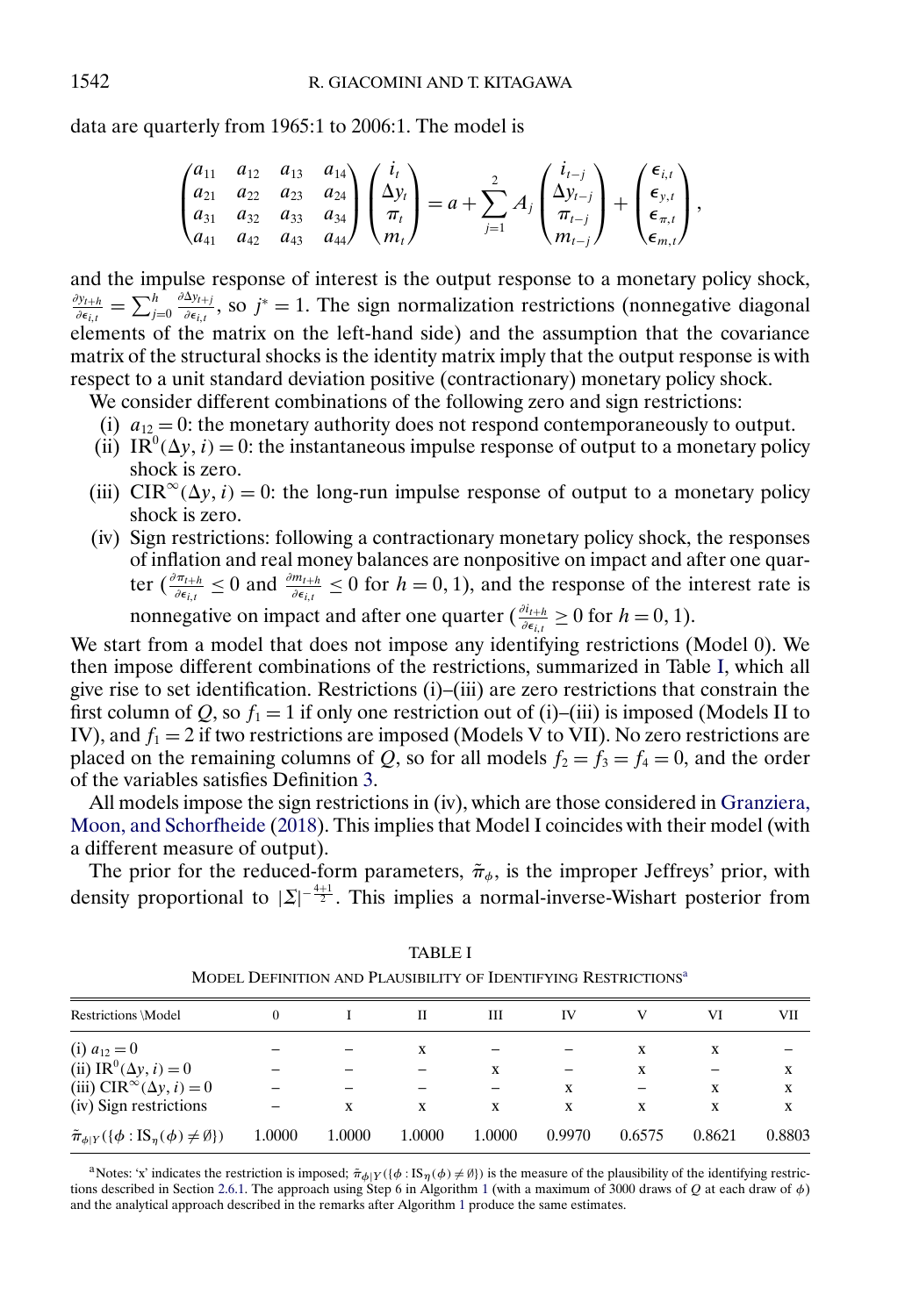<span id="page-24-0"></span>which it is easy to draw. The results are based on Algorithm [1,](#page-20-0) considering five start-ing values as discussed in the remarks in Section [5.](#page-20-0)<sup>23</sup> We draw  $\phi$ 's until we obtain 1000 realizations of the non-empty identified set and check for convexity of the set using Proposition B.1 in Appendix B in [Giacomini and Kitagawa](#page-36-0) [\(2021\)](#page-36-0).

We also compare our approach to standard Bayesian inference based on a uniform prior for Q. We obtain draws from the single posterior for the impulse response by iter-ating Steps 2.1–2.3 of Algorithm [1,](#page-20-0) and retaining only the draws of  $Q$  that satisfy the sign restrictions.24

Table [II](#page-25-0) provides the posterior inference results for the output responses at  $h = 1$  (3) months),  $h = 10$  (2 years and 6 months), and  $h = 20$  (5 years) in each model, for both the robust Bayesian and the standard Bayesian approaches. The table also shows the posterior lower probability that the impulse response is negative,  $\pi_{\eta|Y*}(\eta < 0)$ , as well as the diagnostic tools from Section [2.4.](#page-7-0)

Figures [1](#page-27-0) and [2](#page-28-0) report the set of posterior means for the impulse responses (vertical bars) and the smallest robust credible region with credibility 90% (continuous line), for the robust Bayesian approach; for the standard Bayesian approach, they report the posterior mean (dotted line) and the 90% highest posterior density region (dashed line).<sup>25</sup>

We can draw several conclusions. First, choosing a uniform prior for the rotation matrix affects posterior inference: in Model I, this prior choice is more informative than the identifying restrictions; in some of the models and for some horizons, standard Bayesian analysis suggests that the output response is negative, whereas the robust Bayesian lower probability of this event is very low, implying that the conclusion of standard Bayesian analysis in these cases is largely driven by the choice of unrevisable prior. See [Wolf](#page-37-0) [\(2020\)](#page-37-0) for a similar finding.

Second, all 90% robust credible regions contain zero, casting doubts about the informativeness of these common under-identifying restrictions. In particular, sign restrictions alone (Model I) have little identifying power and result in set estimates that are too wide to draw informative inference about the sign of the impulse response. Adding a single zero restriction (Models II to IV) makes the identified set estimates tighter, although the identifying power varies across horizons: the restriction on the contemporaneous response (restriction (ii)) is more informative at short horizons and the long-run restriction (restriction (iii)) is more informative at long horizons. The zero restriction on  $A_0$  (restriction (i)) is informative at both short and long horizons.

Third, imposing additional zero restrictions (Models V to VII) makes the identifying restrictions more informative than the choice of the prior and reduces the gap between the conclusions of standard and robust Bayesian analysis. The robust Bayesian analysis also becomes informative for the sign of the output response.

<sup>&</sup>lt;sup>23</sup>The results are visually indistinguishable when using the analytical approach discussed in the remarks in Section [5.](#page-20-0) Five initial values appear sufficient to achieve convergence of the numerical algorithm to the true optimum.

 $^{24}$ In Models 0 and I, this is equivalent to [Uhlig](#page-37-0) [\(2005\)](#page-37-0), as it obtains draws from the uniform prior over the space of rotation matrices satisfying the sign normalizations and sign restrictions (if any). In models with both zero and sign restrictions, this is comparable to [Arias, Rubio-Ramírez, and Waggoner](#page-35-0) [\(2018\)](#page-35-0), aside from the small differences in the algorithms discussed in Section [5](#page-20-0) and the fact that they used a normal-inverse-Wishart prior for the reduced-form parameter. Using the same prior as [Arias, Rubio-Ramírez, and Waggoner](#page-35-0) [\(2018\)](#page-35-0) gives visually indistinguishable results.

<sup>&</sup>lt;sup>25</sup>These figures do not capture the dependence of the responses across different horizons.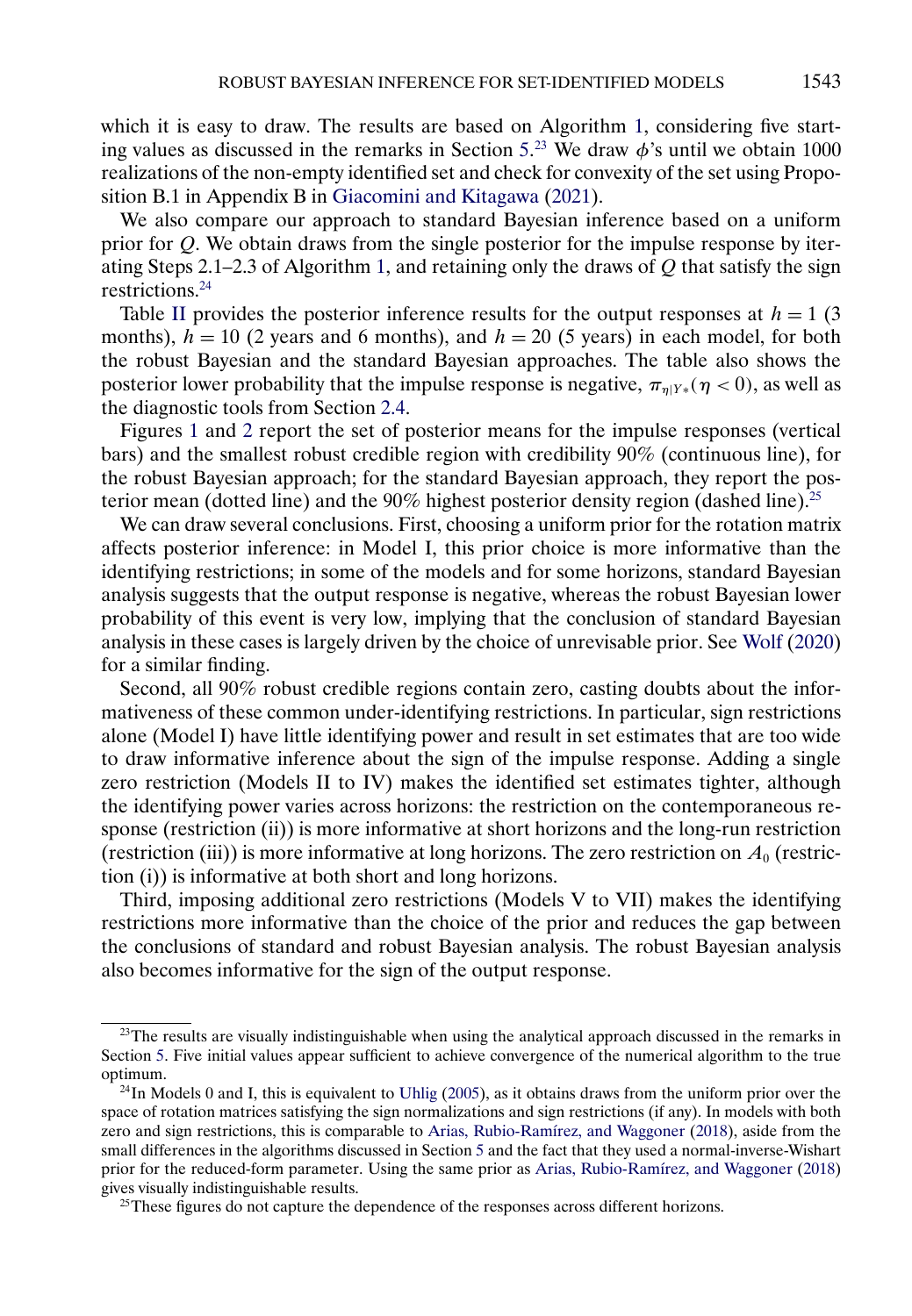|                                                                                                | Output Responses at $h=1,10,$ and 20: Standard Bayes (SB) vs. Robust Bayes (RB)ª            | Model 0                                                                    |                                                                                  |                                                                                                        | Model 1                                                                                                   |                                                                                         |
|------------------------------------------------------------------------------------------------|---------------------------------------------------------------------------------------------|----------------------------------------------------------------------------|----------------------------------------------------------------------------------|--------------------------------------------------------------------------------------------------------|-----------------------------------------------------------------------------------------------------------|-----------------------------------------------------------------------------------------|
|                                                                                                | $h=1$                                                                                       | $h = 10$                                                                   | $h = 20$                                                                         | $h=1$                                                                                                  | $h = 10$                                                                                                  | $h = 20$                                                                                |
|                                                                                                | $-0.02$                                                                                     | $-0.05$                                                                    | $-0.06$                                                                          | $-0.03$                                                                                                | 0.01                                                                                                      | 0.04                                                                                    |
| SB: posterior mean<br>SB: 90% credible region                                                  |                                                                                             |                                                                            |                                                                                  |                                                                                                        |                                                                                                           |                                                                                         |
|                                                                                                |                                                                                             |                                                                            |                                                                                  |                                                                                                        |                                                                                                           |                                                                                         |
| RB: set of posterior means<br>RB: 90% robust credible region                                   | $\begin{array}{ll}[-0.32, 0.35] \\[-0.43, 0.42] \\[-0.48, 0.47] \\[-0.40, 0.000\end{array}$ | $\begin{array}{c}[-0.56, 0.41] \\[-0.61, 0.58] \\[-0.79, 0.75]\end{array}$ |                                                                                  |                                                                                                        |                                                                                                           | $\begin{array}{l} [-0.41, 0.45] \\ [-0.50, 0.53] \\ [-0.72, 0.74] \\ 0.000 \end{array}$ |
| Lower probability: $\pi_{\eta Y*}(\eta < 0)^b$<br>Informativeness of restrictions <sup>e</sup> |                                                                                             | $0.000$                                                                    | $\begin{array}{ll}[-0.59, 0.40]\\[-0.61, 0.58]\\[-0.85, 0.81]\\0.000\end{array}$ | $\begin{array}{c}[-0.33, 0.28] \ -0.40, 0.39] \ \left[-0.46, 0.44\right] \ -0.600 \ 0.000 \end{array}$ | $\begin{array}{l}[-0.42, 0.44] \\[-0.54, 0.54] \\[-0.72, 0.72] \\[-0.72, 0.72] \\0.000 \\0.09\end{array}$ |                                                                                         |
|                                                                                                |                                                                                             |                                                                            |                                                                                  |                                                                                                        |                                                                                                           | 0.13                                                                                    |
| Informativeness of prior <sup>d</sup>                                                          | 0.29                                                                                        | 0.37                                                                       | 0.41                                                                             | 0.32                                                                                                   |                                                                                                           | 0.42                                                                                    |
|                                                                                                |                                                                                             |                                                                            |                                                                                  |                                                                                                        |                                                                                                           |                                                                                         |
|                                                                                                |                                                                                             | Model II                                                                   |                                                                                  |                                                                                                        | Model III                                                                                                 |                                                                                         |
|                                                                                                | $h=1$                                                                                       | $h = 10$                                                                   | $h = 20$                                                                         | $h=1$                                                                                                  | $h = 10$                                                                                                  | $h = 20$                                                                                |
| SB: posterior mean                                                                             | $-0.05$                                                                                     | $-0.01$                                                                    | 0.03                                                                             | $-0.04$                                                                                                | 0.01                                                                                                      | 0.05                                                                                    |
| SB: 90% credible region                                                                        |                                                                                             |                                                                            |                                                                                  |                                                                                                        |                                                                                                           |                                                                                         |
| RB: set of posterior means                                                                     |                                                                                             | $[-0.21, 0.21]$<br>$[-0.14, 0.12]$                                         |                                                                                  |                                                                                                        |                                                                                                           | $[-0.22, 0.29]$<br>$[-0.14, 0.23]$                                                      |
| RB: 90% robust credible region                                                                 | $\begin{array}{ll}[-0.13, 0.02]\\[-0.10, 0.01]\\[-0.16, 0.08]\\0.437\end{array}$            | $[-0.34, 0.29]$<br>0.118                                                   | $[-0.26, 0.26]$<br>$[-0.16, 0.20]$<br>$[-0.39, 0.49]$<br>$0.079$                 | $\begin{array}{ll}[-0.08, 0.02] \\[-0.06, 0.00] \\[-0.10, 0.04] \\[-0.10, 0.04]\end{array}$            | $\begin{array}{ll}[-0.18, 0.20] \\[-0.12, 0.14] \\[-0.30, 0.30] \\0.060\end{array}$                       | $[-0.36, 0.49]$<br>0.047                                                                |
| Lower probability: $\pi_{\eta Y*}(\eta < 0)^b$<br>Informativeness of restrictions <sup>o</sup> |                                                                                             |                                                                            |                                                                                  |                                                                                                        |                                                                                                           |                                                                                         |
|                                                                                                | 0.88                                                                                        | 0.78                                                                       | 0.69                                                                             | 0.92                                                                                                   | 0.78<br>0.36                                                                                              | 0.69                                                                                    |
| Informativeness of prior**                                                                     | 0.36                                                                                        | 0.34                                                                       | 0.41                                                                             | 0.34                                                                                                   |                                                                                                           | 0.41                                                                                    |
|                                                                                                |                                                                                             |                                                                            |                                                                                  |                                                                                                        |                                                                                                           | (Continues)                                                                             |

OUTPUT RESPONSES AT  $h = 1.10$ , AND 20: STANDARD BAYES (SB) VS. ROBUST BAYES (RB)<sup>a</sup>  $\begin{tabular}{ll} \bf{TABLE \, I} \end{tabular}$ TABLE II

# <span id="page-25-0"></span>R. GIACOMINI AND T. KITAGAWA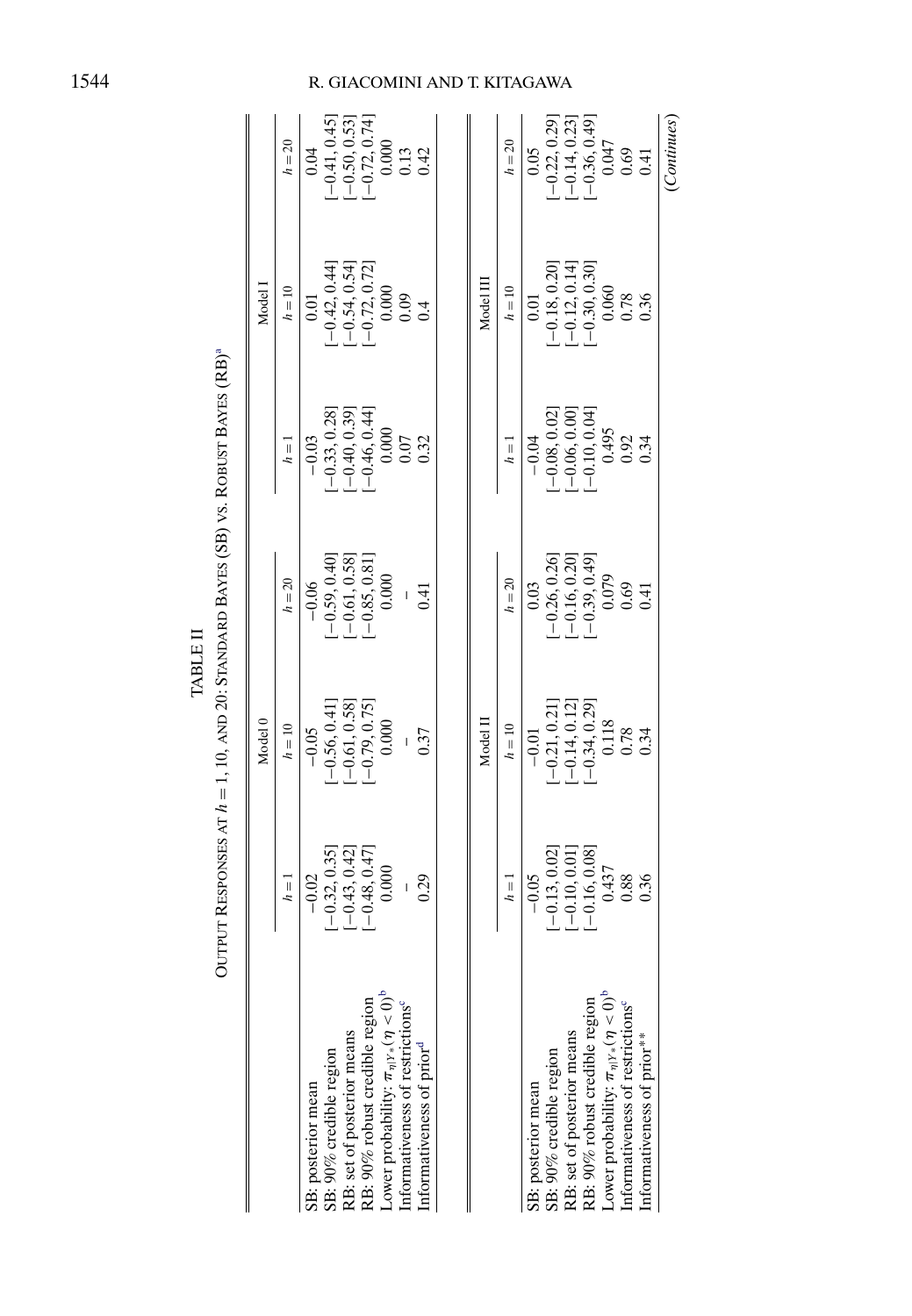|                                                                                                                                                                                                                                                          |                                                                                                                                                                                                                                                                                                                                   | Model IV                                                                                                      |                                                                                                                      |                                                                                                                                                                      | Model V                                                                                                         |                                                                                                                                     |
|----------------------------------------------------------------------------------------------------------------------------------------------------------------------------------------------------------------------------------------------------------|-----------------------------------------------------------------------------------------------------------------------------------------------------------------------------------------------------------------------------------------------------------------------------------------------------------------------------------|---------------------------------------------------------------------------------------------------------------|----------------------------------------------------------------------------------------------------------------------|----------------------------------------------------------------------------------------------------------------------------------------------------------------------|-----------------------------------------------------------------------------------------------------------------|-------------------------------------------------------------------------------------------------------------------------------------|
|                                                                                                                                                                                                                                                          | $h = 1$                                                                                                                                                                                                                                                                                                                           | $h = 10$                                                                                                      | $h = 20$                                                                                                             | $h = 1$                                                                                                                                                              | $h = 10$                                                                                                        | $h = 20$                                                                                                                            |
| Lower probability: $\pi_{\eta Y*}(\eta < 0)$ <sup>b</sup><br>RB: 90% robust credible region<br>Informativeness of restrictions <sup>c</sup><br>RB: set of posterior means<br>Informativeness of prior**<br>SB: 90% credible region<br>SB: posterior mean | $\begin{array}{l}[-0.30, 0.17] \\[-0.25, 0.12] \\[-0.25, 0.30] \\[-0.42, 0.30] \\[-0.116] \\[-0.56] \\[-0.56] \\[-0.56] \\[-0.56] \\[-0.56] \\[-0.56] \\[-0.56] \\[-0.56] \\[-0.56] \\[-0.56] \\[-0.56] \\[-0.56] \\[-0.56] \\[-0.56] \\[-0.56] \\[-0.56] \\[-0.56] \\[-0.56] \\[-0.56] \\[-0.56] \\[-0.56] \\[-0.56]$<br>$-0.07$ | $\begin{array}{l} [-0.30, 0.25] \\ [-0.23, 0.16] \\ [-0.49, 0.42] \\ 0.053 \\ 0.67 \end{array}$<br>$-0.04$    | $\begin{array}{r} -0.22, 0.21] \\ -0.14, 0.13] \\ -0.41, 0.35] \\ -0.034 \\ 0.034 \\ 0.78 \\ \end{array}$<br>$-0.01$ | $\begin{array}{r} -0.03 \\[-4pt] [-0.08, 0.02] \\[-4pt] [-0.04, -0.01] \\[-4pt] [-0.09, 0.03] \\[-4pt] 0.706 \\[-4pt] 0.706 \\[-4pt] 0.96 \\[-4pt] 0.96 \end{array}$ | $\begin{array}{c} 0.02 \\ [-0.19, 0.21] \\ [-0.04, 0.08] \\ [-0.23, 0.29] \\ 0.219 \\ 0.90 \\ 0.90 \end{array}$ | $\begin{bmatrix} -0.20 & 0.32 \\ 0.04 & 0.13 \\ -0.26 & 0.41 \\ 0.189 & 0.189 \\ 0.189 & 0.86 \\ 0.86 & 0.23 \end{bmatrix}$<br>0.05 |
|                                                                                                                                                                                                                                                          |                                                                                                                                                                                                                                                                                                                                   | Model V <sub>1</sub>                                                                                          |                                                                                                                      |                                                                                                                                                                      | Model VII                                                                                                       |                                                                                                                                     |
|                                                                                                                                                                                                                                                          | $h=1$                                                                                                                                                                                                                                                                                                                             | $h = 10$                                                                                                      | $h = 20$                                                                                                             | $h=1$                                                                                                                                                                | $h=10$                                                                                                          | $h=20$                                                                                                                              |
| Lower probability: $\pi_{\eta Y*}(\eta < 0)^b$<br>RB: 90% robust credible region<br>Informativeness of restrictions <sup>c</sup><br>RB: set of posterior means<br>Informativeness of prior <sup>a</sup><br>SB: 90% credible region<br>SB: posterior mean | $\begin{array}{r} -0.06 \\[-4pt] [-0.12, 0.02] \\[-4pt] [-0.08, -0.02] \\[-4pt] [-0.15, 0.05] \\[-4pt] 0.697 \\[-4pt] 0.93 \\[-4pt] 0.93 \end{array}$                                                                                                                                                                             | $\begin{array}{r} -0.02 \\ -0.16, 0.15] \\ -0.07, 0.03] \\ -0.07, 0.19] \\ 0.367 \\ 0.92 \\ 0.24 \end{array}$ | $\begin{array}{l}[-0.14, 0.13]\\[-0.04, 0.04]\\[-0.17, 0.21]\\0.261\\0.93\\0.93\end{array}$<br>0.00                  | $\begin{array}{c}[-0.08, 0.01]\\[-0.05, -0.02]\\[-0.10, 0.02]\\0.786\\0.96\end{array}$<br>$-0.04$                                                                    | $-0.01$<br>$[-0.13, 0.13]$<br>$[-0.05, 0.03]$<br>$[-0.18, 0.18]$<br>$0.354$<br>$0.93$<br>$0.26$                 | $[ -0.11, 0.13] \\ -0.03, 0.05] \\ -0.15, 0.21] \\ 0.266 \\ 0.94 \\ 0.94$<br>0.01                                                   |
| <sup>a</sup> Notes: Robust credible regions reported a<br><b>E</b><br>$\frac{1}{2}$                                                                                                                                                                      | re smallest ones defined in (2.7)                                                                                                                                                                                                                                                                                                 |                                                                                                               |                                                                                                                      |                                                                                                                                                                      |                                                                                                                 |                                                                                                                                     |

TABLE II-Continued TABLE II—*Continued*

<sup>D</sup>The posterior lower probability (see Theorem 1) is computed as the proportion of draws where the upper bound of the identified set estimator is less than zero (conditional on the set being <sup>b</sup>The posterior lower probability (see Theorem [1](#page-6-0)) is computed as the proportion of draws where the upper bound of the identified set estimator is less than zero (conditional on the set being non-empty). non-empty).

'See equation (2.8) for definition. The model informativeness is measured relative to Model 0. esee equation  $(2.8)$  $(2.8)$  $(2.8)$  for definition. The model informativeness is measured relative to Model 0.

 $d$  See equation (2.9) for definition. dSee equation [\(2.9](#page-10-0)) for definition.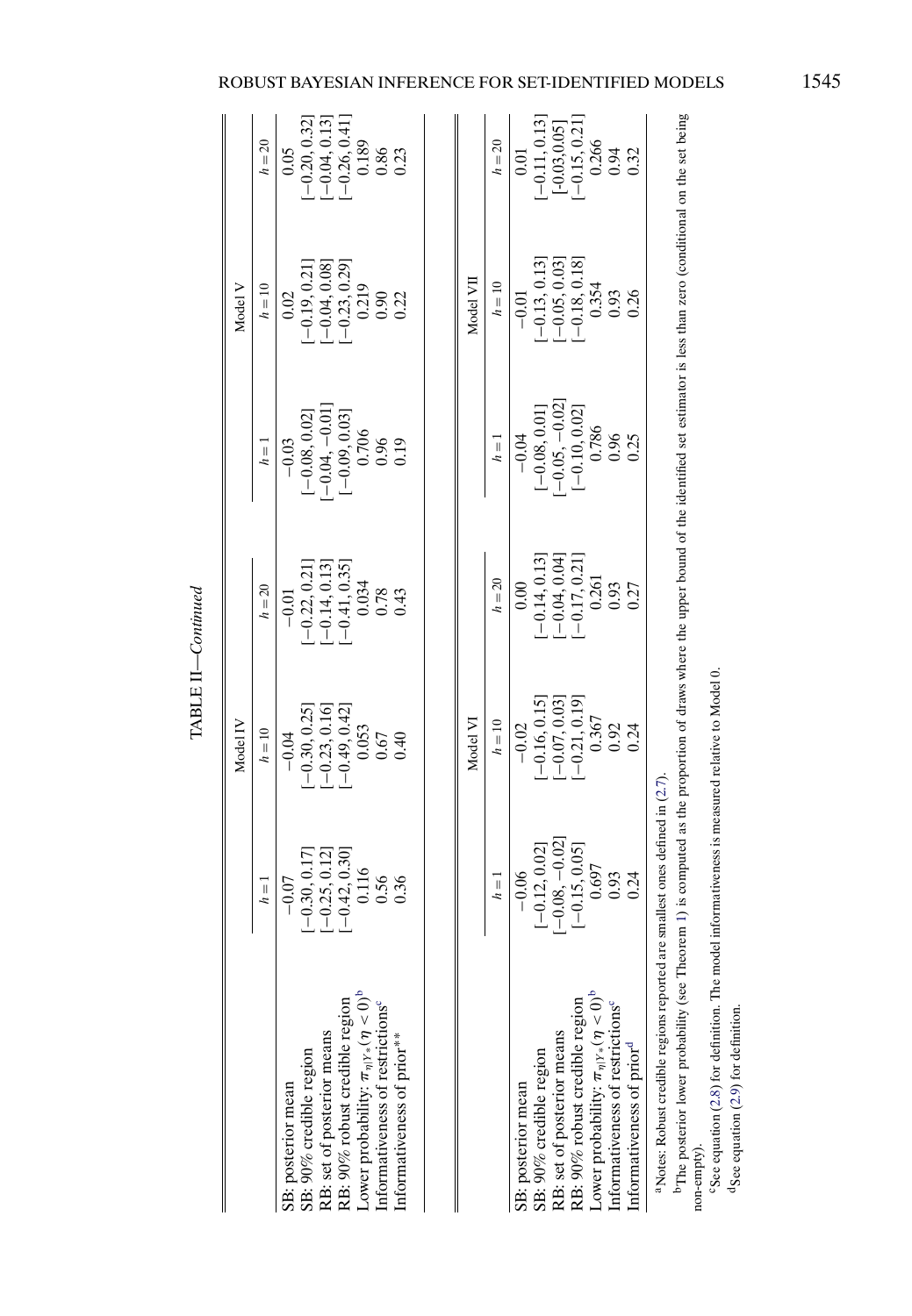<span id="page-27-0"></span>

FIGURE 1.—Plots of output impulse responses to a monetary policy shock (Models 0–III). Notes: See Table [I](#page-23-0) for the definition of models. In each figure, the points are the standard Bayesian posterior means, the vertical bars are the set of posterior means, the dashed curves are the upper and lower bounds of the standard Bayesian highest posterior density regions with credibility 90%, and the solid curves are the upper and lower bounds of the robust credible regions with credibility 90%.

# 7. CONCLUSION

We develop a robust Bayesian inference procedure for set-identified models, providing Bayesian inference that is asymptotically equivalent to frequentist inference about the identified set. The main idea is to remove the need to specify a prior that is not revised by the data, but allow for ambiguous beliefs (multiple priors) for the unrevisable component of the prior. We show how to compute an estimator of the identified set and the associated smallest robust credible region that respectively satisfy the properties of consistency and correct frequentist coverage asymptotically.

We conclude by summarizing the recommended uses and advantages of our method. First, by reporting the robust Bayesian output, one can learn what inferential conclusions can be supported solely by the identifying restrictions and the posterior for the reducedform parameter. Even if a user has a credible prior for parameters for which the data are not informative, the robust Bayesian output will help communicate with other users who may have different priors. Second, by comparing the output across different sets of identifying restrictions, one can learn which restrictions are crucial in drawing a given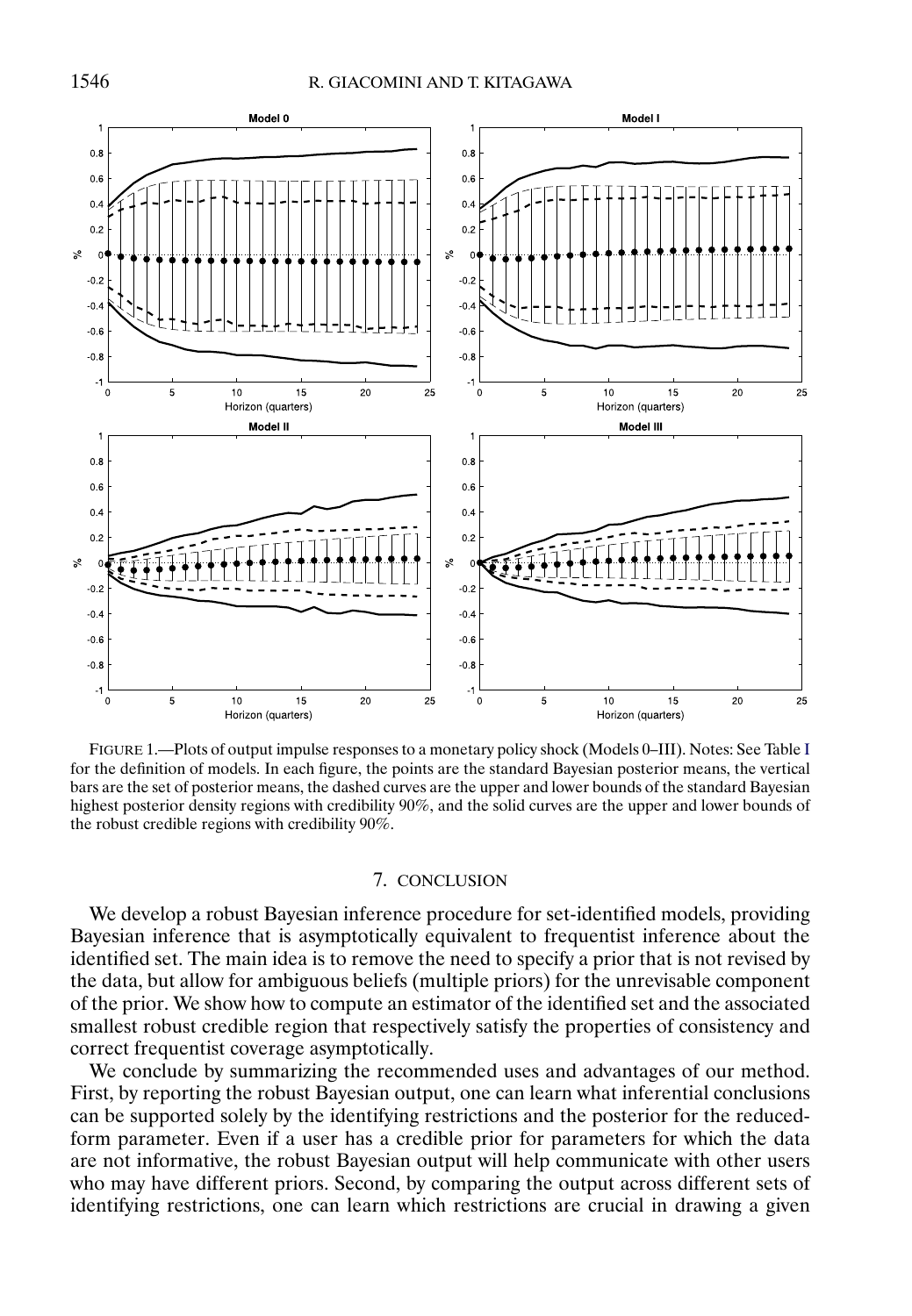Model IV

<span id="page-28-0"></span> $0.8$ 

 $0.6$ 

 $0<sub>4</sub>$ 

 $0.2$ 

 $s<sup>o</sup>$ 





FIGURE 2.—Plots of output impulse responses to a monetary policy shock (Models IV–VII). Notes: See Figure [1.](#page-27-0)

inferential conclusion. Third, the procedure can be a useful tool for separating the information contained in the data from any prior input that is not revised by the data.

The fact that, in applications to macroeconomic policy analysis using SVARs, the set of posterior means and the robust credible region may be too wide to draw informative policy recommendations should not be considered a disadvantage of the method. Wide sets may encourage the researcher to look for additional credible identifying restrictions and/or to refine the set of priors, by inspecting how the data are collected, by considering empirical evidence from other studies, and by turning to economic theory. If additional restrictions are not available, our analysis informs the researcher about the amount of ambiguity that the policy decision will be subject to. As [Manski](#page-37-0) [\(2013\)](#page-37-0) argued, knowing what we do not know is an important premise for a policy decision without incredible certitude.

#### APPENDIX A: LEMMAS AND PROOFS

Lemmas A.1[–A.3](#page-29-0) are used to prove Theorem [1.](#page-6-0)

**LEMMA A.1:** *Assume*  $(\Theta, \mathcal{A})$  *and*  $(\Phi, \mathcal{B})$  *are measurable spaces in which*  $\Theta$  *and*  $\Phi$  *are complete separable metric spaces. Under Assumption* [1,](#page-6-0)  $\text{IS}_{\theta}(\phi)$  *and*  $\text{IS}_{n}(\phi)$  *are random*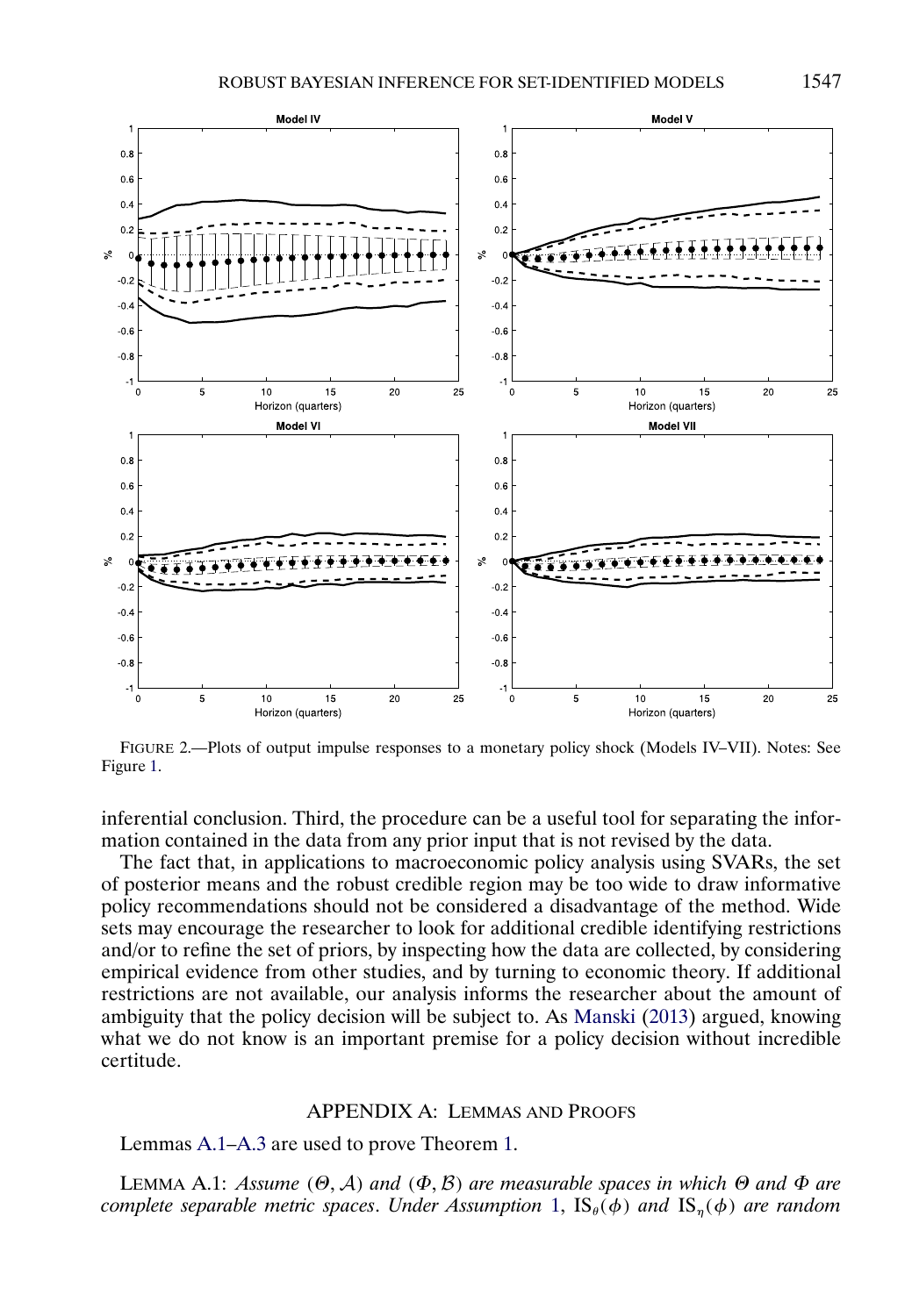<span id="page-29-0"></span>*closed sets induced by a probability measure on*  $(\Phi, \mathcal{B})$ , *that is*,  $IS_{\theta}(\phi)$  *and*  $IS_{\eta}(\phi)$  *are closed and*, *for*  $A \in \mathcal{A}$  *and*  $D \in \mathcal{H}$ ,

$$
\{\phi : IS_{\theta}(\phi) \cap A \neq \emptyset\} \in \mathcal{B} \quad \text{for } A \in \mathcal{A},
$$

$$
\{\phi : IS_{\eta}(\phi) \cap D \neq \emptyset\} \in \mathcal{B} \quad \text{for } D \in \mathcal{H}.
$$

PROOF OF LEMMA [A.1:](#page-28-0) Closedness of  $IS_{\theta}(\phi)$  and  $IS_{\eta}(\phi)$  is implied directly by As-sumptions [1\(](#page-6-0)ii) and 1(iii). To prove measurability of  $\{\phi : \text{IS}_{\theta}(\phi) \cap A \neq \emptyset\}$ , Theorem 2.6 in Chapter 1 of [Molchanov](#page-37-0) [\(2005\)](#page-37-0) is invoked, which states that, given  $\Theta$  as a Polish space,  $\{\phi : \text{IS}_{\theta}(\phi) \cap A \neq \emptyset\} \in \mathcal{B}$  holds if and only if  $\{\phi : \theta \in \text{IS}_{\theta}(\phi)\} \in \mathcal{B}$  is true for every  $\theta \in \Theta$ . Since  $IS_{\theta}(\phi)$  is an inverse image of the many-to-one mapping,  $g : \Theta \to \Phi$ ,  $\{\phi : \theta \in IS_{\theta}(\phi)\}$ is a singleton for each  $\theta \in \Theta$ . Any singleton set of  $\phi$  belongs to  $\beta$ , since  $\Phi$  is a metric space. Hence,  $\{\phi : \theta \in \text{IS}_{\theta}(\phi)\}\in \mathcal{B}$  holds.

Measurability of  $\{\phi : IS_n(\phi) \cap D \neq \emptyset\}$  follows since  $\{\phi : IS_n(\phi) \cap D \neq \emptyset\} = \{\phi : IS_\theta(\phi) \cap D_\theta\}$  $h^{-1}(D) \neq \emptyset$ } and  $h^{-1}(D) \in \mathcal{A}$  (Assumption [1\(](#page-6-0)iii)). The first result implies { $\phi : IS_{\eta}(\phi) \cap$  $D \neq \emptyset$ }  $\in \mathcal{B}$ .  $Q.E.D.$ 

LEMMA A.2: *Under Assumption* [1,](#page-6-0) *let* A ∈ A *be an arbitrary fixed subset of* Θ. *For every*  $\pi_{\theta|\phi} \in \Pi_{\theta|\phi}, 1_{\{\text{IS}_{\theta}(\phi) \subset A\}}(\phi) \leq \pi_{\theta|\phi}(A|\phi)$  *holds*  $\pi_{\phi}$ -almost surely.

PROOF OF LEMMA A.2: For the given subset A, define  $\Phi_1^A = {\phi : IS_{\theta}(\phi) \subset A}$ ,  $\text{IS}_{\theta}(\phi) \neq \emptyset$  = { $\phi$  :  $\text{IS}_{\theta}(\phi) \cap A^c \neq \emptyset$ }<sup>c</sup>. Note that, by Lemma [A.1,](#page-28-0)  $\Phi_1^A$  belongs to  $\emptyset$ . To prove the claim, it suffices to show  $\int_B 1_{\Phi_1^A}(\phi) d\pi_\phi \le \int_B \pi_{\theta|\phi}(A) d\pi_\phi$  for every  $\pi_{\theta|\phi} \in \Pi_{\theta|\phi}$ and  $B \in \mathcal{B}$ . Consider

$$
\int_B \pi_{\theta|\phi}(A) d\pi_{\phi} \geq \int_{B \cap \Phi_1^A} \pi_{\theta|\phi}(A) d\pi_{\phi} = \pi_{\theta}(A \cap \text{IS}_{\theta}(B \cap \Phi_1^A)),
$$

where the equality follows by the definition of conditional probability. By the construction of  $\Phi_1^A$ ,  $\text{IS}_{\theta}(B \cap \Phi_1^A) \subset A$  holds, so  $\pi_{\theta}(A \cap \text{IS}_{\theta}(B \cap \Phi_1^A)) = \pi_{\theta}(\text{IS}_{\theta}(B \cap \Phi_1^A)) = \pi_{\phi}(B \cap \Phi_1^A)$  $\Phi_1^A$ ) =  $\int_B 1_{\Phi_1^A}(\phi) d\pi_\phi$ . Thus, the inequality is proven. *Q.E.D.* 

LEMMA A.3: *Under Assumption* [1,](#page-6-0) *for each*  $A \in \mathcal{A}$ , *there exists*  $\pi_{\theta|\phi*}^A \in \Pi_{\theta|\phi}$  *that achieves the lower bound of*  $\pi_{\theta | \phi}(A)$  *obtained in Lemma* A.2,  $\pi_{\phi}$ -almost surely.

PROOF OF LEMMA A.3: The claim holds trivially when  $A = \emptyset$  or  $A = \Theta$ . We hence prove the claim for A different from  $\emptyset$  or  $\Theta$ . Fix  $A \in \mathcal{A}$  and let  $\Phi_1^A$  be as in the proof of Lemma A.2 and

$$
\Phi_0^A = \{ \phi : IS_{\theta}(\phi) \cap A = \emptyset, IS_{\theta}(\phi) \neq \emptyset \},\
$$
  

$$
\Phi_2^A = \{ \phi : IS_{\theta}(\phi) \cap A \neq \emptyset \text{ and } IS_{\theta}(\phi) \cap A^c \neq \emptyset \},\
$$

where each of  $\Phi_0^A$ ,  $\Phi_1^A$ , and  $\Phi_2^A$  belongs to B by Lemma [A.1.](#page-28-0) Note that  $\Phi_0^A$ ,  $\Phi_1^A$ , and  $\Phi_2^A$  are mutually disjoint and constitute a partition of  $g(\Theta) \subset \Phi$ . Consider a  $\Theta$ -valued measurable selection  $\xi^A(\cdot)$  defined on  $\Phi_2^A$  if non-empty, such that  $\xi^A(\phi) \in (IS_\theta(\phi) \cap A^c)$ holds for  $\pi_{\phi}$ -almost every  $\phi \in \Phi_2^A$ . Such measurable selection  $\xi^A(\phi)$  can be constructed, for instance, by  $\xi^A(\phi) = \arg \max_{\theta \in \text{IS}_{\theta}(\phi) \cap A^{\epsilon}} d(\theta, A)$ , where  $d(\theta, A) = \inf_{\theta' \in A} ||\theta - \theta'||$  and  $A^{\epsilon} = \{\theta : d(\theta, A) \leq \epsilon\}$  is the closed  $\epsilon$ -enlargement of A (see Theorem 2.27 in Chapter 1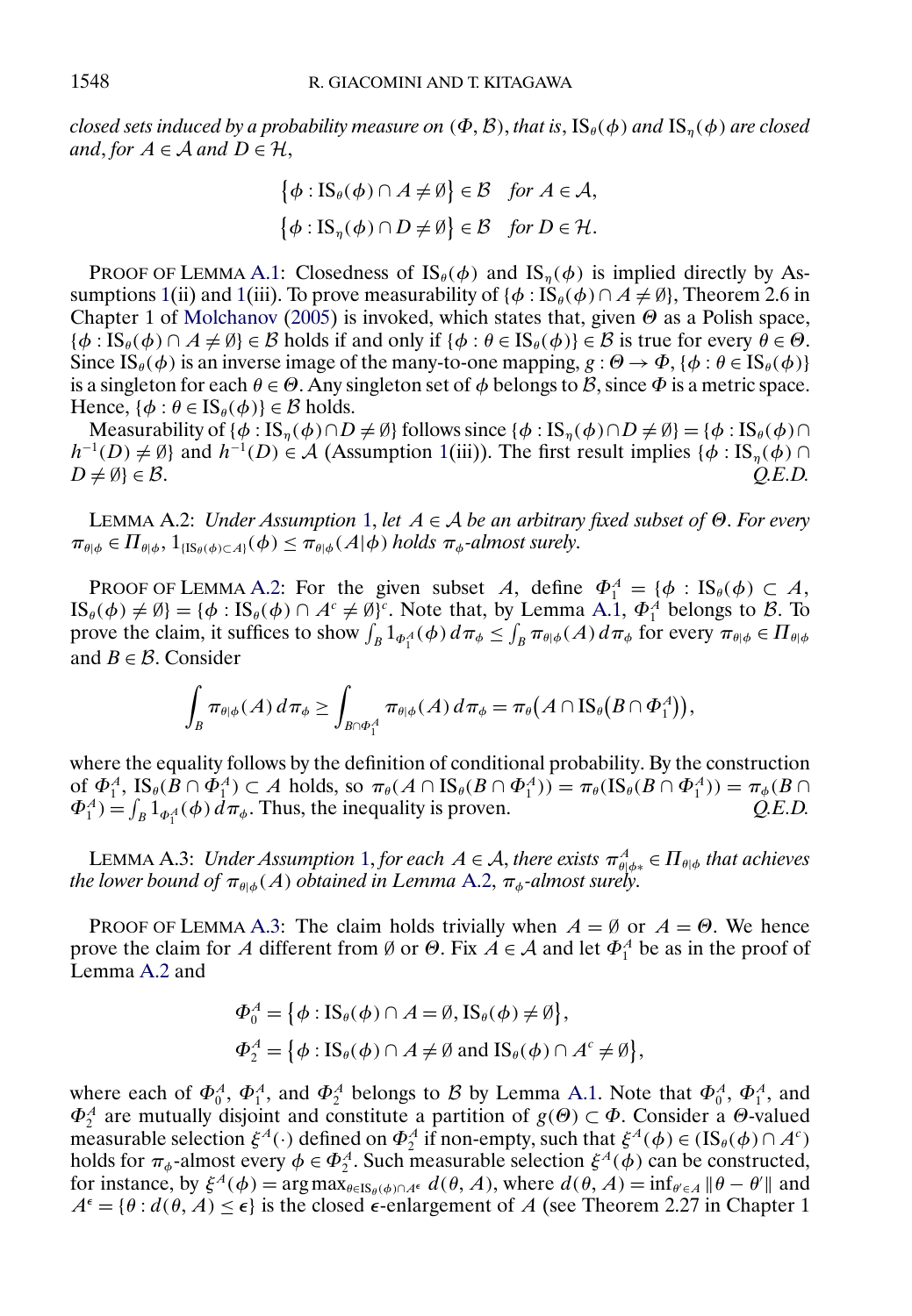<span id="page-30-0"></span>of [Molchanov](#page-37-0) [\(2005\)](#page-37-0) for B-measurability of such  $\xi^A(\phi)$ ). If  $\Phi_2^A$  is empty, we do not need to construct  $\xi^A(\cdot)$  and the construction of the conditional probability distribution  $\pi^A_{\theta|\phi^*}$ shown below remains valid.

Pick an arbitrary  $\pi_{\theta|\phi} \in \Pi_{\theta|\phi}$  and construct another  $\pi^A_{\theta|\phi*}$  as, for  $\tilde{A} \in \mathcal{A}$ ,

$$
\pi_{\theta|\phi*}^A(\tilde{A}) = \begin{cases} \pi_{\theta|\phi}(\tilde{A}) & \text{for } \phi \in \Phi_0^A \cup \Phi_1^A, \\ 1_{\{\xi^A(\phi) \in \tilde{A}\}}(\phi) & \text{for } \phi \in \Phi_2^A. \end{cases}
$$

 $\pi_{\theta|\phi^*}^A(\cdot)$  is a probability measure on  $(\Theta, \mathcal{A})$ :  $\pi_{\theta|\phi^*}^A$  satisfies  $\pi_{\theta|\phi^*}^A(\emptyset) = 0$ ,  $\pi_{\theta|\phi^*}^A(\Theta) = 1$ , and is countably additive. Also,  $\pi^A_{\theta|\phi*}$  belongs to  $\Pi_{\theta|\phi}$  because  $\pi^A_{\theta|\phi*}(\text{IS}_{\theta}(\phi)) = 1$  holds,  $\pi_{\phi}$  a.s., by the construction of  $\xi^A(\phi)$ . With the thus-constructed  $\pi^A_{\theta|\phi^*}$  and an arbitrary subset  $B \in \mathcal{B}$ , consider

$$
\int_{B} \pi_{\theta|\phi*}^{A}(A) d\pi_{\phi} = \int_{B} \pi_{\theta|\phi*}^{A}(A \cap IS_{\theta}(\phi)) d\pi_{\phi}
$$
\n
$$
= \int_{B \cap \Phi_{0}^{A}} \pi_{\theta|\phi*}^{A}(A \cap IS_{\theta}(\phi)) d\pi_{\phi} + \int_{B \cap \Phi_{1}^{A}} \pi_{\theta|\phi*}^{A}(A \cap IS_{\theta}(\phi)) d\pi_{\phi}
$$
\n
$$
+ \int_{B \cap \Phi_{2}^{A}} \pi_{\theta|\phi*}^{A}(A \cap IS_{\theta}(\phi)) d\pi_{\phi}
$$
\n
$$
= \int_{B \cap \Phi_{1}^{A}} \pi_{\theta|\phi*}^{A}(A \cap IS_{\theta}(\phi)) d\pi_{\phi} = \int_{B} 1_{\Phi_{1}^{A}}(\phi) d\pi_{\phi},
$$

where the first equality follows by  $\pi_{\theta|\phi*}^A \in \Pi_{\theta|\phi}$ , the third equality follows since  $A \cap$  $\text{IS}_{\theta}(\phi) = \emptyset$  for  $\phi \in \Phi_0^A$  and  $\pi^A_{\theta | \phi^*}(A \cap \text{IS}_{\theta}(\phi)) = 1_{\{\xi^A(\phi) \in A\}}(\phi) = 0$  for  $\phi \in \Phi_2^A$ , and the fourth equality follows since  $\pi_{\theta|\phi^*}^A(A \cap \text{IS}_{\theta}(\phi)) = 1$  for  $\phi \in \Phi_1^A$ . Since  $B \in \mathcal{B}$  is arbitrary, this implies that  $\pi^A_{\theta|\phi^*}(A) = 1_{\phi^A_1}(\phi)$ ,  $\pi_{\phi}$ -almost surely, implying that  $\pi^A_{\theta|\phi^*}$  achieves the lower bound shown in Lemma [A.2.](#page-29-0) *Q.E.D.*

PROOF OF THEOREM [1:](#page-6-0) We first show the special case of  $\eta = \theta$ . In the expression of the posterior of  $\theta$  given in equation [\(2.2\)](#page-4-0),  $\pi_{\theta|Y}(A)$  is minimized over the prior class by plugging in the attainable pointwise lower bound of  $\pi_{\theta|\phi}(A)$ . By Lemmas [A.2](#page-29-0) and [A.3,](#page-29-0) the attainable pointwise lower bound of  $\pi_{\theta|\phi}(A)$  is given by  $1_{\{IS_{\theta}(\phi)\subset A\}}(\phi)$ . Hence,  $\pi_{\theta|Y*}(A)$  =  $\int_{\Phi} 1_{\{IS_{\theta}(\phi) \subset A\}}(\phi) d\pi_{\phi|Y}(\phi) = \pi_{\phi|Y}(\{\phi : IS_{\theta}(\phi) \subset A\}).$  The upper probability follows by its conjugacy,  $\pi_{\theta|Y}^*(A) = 1 - \pi_{\theta|Y*}(A^c)$ .

For the general case  $\eta = h(\theta)$ , the expression of the posterior lower probability follows from

$$
\pi_{\eta|Y*}(D) = \pi_{\theta|Y*}(h^{-1}(D)) = \pi_{\phi|Y}\big(\big\{\phi: IS_{\theta}(\phi) \subset h^{-1}(D)\big\}\big) = \pi_{\phi|Y}\big(\big\{\phi: IS_{\eta}(\phi) \subset D\big\}\big).
$$

The expression of the posterior upper probability follows again by the conjugacy property. *Q.E.D.*

COROLLARY A.1: *Under Assumption* [1,](#page-6-0) *let*  $\pi_{\eta|Y^*}(D)$  *and*  $\pi_{\eta|Y}^*(D)$ ,  $D \in \mathcal{D}$ , *be the posterior lower and upper probabilities obtained in Theorem* [1.](#page-6-0) *The set of posterior probabilities*  ${\{\pi_{\eta|Y}(D) : \pi_{\eta|Y} \in \Pi_{\eta|Y}\}}$  *is a connected interval given by*  $[\pi_{\eta|Y*}(D), \pi_{\eta|Y}^{*}(D)]$ .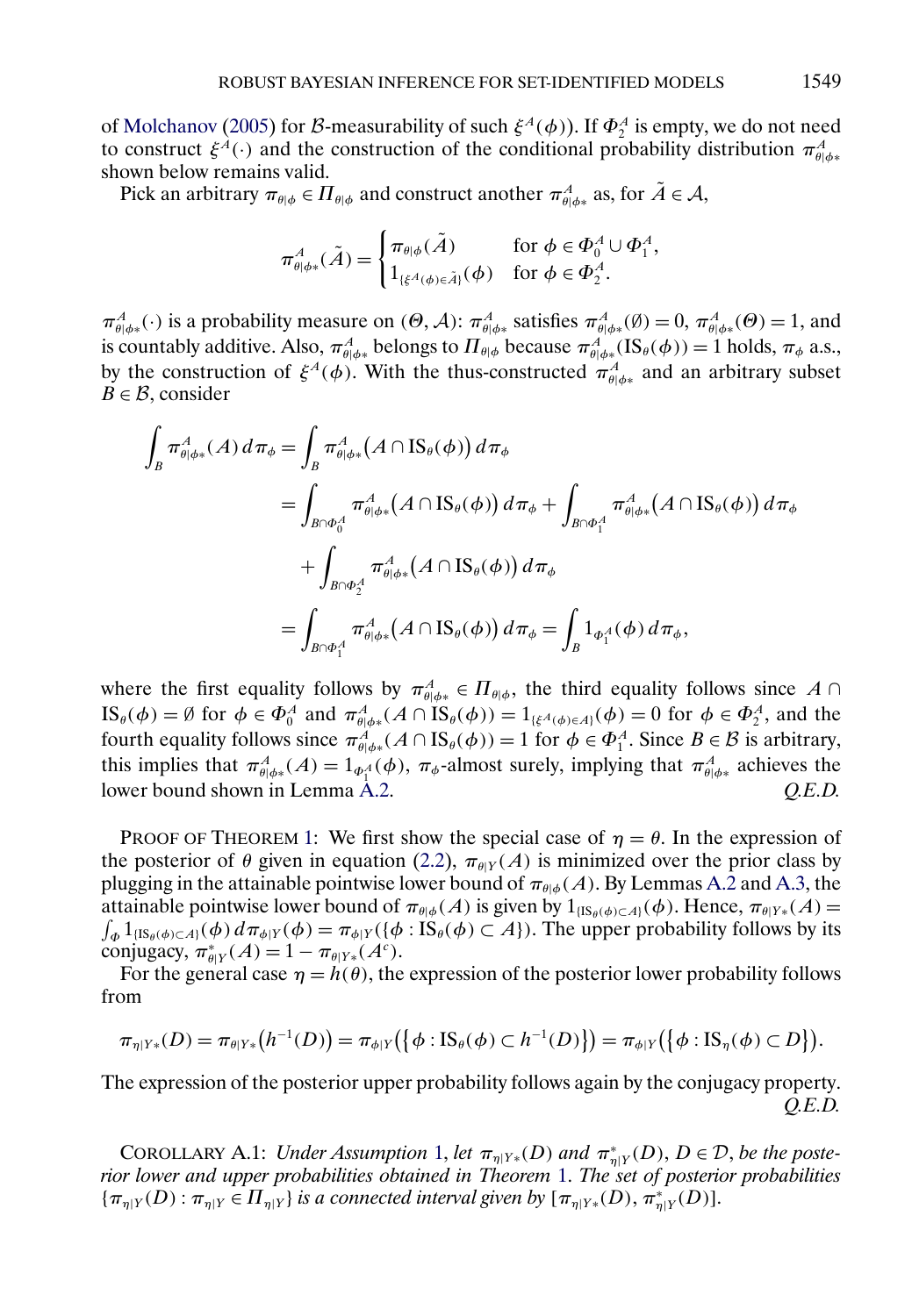<span id="page-31-0"></span>PROOF OF COROLLARY [A.1:](#page-30-0) Consider first the case of  $\eta = \theta$ . Fix  $A \in \mathcal{A}$  different from ∅ and Θ. Using the notation and the argument in the proof of Lemma [A.3,](#page-29-0) it can be shown that the upper probability can be attained by setting the conditional prior as, for  $\tilde{A} \in \mathcal{A}$ ,

$$
\pi^{A*}_{\theta|\phi}(\tilde{A}) = \begin{cases} \pi_{\theta|\phi}(\tilde{A}) & \text{for } \phi \in \Phi_0^A \cup \Phi_1^A, \\ 1_{\{\xi^{A^c}(\phi) \in \tilde{A}\}}(\phi) & \text{for } \phi \in \Phi_2^A, \end{cases}
$$

where  $\xi^{A^c}(\cdot)$  is a  $\Theta$ -valued measurable selection defined for  $\phi \in \Phi_2^A$  such that  $\xi^{A^c}(\phi) \in$  $[IS_{\theta}(\phi) \cap A]$  holds for  $\pi_{\phi}$ -almost every  $\phi \in \Phi_2^A$ . Consider mixing  $\pi_{\theta|\phi}^{A*}$  with  $\pi_{\theta|\phi*}^A$  con-structed in the proof of Lemma [A.3,](#page-29-0)  $\pi_{\theta|\phi}^{\lambda} \equiv \lambda \pi_{\theta|\phi^*}^A + (1 - \lambda) \pi_{\theta|\phi}^{A*}, \lambda \in [0, 1]$ . Note that  $\pi_{\theta|\phi}^{\lambda}$  belongs to  $\Pi_{\theta|\phi}$  for any  $\lambda \in [0, 1]$  since  $\pi_{\theta|\phi}^{\lambda}(\text{IS}_{\theta}(\phi)) = 1$ . The posterior probability for {θ ∈ A} with conditional prior  $π_{θ|φ}^λ$  is the  $λ$ -convex combination of the posterior lower and upper probabilities,  $\lambda \pi_{\theta|Y^*}(A) + (1 - \lambda) \pi_{\theta|Y}^*(A)$ . Since  $\lambda \in [0, 1]$  is arbitrary, the set of the posterior probabilities for  $\{\theta \in A\}$  is the connected interval  $[\pi_{\theta|Y*}(A), \pi_{\theta|Y}^*(A)].$ The conclusion follows by setting  $A = h^{-1}(D)$ . (D). *Q.E.D.*

PROOF OF THEOREM [2:](#page-7-0) At each  $\phi$  in the support of  $\pi_{\phi|Y}$ , the set  $\{E_{\eta|\phi}(\eta):$  $\pi_{n|{\phi}}(IS_n({\phi})) = 1$  agrees with co(IS<sub>η</sub>( $\phi$ )). Hence, ( $E_{n|{\phi}}(\eta) : \phi \in g(\Theta)$ ) pinned down by selecting  $\pi_{\theta|\phi}$  from  $\Pi_{\theta|\phi}$  can be viewed as a selection from co(IS<sub>η</sub>). Since the prior class  $\Pi_{\theta|\phi}$  does not constrain choices of  $\pi_{\theta|\phi}$  over different  $\phi$ 's,  $\Pi_{\theta|\phi}$  contains any selection of co(IS<sub>η</sub>). Having assumed that co(IS<sub>η</sub>( $\phi$ )) is a  $\pi_{\phi|Y}$ -integrable random closed set, the set  $\{E_{\eta|Y}(\eta) = E_{\phi|Y}[E_{\eta|\phi}(\eta)] : \pi_{\theta|\phi} \in \Pi_{\theta|\phi}\}$  agrees with  $E^A_{\phi|Y}[\text{co}(IS_\eta)]$  by the definition of the Aumann integral. Its convexity follows by the assumption that  $IS_n(\phi)$  is closed and integrable and Theorem 1.26 of [Molchanov](#page-37-0) [\(2005\)](#page-37-0). *Q.E.D.*

PROOF OF PROPOSITION [1:](#page-9-0) Let  $C_r(\eta_c)$  denote the closed interval centered at  $\eta_c$  with radius r. The event  $\{IS_n(\phi) \subset C_r(\eta_c)\}\$  happens if and only if  $\{d(\eta_c, IS_n(\phi)) \leq r\}$ . So,  $r_{\alpha}(\eta_c) \equiv \inf \{ r : \pi_{\phi|Y}(\{\phi : d(\eta_c, \text{IS}_{\eta}(\phi)) \leq r \}) \geq \alpha \}$  is the radius of the smallest interval centered at  $\eta_c$  that contains random sets IS<sub>n</sub>( $\phi$ ) with a posterior probability of at least α. Therefore, finding a minimizer of  $r_{\alpha}(\eta_c)$  in  $\eta_c$  is equivalent to searching for the center of the smallest interval that contains  $IS_n(\phi)$  with posterior probability  $\alpha$ . The attained minimum of  $r_{\alpha}(\eta_c)$  is its radius.  $Q.E.D.$ 

PROOF OF THEOREM [3:](#page-11-0) (i) Let  $\epsilon > 0$  be arbitrary. Since Assumption [2\(](#page-10-0)i) implies that IS<sub>n</sub>(·) is compact-valued in an open neighborhood of  $\phi_0$ , continuity of the identified set correspondence at  $\phi_0$  is equivalent to continuity of IS<sub>η</sub>(·) at  $\phi_0$  in terms of the Hausdorff metric (see, e.g., Proposition 5 in Chapter E of [Ok](#page-37-0) [\(2007\)](#page-37-0)). This implies that there exists an open neighborhood G of  $\phi_0$  such that  $d_H(\text{IS}(\phi), \text{IS}(\phi_0)) < \epsilon$  holds for all  $\phi \in G$ . Consider

$$
\pi_{\phi|Y^T}(\{\phi:d_H(\text{IS}_{\eta}(\phi),\text{IS}_{\eta}(\phi_0))>\epsilon\})
$$
  
=  $\pi_{\phi|Y^T}(\{\phi:d_H(\text{IS}_{\eta}(\phi),\text{IS}_{\eta}(\phi_0))>\epsilon\} \cap G^c) \leq \pi_{\phi|Y^T}(G^c),$ 

where the equality follows because  $\{\phi : d_H(\mathrm{IS}_n(\phi), \mathrm{IS}_n(\phi_0)) > \epsilon\} \cap G = \emptyset$  by the construction of G. The posterior consistency of  $\phi$  yields  $\lim_{T\to\infty} \pi_{\phi|Y^T}(G^c) = 0$ ,  $P_{Y^{\infty}|\phi_0}$ -a.s.

(ii) Let  $s(\text{co}(IS_{\eta}), q) = \sup_{\eta \in \text{co}(IS_{\eta})} \eta'q, q \in S^{k-1}$ , be the support function of the closed and convex set co(IS<sub>n</sub>), where  $S^{k-1}$  is the unit sphere in  $\mathbb{R}^k$ . Let  $\epsilon > 0$  be arbitrary and let G be an open neighborhood of  $\phi_0$  such that  $d_H(\mathrm{IS}_n(\phi), \mathrm{IS}_n(\phi_0)) < \epsilon$  holds for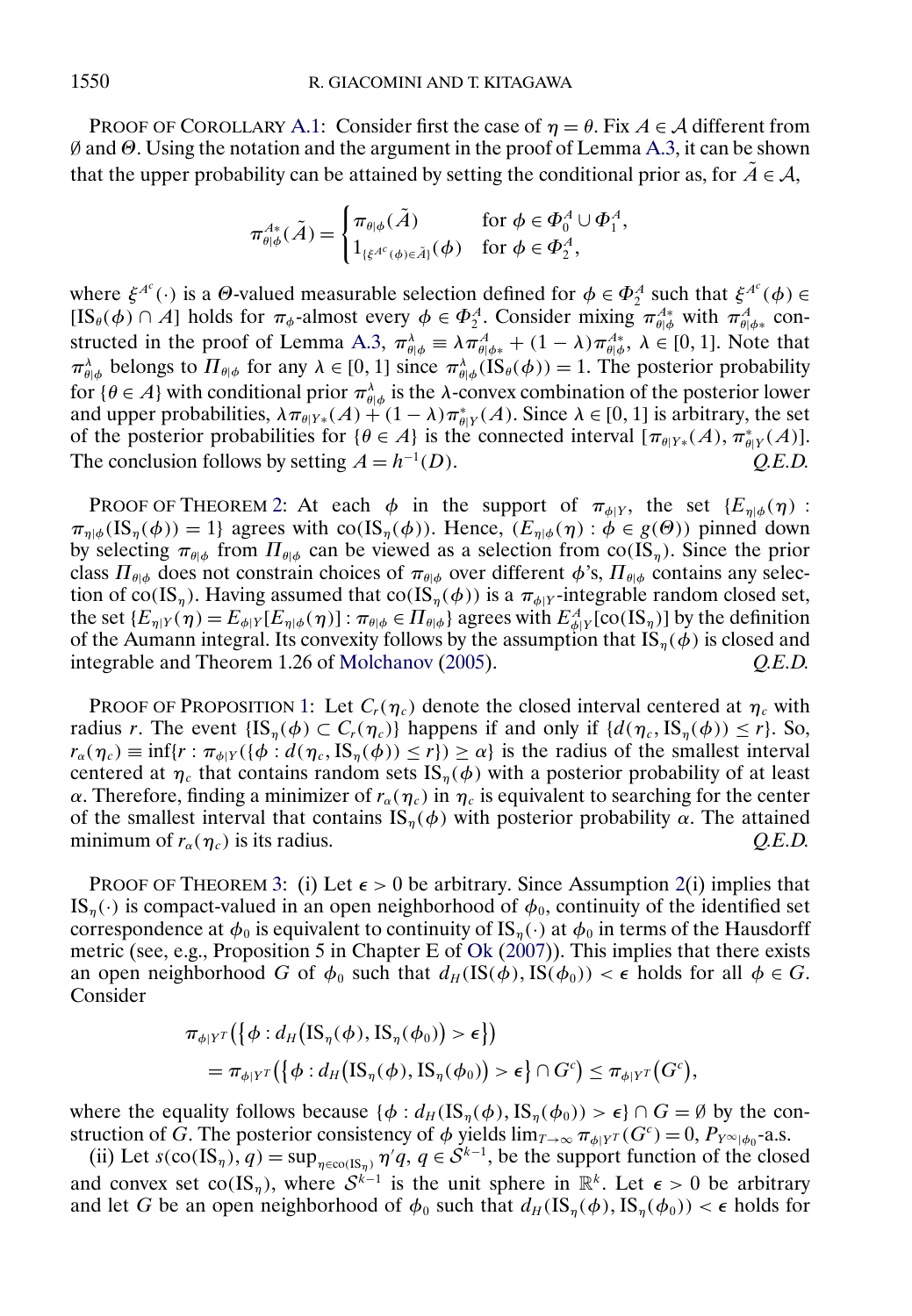<span id="page-32-0"></span>all  $\phi \in G$ . Under Assumption [2\(](#page-10-0)iii),  $E_{\phi|Y^T}^A[\text{co}(I\text{S}_{\eta}(\phi))]$  is bounded, so, using the support function, the Hausdorff distance between  $E^A_{\phi|Y^T}[\text{co(IS}_\eta(\phi))]$  and  $\text{co(IS}_\eta(\phi_0))$  can be bounded above by

$$
d_H(E_{\phi|Y}^A[\text{co}(\text{IS}_{\eta}(\phi))], \text{co}(\text{IS}_{\eta}(\phi_0)))
$$
\n
$$
= \sup_{q \in S^{k-1}} |E_{\phi|Y}^T[\text{s}(\text{co}(\text{IS}_{\eta}(\phi)), q) - \text{s}(\text{co}(\text{IS}_{\eta}(\phi_0)), q)]|
$$
\n
$$
\leq \sup_{q \in S^{k-1}} |E_{\phi|Y}^T[\{\text{s}(\text{co}(\text{IS}_{\eta}(\phi)), q) - \text{s}(\text{co}(\text{IS}_{\eta}(\phi_0)), q)\} \cdot 1_G(\phi)]|
$$
\n
$$
+ \sup_{q \in S^{k-1}} |E_{\phi|Y}^T[\{\text{s}(\text{co}(\text{IS}_{\eta}(\phi)), q) - \text{s}(\text{co}(\text{IS}_{\eta}(\phi_0)), q)\} \cdot 1_G(\phi)]|
$$
\n
$$
\leq E_{\phi|Y}^T[d_H(\text{co}(\text{IS}_{\eta}(\phi)), \text{co}(\text{IS}_{\eta}(\phi_0))) \cdot 1_G(\phi)]
$$
\n
$$
+ \sup_{q \in S^{k-1}} \{E_{\phi|Y}^T[\text{s}(\text{co}(\text{IS}_{\eta}(\phi)), q) - \text{s}(\text{co}(\text{IS}_{\eta}(\phi_0)), q)\}^{1+\delta}\}]^{\frac{1}{1+\delta}}[\pi_{\phi|Y}^T(G^c)]^{\frac{\delta}{1+\delta}}
$$
\n
$$
\leq \epsilon + \sup_{q \in S^{k-1}} \{2^{\delta}E_{\phi|Y}^T[\text{s}(\text{co}(\text{IS}_{\eta}(\phi)), q)^{1+\delta} + \text{s}(\text{co}(\text{IS}_{\eta}(\phi_0)), q)^{1+\delta}\}]^{\frac{1}{1+\delta}}[\pi_{\phi|Y}^T(G^c)]^{\frac{\delta}{1+\delta}}
$$
\n
$$
\leq \epsilon + 2^{\frac{\delta}{1+\delta}}\Big[E_{\phi|Y}^T[\sup_{\eta \in \text{IS}_{\eta}(\phi)} ||\eta||^{1+\delta}\Big] + 2 \sup_{\eta \in \text{IS}_{\eta}(\phi_0)} ||\eta||^{1+\delta}\Big]^{\frac{1}{1+\delta}} \cdot [\pi_{\phi|Y}^T(G^c)]^{\frac
$$

where the first line uses the identity  $d_H(D, D') = \sup_{q \in S^{k-1}} |s(D, q) - s(D', q)|$  for convex and compact sets  $D, D' \subset \mathbb{R}^k$  and the identity  $s(E^A_{\phi|Y^T}[\text{co}(IS_{\eta}(\phi))], q) =$  $E_{\phi|Y}$ [s(co(IS<sub>n</sub>( $\phi$ )), q)], that is valid for a non-atomic posterior for  $\phi$  (see, e.g., Theorem 1.26 in Chapter 2 of [Molchanov](#page-37-0) [\(2005\)](#page-37-0)), the third line applies Hölder's inequality to the term involving  $1_{G}(\phi)$ , the fourth line follows by noting that  $d_H(\text{co}(\text{IS}_n(\phi)),$  $\cot(\mathrm{IS}_{\eta}(\phi_0))) < \epsilon$  on G and  $|a-b|^{1+\delta} \leq (|a|+|b|)^{1+\delta} \leq 2^{\delta}(|a|^{1+\delta}+|b|^{1+\delta}),$  and the final line follows since  $\sup_{q\in\mathcal{S}^{k-1}} s(\text{co}(\text{IS}_{\eta}(\phi)), q)^{1+\delta} = \sup_{\eta\in\text{IS}_{\eta}(\phi)} ||\eta||^{1+\delta}$ . By Assump-tions [2\(](#page-10-0)i), 2(iii), and the posterior consistency of  $\pi_{\phi|Y^T}$ , we have  $\sup_{\eta \in IS_n(\phi_0)} ||\eta||^{1+\delta} < \infty$ ,  $\limsup_{T\to\infty} E_{\phi|Y}$  [sup<sub> $\eta \in \text{IS}_{\eta(\phi)}$ </sub>  $\|\eta\|^{1+\delta}] < \infty$ , and  $\lim_{T\to\infty} \pi_{\phi|Y}$   $\tau(G^c) = 0$ ,  $P_{Y^{\infty}|\phi_0}$ -a.s. Hence, the second term in (A.1) converges to zero  $P_{Y^{\infty}|\phi_0}$ -a.s. Since  $\epsilon$  is arbitrary, claim (ii) fol-<br>lows. *O.E.D.* lows. *Q.E.D.*

PROOF OF THEOREM [4:](#page-13-0) Since  $C_{\alpha}$  is convex by Assumption [3\(](#page-12-0)ii),  $\text{IS}_{\eta}(\phi) \subset C_{\alpha}$  holds if and only if  $s(IS_{\eta}(\phi), q) \leq s(C_{\alpha}, q)$  for all  $q \in S^{k-1}$ . Therefore, we have

$$
\alpha \leq \pi_{\phi|Y^T}(\text{IS}_{\eta}(\phi) \subset C_{\alpha}) = \pi_{\phi|Y^T}(s(\text{IS}_{\eta}(\phi), \cdot) \leq s(C_{\alpha}, \cdot)) = \pi_{\phi|Y^T}(X_{\phi|Y^T}(\cdot) \leq \hat{c}_T(\cdot)),
$$

for all Y<sup>T</sup> and  $T = 1, 2, \ldots$ . Similarly, the frequentist coverage probability of  $C_{\alpha}$  for IS<sub>η</sub>( $\phi_0$ ) can be expressed as  $P_{Y^T|\phi_0}(\text{IS}_{\eta}(\phi_0) \subset \bar{C}_{\alpha}) = P_{Y^T|\phi_0}(X_{Y^T|\phi_0}(\cdot) \leq \hat{c}_T(\cdot))$ . Let  $P_X$ be the probability law of the limiting stochastic process  $X(\cdot)$  of Assumptions [4\(](#page-12-0)i) and  $4(ii)$  $4(ii)$ .

Our aim is to prove the following convergence claims: under Assumption [4,](#page-12-0)

- (A)  $|\pi_{\phi|Y^T}(X_{\phi|Y^T}(\cdot) \leq \hat{c}_T(\cdot)) P_X(X(\cdot) \leq \hat{c}_T(\cdot))| \to 0$ , as  $T \to \infty$ ,  $P_{Y^{\infty}|\phi_0}$ -a.s., and
- (B)  $|P_{Y^T|\phi_0}(X_{Y^T|\phi_0}(\cdot) \leq \hat{c}_T(\cdot)) P_X(X(\cdot) \leq \hat{c}_T(\cdot))| \to 0$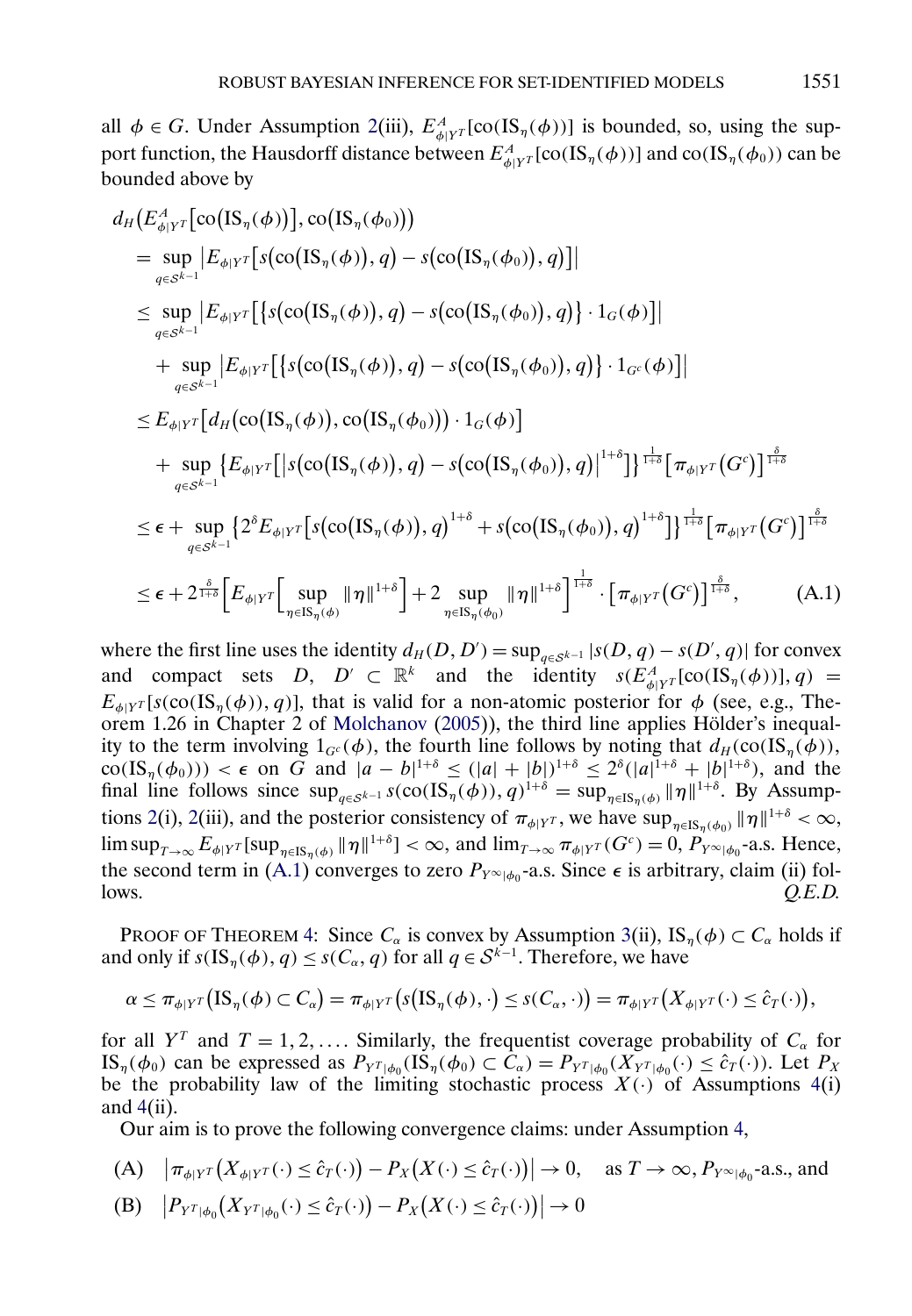in  $P_{Y^{\infty}|\phi_0}$ -probability as  $T \to \infty$ .

Since  $\pi_{\phi|Y^T}(X_{\phi|Y^T}(\cdot) \leq \hat{c}(\cdot)) \geq \alpha$ , convergence (A) implies lim inf $T_{\phi\phi}(X(\cdot) \leq \hat{c}_T(\cdot)) \geq$  $\alpha$ ,  $P_{Y^{\infty}|\phi_0}$ -a.s. Then, convergence (B) in turn implies our desired conclusion. If  $\hat{c}_T$  is chosen to satisfy  $\pi_{\phi|Y^T}(X_{\phi|Y^T}(\cdot) \leq \hat{c}(\cdot)) = \alpha$ , (A) and (B) imply  $\lim_{T \to \infty} P_{Y^T|\phi_0}(X_{Y^T|\phi_0}(\cdot) \leq$  $\hat{c}_T(\cdot) = \alpha$ .

To show (A), note that any weakly converging sequence of stochastic processes in  $\mathcal{C}(S^{k-1}, \mathbb{R})$  is tight (see, e.g., Lemma 16.2 and Theorem 16.3 in [Kallenberg](#page-36-0) [\(2001\)](#page-36-0)). Hence, Assumption [4\(](#page-12-0)i) implies that for almost every sampling sequence of  $Y^T$ , there exists a class of bounded functions  $\mathcal{F} \subset C(\mathcal{S}^{k-1}, \mathbb{R})$  such that  $\mathcal{\tilde{F}}$  contains  $\{\hat{c}_T(\cdot)\}$  for all large T. Furthermore, we can constrain  $\mathcal F$  to equicontinuous functions because the support functions for bounded sets are Lipshitz continuous.

For (A), it suffices to show

$$
\sup_{c \in \mathcal{F}} |P_{X_T}(X_T(\cdot) \le c(\cdot)) - P_X(X(\cdot) \le c(\cdot))| \to 0, \quad \text{as } T \to \infty \tag{A.2}
$$

for any weakly converging stochastic processes,  $X_T \rightarrow X$ , where  $P_{X_T}$  denotes the probability law of  $X_T$ . Suppose this claim does not hold. Then, there exists a subsequence T' of T, a sequence of functions  $\{c_{\tau\prime}(\cdot) \in \mathcal{F}\}\$ , and  $\epsilon > 0$  such that

$$
\left|P_{X_{T'}}\big(X_{T'}(\cdot) \leq c_{T'}(\cdot)\big) - P_X\big(X(\cdot) \leq c_{T'}(\cdot)\big)\right| > \epsilon \tag{A.3}
$$

holds for all T'. By Assumption [4\(](#page-12-0)iv) and the Arzelà–Ascoli theorem, F is relatively compact. Hence, there exists a subsequence T" of T' such that  $c_{T''}$  converges to  $c^* \in C(S^{k-1}, \mathbb{R})$ (in the supremum metric) as  $T'' \to \infty$ . By Assumption [4\(](#page-12-0)iii),  $P_X(X(\cdot) \leq c_{T''}(\cdot)) \to$  $P_X(X(\cdot) \leq c^*(\cdot))$  as  $T'' \to \infty$ . By the assumption that  $X_T \rightsquigarrow X$  and the continuous mapping theorem,  $X_{T''} - c_{T''} \rightarrow X - c^*$ . Hence, Assumption [4\(](#page-12-0)iii) and the Portmanteau theorem<sup>26</sup> imply that  $P_{X_{T''}}(X_{T''}(\cdot) - c_{T'}(\cdot) \leq 0) \rightarrow P_X(\overline{X}(\cdot) - c^*(\cdot) \leq 0)$  as  $T'' \rightarrow \infty$ . We have shown  $|P_{X_{T''}}(X_{T''}(\cdot)) \leq c_{T''}(\cdot)) - P_X(X(\cdot) \leq c_{T''}(\cdot))| \to 0$  along T'', which contradicts (A.3), so the convergence (A.2) holds.

Next, we show (B). By Assumption [4\(](#page-12-0)iv),  $X_{Y^{T}|\phi_0} - \hat{c}_T \rightarrow Z - c$ . Since Z is distributed identically to X by Assumption [4\(](#page-12-0)ii) and X is continuously distributed in the sense of As-sumption [4\(](#page-12-0)iii), the Portmanteau theorem gives convergence of  $P_{Y^{T}|\phi_0}(X_{Y^{T}|\phi_0}(\cdot) \leq \hat{c}_{T'}(\cdot))$ to  $P_Z(Z(\cdot) \leq c(\cdot)) = P_X(X(\cdot) \leq c(\cdot))$ . Furthermore, by Assumptions [4\(](#page-12-0)iii) and 4(iv), the continuous mapping theorem implies  $P_X(X(\cdot) \le \hat{c}_T(\cdot)) \to_{P_Y \infty_{|\phi_0}} P_X(X(\cdot) \le c(\cdot))$  as  $T \to \infty$ . Combining the two claims proves (B).  $Q.E.D.$  $T \rightarrow \infty$ . Combining the two claims proves (B).

The proof of Proposition [2](#page-14-0) uses the next lemma.

LEMMA A.4: Let Lev<sub>T</sub> and Lev be the  $\alpha$ -level sets of  $J_T(\cdot)$  and  $J(\cdot)$ , respectively,

$$
Lev_T = \{ \mathbf{c} \in \mathbb{R}^2 : J_T(\mathbf{c}) \ge \alpha \}, \qquad Lev = \{ \mathbf{c} \in \mathbb{R}^2 : J(\mathbf{c}) \ge \alpha \}.
$$

*Define a distance from point*  $\mathbf{c} \in \mathbb{R}^2$  *to set*  $F \subset \mathbb{R}^2$  *by*  $d(\mathbf{c}, F) \equiv \inf_{\mathbf{c}' \in F} ||\mathbf{c} - \mathbf{c}'||$ , where  $|| \cdot ||$ *is the Euclidean distance. Under Assumption* [2,](#page-10-0) (a)  $d(c, Lev_T) \rightarrow 0$  *in*  $P_{Y^T|\phi}$ -probability as  $T \to \infty$  *for every*  $c \in \text{Lev}$ , *and* (b)  $d(c_T, \text{Lev}) \to 0$  *in*  $P_{Y^T \mid d}$ *-probability as*  $T \to \infty$  *for every*  ${c_T : T = 1, 2, ...}$  *sequence of measurable selections of* Lev<sub>T</sub>.

<span id="page-33-0"></span>

 $26$ See, for example, Theorem 4.25 of [Kallenberg](#page-36-0) [\(2001\)](#page-36-0).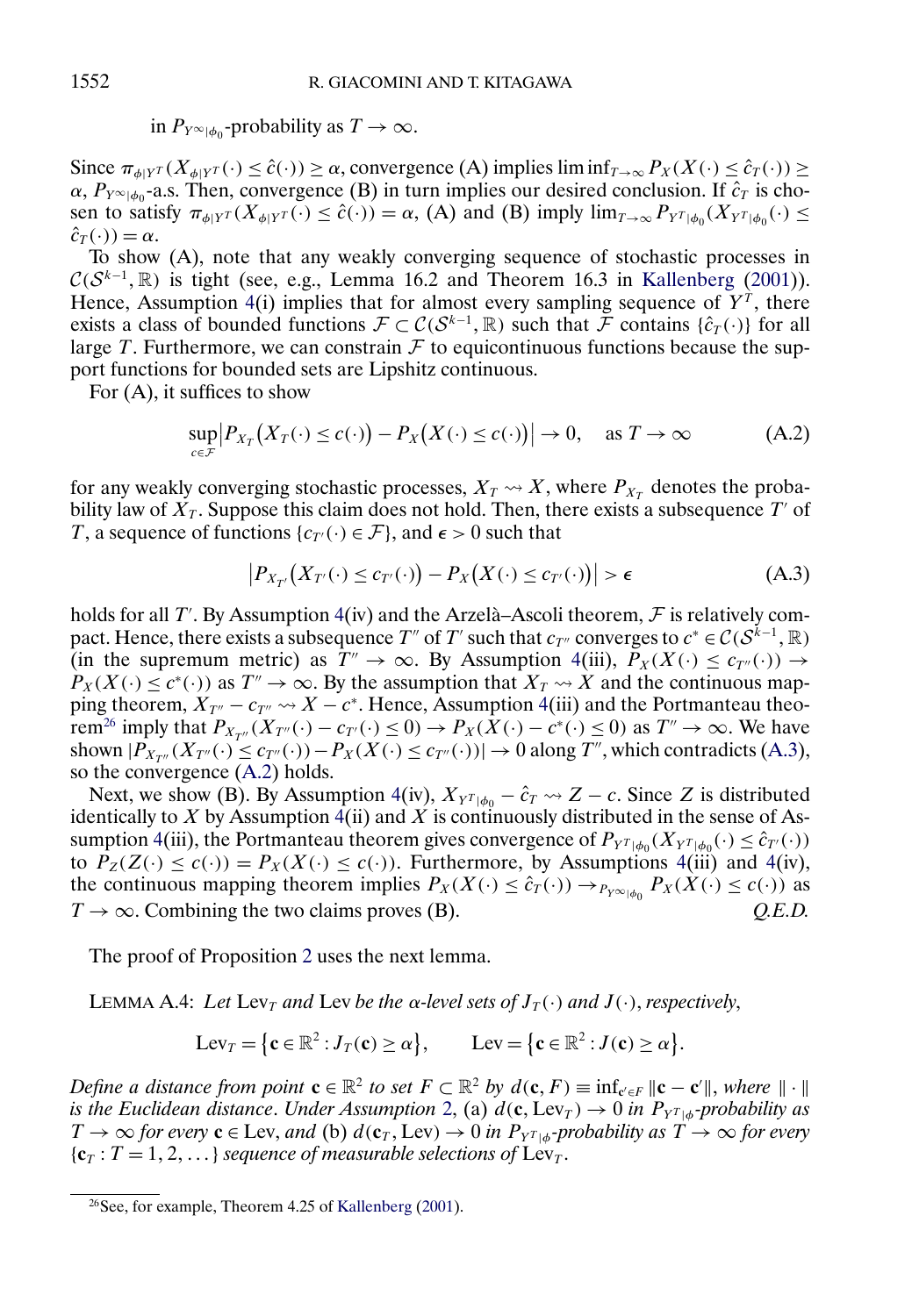<span id="page-34-0"></span>PROOF OF LEMMA [A.4:](#page-33-0) To prove (a), suppose that the conclusion is false. That is, there exist a subsequence  $T', \epsilon, \delta > 0$ , and  $\mathbf{c} = (c_{\ell}, c_u) \in \text{Lev}$  such that  $P_{Y^{T'}|\phi_0}(d(\mathbf{c}, \text{Lev}_{T'}) > \epsilon) >$  $\delta$  for all *T'*. The event *d*(**c**, Lev<sub>*T'*</sub>) >  $\epsilon$  implies  $J_{T}(c_{\ell} + \frac{\epsilon}{2}, c_{u} + \frac{\epsilon}{2}) < \alpha$  since  $(c_{\ell} + \frac{\epsilon}{2}, c_{u} + \frac{\epsilon}{2}) \notin$ Lev $_{T'}$ . Therefore, it holds that

$$
P_{Y^{T'}|\phi_0}\left(J_{T'}\left(c_{\ell}+\frac{\epsilon}{2},c_u+\frac{\epsilon}{2}\right)<\alpha\right)>\delta\tag{A.4}
$$

along T'. Under Assumption [4\(](#page-12-0)i), however,  $J_{T}(c_{\ell} + \frac{\epsilon}{2}, c_u + \frac{\epsilon}{2}) - J(c_{\ell} + \frac{\epsilon}{2}, c_u + \frac{\epsilon}{2}) \rightarrow 0$ ,  $P_{Y \approx |\phi_0|}$ -a.s. This convergence combined with strict monotonicity of  $J(\cdot)$  implies  $J(c_\ell +$  $\frac{\epsilon}{2}$ ,  $c_u + \frac{\epsilon}{2}$ ) >  $J(c) \ge \alpha$ . Hence,  $P_{Y^{T'}|\phi_0}(J_{T'}(c_\ell + \frac{\epsilon}{2}, c_u + \frac{\epsilon}{2}) > \alpha) \to 1$  as  $T' \to \infty$ , but this contradicts (A.4).

To prove (b), suppose again that the conclusion is false, implying that there exist subsequence T',  $\epsilon$ ,  $\delta > 0$ , and a sequence of (random) measurable selections  $\mathbf{c}_T = (c_{\ell,T}, c_{\mu,T})'$ from Lev<sub>T</sub> such that  $P_{Y^{T'}|\phi_0}(d(\mathbf{c}_T, \text{Lev}) > \epsilon) > \delta$  for all T'. Since  $d(\mathbf{c}_T, \text{Lev}) > \epsilon$  implies  $J(c_{\ell,T'}+\frac{\epsilon}{2},c_{u,T'}+\frac{\epsilon}{2})<\alpha,$ 

$$
P_{Y^{T'}|\phi_0}\left(J\left(c_{\ell,T'}+\frac{\epsilon}{2},c_{u,T'}+\frac{\epsilon}{2}\right)<\alpha\right)>\delta\tag{A.5}
$$

holds along T'. Note, however, that

$$
J\left(c_{\ell,T'}+\frac{\epsilon}{2},c_{u,T'}+\frac{\epsilon}{2}\right) = \left[J\left(c_{\ell,T'}+\frac{\epsilon}{2},c_{u,T'}+\frac{\epsilon}{2}\right)-J(\mathbf{c}_{T'})\right] + \left[J(\mathbf{c}_{T'})-J_T(\mathbf{c}_{T'})\right] + J_T(\mathbf{c}_{T'})
$$

$$
> \left[J(\mathbf{c}_{T'})-J_{T'}(\mathbf{c}_{T'})\right] + \alpha \to \alpha
$$

in  $P_{Y^{T'}|\phi_0}$ -probability, where the strict inequality follows from that  $J(\cdot)$  is strictly monotonic and  $J_T(\mathbf{c}_T) \geq \alpha$ . The convergence in probability in the last line follows from the continuity of  $J(\cdot)$  and  $\sup_{\mathbf{c}\in\mathcal{R}^2} |J(\mathbf{c}) - J_T(\mathbf{c})| \to 0$  for any sequence of distributions  $J_T$ converging weakly to a distribution with continuous CDF (e.g., Lemma 2.11 in [van der](#page-37-0) [Vaart](#page-37-0) [\(1998\)](#page-37-0)). This in turn implies  $P_{Y^{T'}|\phi_0}(J(c_{\ell,T'}+\frac{\epsilon}{2},c_{u,T'}+\frac{\epsilon}{2}) \ge \alpha) \to 1$  as  $T' \to \infty$ , which contradicts (A.5).  $Q.E.D.$ 

PROOF OF PROPOSITION [2:](#page-14-0) We first show that Assumption [5](#page-14-0) implies Assumptions [4\(](#page-12-0)i)– **PROOF OF PROPOSITION 2:** We first show that Assumption 5 implies Assumptions [4\(](#page-12-0)1)–<br>4(iii). Set  $a_T = \sqrt{T}$ . When  $k = 1$ , the domain of the support function of  $\text{IS}_{\eta}(\phi)$  consists of two points  $S^0 = \{-1, 1\}$ , and the stochastic processes considered in Assumptions [4\(](#page-12-0)i) and [4\(](#page-12-0)ii) are reduced to bivariate random variables corresponding to the lower and upper bounds of  $IS_n(\phi)$ ,

$$
X_{\phi|Y^T} = \sqrt{T} \begin{pmatrix} \ell(\phi) - \ell(\hat{\phi}) \\ u(\phi) - u(\hat{\phi}) \end{pmatrix}, \qquad X_{Y^T|\phi_0} = \sqrt{T} \begin{pmatrix} \ell(\phi_0) - \ell(\hat{\phi}) \\ u(\phi_0) - u(\hat{\phi}) \end{pmatrix}.
$$

By the delta method, the asymptotic distribution of  $X_{Y^T|\phi_0}$  is  $X_{Y^T|\phi_0} \leadsto \mathcal{N}(G'_{\phi_0} \Sigma_{\phi} G_{\phi_0}),$ where  $G_{\phi} \equiv (\frac{\partial \ell}{\partial \phi}(\phi), \frac{\partial u}{\partial \phi}(\phi))$ . For  $X_{\phi|Y^T}$ , the mean value expansion at  $\hat{\phi}$  leads to  $X_{\phi|Y^T} =$  $G_{\tilde{\phi}} \cdot \sqrt{T}(\phi - \hat{\phi})$ , where  $\tilde{\phi} = \lambda_{\phi} \phi + (1 - \lambda_{\phi})\hat{\phi}$  for some  $\lambda_{\phi} \in [0, 1]$ . Since  $\hat{\phi}$  is assumed to be strongly consistent to  $\phi_0$  and Assumption [5\(](#page-14-0)i) implies that  $\tilde{\phi}$  converges in  $\pi_{\phi|Y}$ <sup>T</sup>probability to  $\hat{\phi}$ ,  $P_{Y^{\infty}|\phi_0}$ -a.s.,  $G_{\tilde{\phi}}$  converges in  $\pi_{\phi|Y^T}$ -probability to  $G_{\phi_0}$ ,  $P_{Y^{\infty}|\phi_0}$ -a.s. Combining with  $(\phi - \hat{\phi}) | Y^T \leadsto \mathcal{N}(0, \Sigma_{\phi}), P_{Y^{\infty}|\phi_0}$ -a.s., we conclude  $X_{\phi|Y^T} \leadsto \mathcal{N}(G'_{\phi_0} \Sigma_{\phi} G_{\phi_0}),$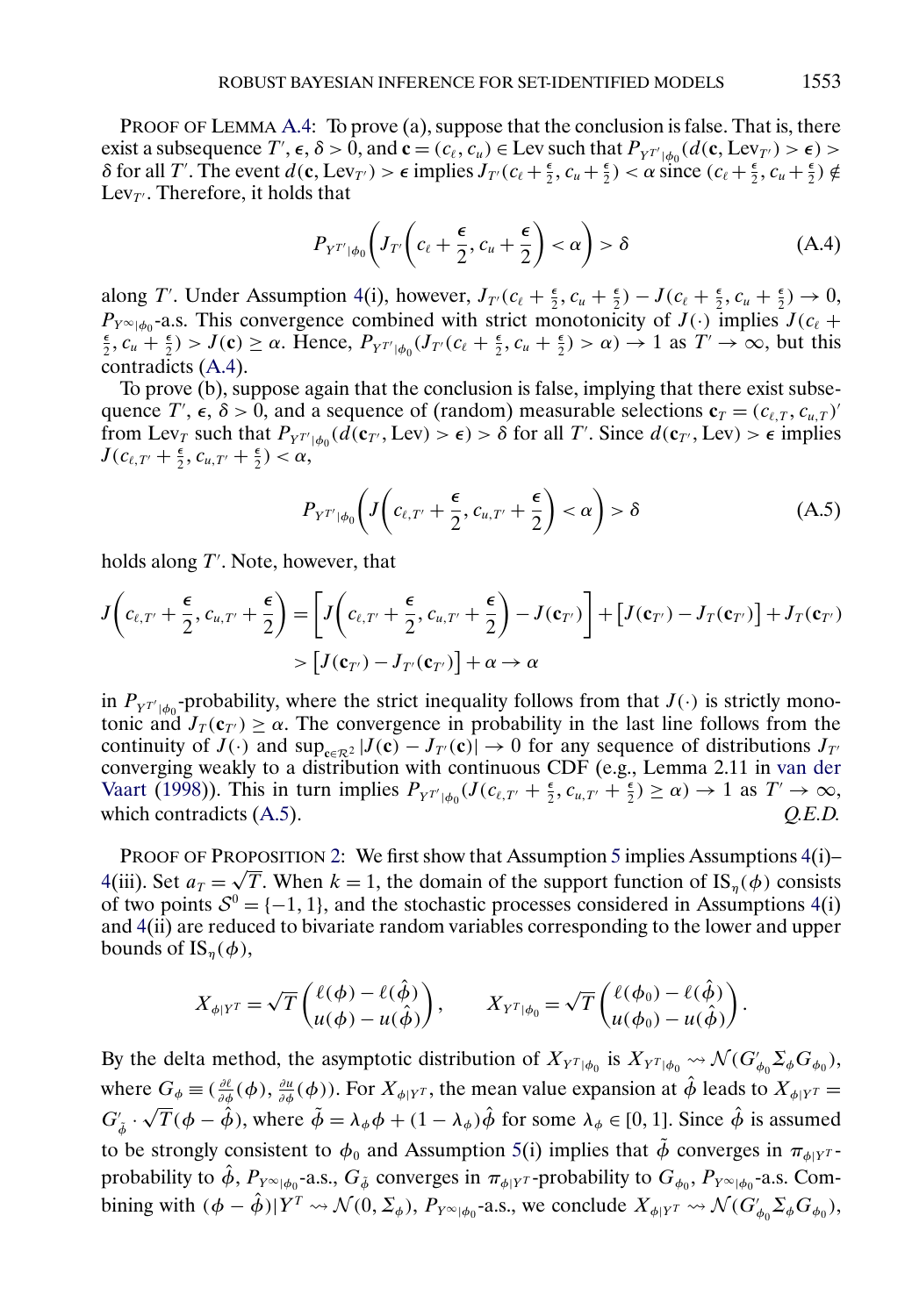<span id="page-35-0"></span> $P_{Y^{\infty}|\phi_0}$ -a.s. Hence, Assumptions [4\(](#page-12-0)i) and 4(ii) follow. Assumption 4(iii) clearly holds by the properties of the bivariate normal distribution.

Next, we show that  $C^*_{\alpha}$  satisfies Assumption [4\(](#page-12-0)iv). We represent connected intervals by  $C = [\ell(\hat{\phi}) - c_{\ell}/\sqrt{T}, u(\hat{\phi}) + c_u/\sqrt{T}]$ ,  $(c_{\ell}, c_u) \in \mathbb{R}^2$ . Denote the posterior lower probability of C as a function of  $\mathbf{c} \equiv (c_{\ell}, c_{\mu})'$ ,

$$
J_T(\mathbf{c}) \equiv \pi_{\eta|Y^T}(C) = \pi_{\phi|Y^T}\left(\begin{pmatrix} -1 & 0\\ 0 & 1 \end{pmatrix} X_{\phi|Y^T} \leq \mathbf{c}\right).
$$

Denoting the shortest robust credible region as  $C^*_{\alpha} = [\ell(\hat{\phi}) - \hat{c}_{\ell,T}/\sqrt{T}, u(\hat{\phi}) + \hat{c}_{u,T}/\sqrt{T}]$ T],  $\hat{\mathbf{c}}_T \equiv (\hat{c}_{\ell,T}, \hat{c}_{u,T})'$  is obtained by  $\hat{\mathbf{c}}_T \in \arg\min_{\mathbf{c}} \{c_{\ell} + c_u\}$  subject to  $J_T(\mathbf{c}) \geq \alpha$ . Having shown Assumption [4\(](#page-12-0)i), let  $J(\mathbf{c}) \equiv P_X \left( \begin{smallmatrix} -1 & 0 \\ 0 & 1 \end{smallmatrix} \right)$  $\binom{1}{0}^{1}$   $(1)^{1}$   $(X \le c)$ . Note that the weak convergence  $X_{\phi|Y^T} \leadsto$ X and continuity of  $J(\cdot)$  imply  $J_T(\mathbf{c}) \to J(\mathbf{c})$  as  $T \to \infty$ ,  $P_{Y^{\infty}|\phi_0}$ -a.s., for any  $\mathbf{c} \in \mathbb{R}^2$ . Let  $\mathbf{c}^* = (c_\ell^*, c_u^*)'$  be a solution of the following minimization problem:  $\mathbf{c}^* \in \arg\min_{\mathbf{c}} \{c_\ell + c_u\}$ subject to  $J(c) \ge \alpha$ . Since  $\{c : J(c) \ge \alpha\}$  is the upper level set of the bivariate normal CDF, which is strictly convex and bounded from below, and the objective function is linear in **c**, **c**<sup>∗</sup> is unique.

We next prove  $\hat{\mathbf{c}}_T \to \mathbf{c}^*$  in  $P_{Y^T | \phi_0}$ -probability as  $T \to \infty$ . Let  $K_T = \arg \min \{c_l + c_u :$  $J_T(\mathbf{c}) \geq \alpha$ , and suppose that  $\hat{\mathbf{c}}_T \to \mathbf{c}^*$  in  $P_{Y^T|\phi_0}$ -probability is false, that is, there exist  $\epsilon$ ,  $\delta$  > 0, and subsequence T' such that

$$
P_{Y^{T'}|\phi_0}(\|\hat{\mathbf{c}}_{T'} - \mathbf{c}^*\| > \epsilon) > \delta \tag{A.6}
$$

holds for all T'. Since  $\hat{\mathbf{c}}_{T'}$  is a selection from Lev<sub>T</sub>, Lemma [A.4\(](#page-33-0)b) ensures that there exists a sequence of selections in Lev,  $\tilde{\mathbf{c}}_T = (\tilde{c}_{\ell,T}, \tilde{c}_{u,T})'$ , such that  $\|\hat{\mathbf{c}}_{T''} - \tilde{\mathbf{c}}_{T'}\| \to 0$  in  $P_{Y^{T'}|\phi_0}$ probability along  $T'$ . Consequently,  $(A.6)$  implies that an analogous statement holds also for  $\tilde{\mathbf{c}}_{T'}$  for all large T'. Let  $\hat{f}_T = \hat{c}_{\ell,T} + \hat{c}_{u,T}$ ,  $\tilde{f}_T = \tilde{c}_{\ell,T} + \tilde{c}_{u,T}$ , and  $f^* = c^*_{\ell} + c^*_{u}$ . By continuity of the value function, the claim  $P_{Y^{T'}|\phi_0}(\|\tilde{\mathbf{c}}_{T'} - \mathbf{c}^*\| > \epsilon) > \delta$  for all large T' and  $\tilde{\mathbf{c}}_T \in \text{Lev}$  imply existence of  $\xi > 0$  such that  $P_{Y^{T'}|\phi_0}(\tilde{f}_{T'} - f^* > \xi) > \delta$  for all large T'. Since  $\|\hat{\mathbf{c}}_{T''} - \tilde{\mathbf{c}}_{T'}\| \to 0$ in  $P_{Y^{T'}|\phi_0}$ -probability implies  $|\hat{f}_{T'} - \tilde{f}_{T'}| \to 0$  in  $P_{Y^{T'}|\phi_0}$ -probability, it also holds that

$$
P_{Y^{T'}|\phi_0}(\hat{f}_{T'} - f^* > \xi) > \delta,
$$
\n(A.7)

for all large T'.

In order to derive a contradiction, apply Lemma [A.4\(](#page-33-0)a) to construct a sequence  $\check{\mathbf{c}}_{T'} = (\check{c}_{\ell,T'}, \check{c}_{u,T'}) \in \text{Lev}_T$  such that  $\|\check{\mathbf{c}}_{T'} - \mathbf{c}^*\| \to 0$  in  $P_{Y^{T'}|\phi_0}$ -probability. Then, we have  $f^* - (\check{c}_{\ell,T'} + \check{c}_{u,T'}) \to 0$  in  $P_{Y^{T'}|\phi_0}$ -probability and, combined with  $(A.7)$ ,  $P_{Y^{T'}|\phi_0}(\hat{f}_{T'} - (\check{c}_{\ell,T'} +$  $\check{c}_{u,T'}$ ) >  $\xi$ ) >  $\delta$  for all large T'. This means that the value of the objective function evaluated at feasible point  $\mathbf{\check{c}}_{T'} \in \text{Lev}_{T'}$  is strictly smaller than the value evaluated at  $\mathbf{\hat{c}}_{T'}$  with a positive probability for all large  $T'$ . This contradicts that  $\hat{\mathbf{c}}_T$  is a minimizer in Lev<sub>T</sub> for all T. This completes the proof of Assumption [4\(](#page-12-0)iv). *Q.E.D.*

#### **[REFERENCES](http://www.e-publications.org/srv/ecta/linkserver/setprefs?rfe_id=urn:sici%2F0012-9682%282021%2989%3A4%3C1519%3ARBIFSI%3E2.0.CO%3B2-T)**

ANDREWS, D., AND G. SOARES [\(2010\): "Inference for Parameters Defined by Moment Inequalities Using](http://www.e-publications.org/srv/ecta/linkserver/openurl?rft_dat=bib:1/AS10&rfe_id=urn:sici%2F0012-9682%282021%2989%3A4%3C1519%3ARBIFSI%3E2.0.CO%3B2-T) [Generalized Moment Selection,"](http://www.e-publications.org/srv/ecta/linkserver/openurl?rft_dat=bib:1/AS10&rfe_id=urn:sici%2F0012-9682%282021%2989%3A4%3C1519%3ARBIFSI%3E2.0.CO%3B2-T) *Econometrica*, 78, 119–157. [\[1532\]](#page-13-0)

ARIAS, J., J. RUBIO-RAMÍREZ, AND D. WAGGONER [\(2018\): "Inference Based on SVARs Identified With Sign](http://www.e-publications.org/srv/ecta/linkserver/openurl?rft_dat=bib:2/ARW13&rfe_id=urn:sici%2F0012-9682%282021%2989%3A4%3C1519%3ARBIFSI%3E2.0.CO%3B2-T) [and Zero Restrictions: Theory and Applications,"](http://www.e-publications.org/srv/ecta/linkserver/openurl?rft_dat=bib:2/ARW13&rfe_id=urn:sici%2F0012-9682%282021%2989%3A4%3C1519%3ARBIFSI%3E2.0.CO%3B2-T) *Econometrica*, 86, 685–720. [\[1521](#page-2-0)[,1540](#page-21-0)[,1543\]](#page-24-0)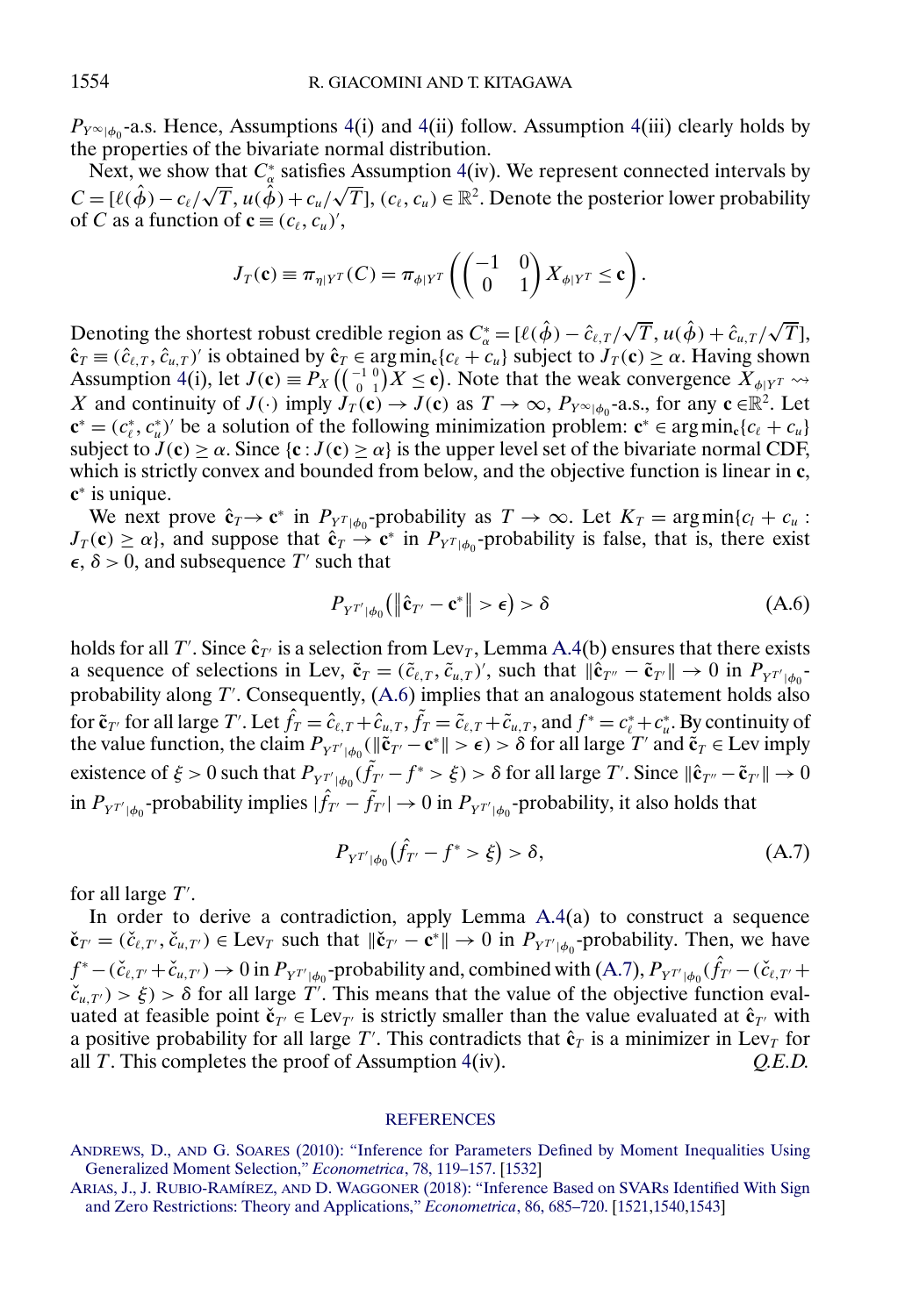- <span id="page-36-0"></span>[ARTSTEIN, Z. \(1983\): "Distributions of Random Sets and Random Selections,"](http://www.e-publications.org/srv/ecta/linkserver/openurl?rft_dat=bib:3/Artstein83&rfe_id=urn:sici%2F0012-9682%282021%2989%3A4%3C1519%3ARBIFSI%3E2.0.CO%3B2-T) *Israel Journal of Mathematics*, [46, 313–324.](http://www.e-publications.org/srv/ecta/linkserver/openurl?rft_dat=bib:3/Artstein83&rfe_id=urn:sici%2F0012-9682%282021%2989%3A4%3C1519%3ARBIFSI%3E2.0.CO%3B2-T) [\[1525\]](#page-6-0)
- ARUOBA, S., AND F. SCHORFHEIDE [\(2011\): "Sticky Prices versus Monetary Frictions: An Estimation of Policy](http://www.e-publications.org/srv/ecta/linkserver/openurl?rft_dat=bib:4/AS11&rfe_id=urn:sici%2F0012-9682%282021%2989%3A4%3C1519%3ARBIFSI%3E2.0.CO%3B2-T) Trade-Offs," *[American Economic Journal: Macroeconomics](http://www.e-publications.org/srv/ecta/linkserver/openurl?rft_dat=bib:4/AS11&rfe_id=urn:sici%2F0012-9682%282021%2989%3A4%3C1519%3ARBIFSI%3E2.0.CO%3B2-T)*, 3, 60–90. [\[1541\]](#page-22-0)
- [AUMANN, R. \(1965\): "Integrals of Set-Valued Functions,"](http://www.e-publications.org/srv/ecta/linkserver/openurl?rft_dat=bib:5/Aumann65&rfe_id=urn:sici%2F0012-9682%282021%2989%3A4%3C1519%3ARBIFSI%3E2.0.CO%3B2-T) *Journal of Mathematical Analysis and Applications*, [12, 1–12.](http://www.e-publications.org/srv/ecta/linkserver/openurl?rft_dat=bib:5/Aumann65&rfe_id=urn:sici%2F0012-9682%282021%2989%3A4%3C1519%3ARBIFSI%3E2.0.CO%3B2-T) [\[1526\]](#page-7-0)
- BALKE, A., AND J. PEARL [\(1997\): "Bounds on Treatment Effects From Studies With Imperfect Compliance,"](http://www.e-publications.org/srv/ecta/linkserver/openurl?rft_dat=bib:6/BP97&rfe_id=urn:sici%2F0012-9682%282021%2989%3A4%3C1519%3ARBIFSI%3E2.0.CO%3B2-T) *[Journal of the American Statistical Association](http://www.e-publications.org/srv/ecta/linkserver/openurl?rft_dat=bib:6/BP97&rfe_id=urn:sici%2F0012-9682%282021%2989%3A4%3C1519%3ARBIFSI%3E2.0.CO%3B2-T)*, 92, 1171–1176. [\[1533\]](#page-14-0)
- [BARANKIN, E. \(1960\): "Sufficient Parameters: Solution of the Minimal Dimensionality Problem,"](http://www.e-publications.org/srv/ecta/linkserver/openurl?rft_dat=bib:7/Barankin60&rfe_id=urn:sici%2F0012-9682%282021%2989%3A4%3C1519%3ARBIFSI%3E2.0.CO%3B2-T) *Annals of [the Institute of Statistical Mathematics](http://www.e-publications.org/srv/ecta/linkserver/openurl?rft_dat=bib:7/Barankin60&rfe_id=urn:sici%2F0012-9682%282021%2989%3A4%3C1519%3ARBIFSI%3E2.0.CO%3B2-T)*, 12, 91–118. [\[1522](#page-3-0)[,1523\]](#page-4-0)
- BAUMEISTER, C., AND J. HAMILTON [\(2015\): "Sign Restrictions, Structural Vector Autoregressions, and Useful](http://www.e-publications.org/srv/ecta/linkserver/openurl?rft_dat=bib:8/BH13&rfe_id=urn:sici%2F0012-9682%282021%2989%3A4%3C1519%3ARBIFSI%3E2.0.CO%3B2-T) [Prior Information,"](http://www.e-publications.org/srv/ecta/linkserver/openurl?rft_dat=bib:8/BH13&rfe_id=urn:sici%2F0012-9682%282021%2989%3A4%3C1519%3ARBIFSI%3E2.0.CO%3B2-T) *Econometrica*, 83, 1963–1999. [\[1520,](#page-1-0)[1521,](#page-2-0)[1538\]](#page-19-0)
- BERESTEANU, A., AND F. MOLINARI [\(2008\): "Asymptotic Properties for a Class of Partially Identified Models,"](http://www.e-publications.org/srv/ecta/linkserver/openurl?rft_dat=bib:9/BM08&rfe_id=urn:sici%2F0012-9682%282021%2989%3A4%3C1519%3ARBIFSI%3E2.0.CO%3B2-T) *[Econometrica](http://www.e-publications.org/srv/ecta/linkserver/openurl?rft_dat=bib:9/BM08&rfe_id=urn:sici%2F0012-9682%282021%2989%3A4%3C1519%3ARBIFSI%3E2.0.CO%3B2-T)*, 76, 763–814. [\[1522](#page-3-0)[,1531](#page-12-0)[,1532\]](#page-13-0)
- BERESTEANU, A., I. MOLCHANOV, AND F. MOLINARI [\(2012\): "Partial Identification Using Random Set The](http://www.e-publications.org/srv/ecta/linkserver/openurl?rft_dat=bib:10/BMM12&rfe_id=urn:sici%2F0012-9682%282021%2989%3A4%3C1519%3ARBIFSI%3E2.0.CO%3B2-T)ory," *[Journal of Econometrics](http://www.e-publications.org/srv/ecta/linkserver/openurl?rft_dat=bib:10/BMM12&rfe_id=urn:sici%2F0012-9682%282021%2989%3A4%3C1519%3ARBIFSI%3E2.0.CO%3B2-T)*, 166, 17–32. [\[1522\]](#page-3-0)
- BERGER, J. (1994): "The Robust Bayesian Viewpoint," in *Robustness of Bayesian Analysis*, ed. by J. Kadane. Amsterdam, Netherlands: North-Holland. [\[1521\]](#page-2-0)
- BONTEMPS, C., T. MAGNAC, AND E. MAURIN [\(2012\): "Set Identified Linear Models,"](http://www.e-publications.org/srv/ecta/linkserver/openurl?rft_dat=bib:12/BMM12Ecta&rfe_id=urn:sici%2F0012-9682%282021%2989%3A4%3C1519%3ARBIFSI%3E2.0.CO%3B2-T) *Econometrica*, 80, 1129– [1155.](http://www.e-publications.org/srv/ecta/linkserver/openurl?rft_dat=bib:12/BMM12Ecta&rfe_id=urn:sici%2F0012-9682%282021%2989%3A4%3C1519%3ARBIFSI%3E2.0.CO%3B2-T) [\[1531\]](#page-12-0)
- BORWANKER, J., G. KALLIANPUR, AND B. L. S. PRAKASA RAO [\(1971\): "The Bernstein-Von Mises Theorem for](http://www.e-publications.org/srv/ecta/linkserver/openurl?rft_dat=bib:13/BKP71&rfe_id=urn:sici%2F0012-9682%282021%2989%3A4%3C1519%3ARBIFSI%3E2.0.CO%3B2-T) Markov Processes," *[Annals of Mathematical Statistics](http://www.e-publications.org/srv/ecta/linkserver/openurl?rft_dat=bib:13/BKP71&rfe_id=urn:sici%2F0012-9682%282021%2989%3A4%3C1519%3ARBIFSI%3E2.0.CO%3B2-T)*, 42, 1241–1253. [\[1533\]](#page-14-0)
- CANAY, I., AND A. SHAIKH (2017): "Practical and Theoretical Advances for Inference in Partially Identified Models," in *Advances in Economics and Econometrics: Volume 2: Eleventh World Congress*, Econometric Society Monographs, ed. by B. Honoré, A. Pakes, M. Piazzesi, and L. Samuelson. Cambridge University Press, 271–306. [\[1521\]](#page-2-0)
- CANOVA, F., AND G. D. NICOLO [\(2002\): "Monetary Disturbances Matter for Business Fluctuations in the G-7,"](http://www.e-publications.org/srv/ecta/linkserver/openurl?rft_dat=bib:15/CD02&rfe_id=urn:sici%2F0012-9682%282021%2989%3A4%3C1519%3ARBIFSI%3E2.0.CO%3B2-T) *[Journal of Monetary Economics](http://www.e-publications.org/srv/ecta/linkserver/openurl?rft_dat=bib:15/CD02&rfe_id=urn:sici%2F0012-9682%282021%2989%3A4%3C1519%3ARBIFSI%3E2.0.CO%3B2-T)*, 49, 1121–1159. [\[1520\]](#page-1-0)
- CHAMBERLAIN, G., AND E. LEAMER [\(1976\): "Matrix Weighted Averages and Posterior Bounds,"](http://www.e-publications.org/srv/ecta/linkserver/openurl?rft_dat=bib:16/CL76&rfe_id=urn:sici%2F0012-9682%282021%2989%3A4%3C1519%3ARBIFSI%3E2.0.CO%3B2-T) *Journal of [the Royal Statistical Society. Series B \(Methodological\)](http://www.e-publications.org/srv/ecta/linkserver/openurl?rft_dat=bib:16/CL76&rfe_id=urn:sici%2F0012-9682%282021%2989%3A4%3C1519%3ARBIFSI%3E2.0.CO%3B2-T)*, 38, 73–84. [\[1521\]](#page-2-0)
- CHEN, X., T. CHRISTENSEN, AND E. TAMER [\(2018\): "Monte Carlo Confidence Sets for Identified Sets,"](http://www.e-publications.org/srv/ecta/linkserver/openurl?rft_dat=bib:17/CCT18&rfe_id=urn:sici%2F0012-9682%282021%2989%3A4%3C1519%3ARBIFSI%3E2.0.CO%3B2-T) *Econometrica*[, 86, 1965–2018.](http://www.e-publications.org/srv/ecta/linkserver/openurl?rft_dat=bib:17/CCT18&rfe_id=urn:sici%2F0012-9682%282021%2989%3A4%3C1519%3ARBIFSI%3E2.0.CO%3B2-T) [\[1522\]](#page-3-0)
- [FAUST, J. \(1998\): "The Robustness of Identified VAR Conclusions About Money,"](http://www.e-publications.org/srv/ecta/linkserver/openurl?rft_dat=bib:18/Faust98&rfe_id=urn:sici%2F0012-9682%282021%2989%3A4%3C1519%3ARBIFSI%3E2.0.CO%3B2-T) *Carnegie-Rochester Confer[ence Series on Public Policy](http://www.e-publications.org/srv/ecta/linkserver/openurl?rft_dat=bib:18/Faust98&rfe_id=urn:sici%2F0012-9682%282021%2989%3A4%3C1519%3ARBIFSI%3E2.0.CO%3B2-T)*, 48, 207–244. [\[1520\]](#page-1-0)
- GAFAROV, B., M. MEIER, AND J. MONTIEL-OLEA [\(2018\): "Delta-Method Inference for a Class of Set-](http://www.e-publications.org/srv/ecta/linkserver/openurl?rft_dat=bib:19/GafarovOlea14&rfe_id=urn:sici%2F0012-9682%282021%2989%3A4%3C1519%3ARBIFSI%3E2.0.CO%3B2-T)Identified SVARs," *[Journal of Econometrics](http://www.e-publications.org/srv/ecta/linkserver/openurl?rft_dat=bib:19/GafarovOlea14&rfe_id=urn:sici%2F0012-9682%282021%2989%3A4%3C1519%3ARBIFSI%3E2.0.CO%3B2-T)*, 203, 316–327. [\[1520,](#page-1-0)[1521,](#page-2-0)[1541\]](#page-22-0)
- GIACOMINI, R., AND T. KITAGAWA (2021): "Supplement to 'Robust Bayesian Inference for Set-Identified Models'," *Econometrica Supplemental Material*, 89, [https://doi.org/10.3982/ECTA16773.](https://doi.org/10.3982/ECTA16773) [\[1522](#page-3-0)[,1530](#page-11-0)[,1533](#page-14-0)[,1536,](#page-17-0) [1538,](#page-19-0)[1539,](#page-20-0)[1543\]](#page-24-0)
- GIACOMINI, R., T. KITAGAWA, AND A. VOLPICELLA (2020): "Uncertain Identification," Cemmap working paper. [\[1541\]](#page-22-0)
- GRANZIERA, E., H. MOON, AND F. SCHORFHEIDE [\(2018\): "Inference for VARs Identified With Sign Restric](http://www.e-publications.org/srv/ecta/linkserver/openurl?rft_dat=bib:22/MSG13&rfe_id=urn:sici%2F0012-9682%282021%2989%3A4%3C1519%3ARBIFSI%3E2.0.CO%3B2-T)tions," *[Quantitative Economics](http://www.e-publications.org/srv/ecta/linkserver/openurl?rft_dat=bib:22/MSG13&rfe_id=urn:sici%2F0012-9682%282021%2989%3A4%3C1519%3ARBIFSI%3E2.0.CO%3B2-T)*, 9 (3), 1087–1121. [\[1520,](#page-1-0)[1521,](#page-2-0)[1541,](#page-22-0)[1542\]](#page-23-0)
- GUSTAFSON, P. (2015): *Bayesian Inference for Partially Identified Models: Exploring the Limits of Limited Data*. Chapman and Hall/CRC. [\[1521\]](#page-2-0)
- [HUBER, P. \(1973\): "The Use of Choquet Capacities in Statistics,"](http://www.e-publications.org/srv/ecta/linkserver/openurl?rft_dat=bib:24/Huber73&rfe_id=urn:sici%2F0012-9682%282021%2989%3A4%3C1519%3ARBIFSI%3E2.0.CO%3B2-T) *Bulletin of the International Statistical Institute*, [45, 181–191.](http://www.e-publications.org/srv/ecta/linkserver/openurl?rft_dat=bib:24/Huber73&rfe_id=urn:sici%2F0012-9682%282021%2989%3A4%3C1519%3ARBIFSI%3E2.0.CO%3B2-T) [\[1526\]](#page-7-0)
- IMBENS, G., AND C. MANSKI [\(2004\): "Confidence Intervals for Partially Identified Parameters,"](http://www.e-publications.org/srv/ecta/linkserver/openurl?rft_dat=bib:25/IM04&rfe_id=urn:sici%2F0012-9682%282021%2989%3A4%3C1519%3ARBIFSI%3E2.0.CO%3B2-T) *Econometrica*, [72, 1845–1857.](http://www.e-publications.org/srv/ecta/linkserver/openurl?rft_dat=bib:25/IM04&rfe_id=urn:sici%2F0012-9682%282021%2989%3A4%3C1519%3ARBIFSI%3E2.0.CO%3B2-T) [\[1532\]](#page-13-0)
- INOUE, A., AND L. KILIAN [\(2013\): "Inference on Impulse Response Functions in Structural VAR Models,"](http://www.e-publications.org/srv/ecta/linkserver/openurl?rft_dat=bib:26/IK13&rfe_id=urn:sici%2F0012-9682%282021%2989%3A4%3C1519%3ARBIFSI%3E2.0.CO%3B2-T) *[Journal of Econometrics](http://www.e-publications.org/srv/ecta/linkserver/openurl?rft_dat=bib:26/IK13&rfe_id=urn:sici%2F0012-9682%282021%2989%3A4%3C1519%3ARBIFSI%3E2.0.CO%3B2-T)*, 177, 1–13. [\[1520\]](#page-1-0)
- [KAIDO, H. \(2016\): "A Dual Approach to Inference for Partially Identified Econometric Models,"](http://www.e-publications.org/srv/ecta/linkserver/openurl?rft_dat=bib:27/Kaido16&rfe_id=urn:sici%2F0012-9682%282021%2989%3A4%3C1519%3ARBIFSI%3E2.0.CO%3B2-T) *Journal of Econometrics*[, 192, 269–290.](http://www.e-publications.org/srv/ecta/linkserver/openurl?rft_dat=bib:27/Kaido16&rfe_id=urn:sici%2F0012-9682%282021%2989%3A4%3C1519%3ARBIFSI%3E2.0.CO%3B2-T) [\[1531\]](#page-12-0)
- KAIDO, H., AND A. SANTOS [\(2014\): "Asymptotically Efficient Estimation of Models Defined by Convex Mo](http://www.e-publications.org/srv/ecta/linkserver/openurl?rft_dat=bib:28/KS14&rfe_id=urn:sici%2F0012-9682%282021%2989%3A4%3C1519%3ARBIFSI%3E2.0.CO%3B2-T)[ment Inequalities,"](http://www.e-publications.org/srv/ecta/linkserver/openurl?rft_dat=bib:28/KS14&rfe_id=urn:sici%2F0012-9682%282021%2989%3A4%3C1519%3ARBIFSI%3E2.0.CO%3B2-T) *Econometrica*, 82, 387–413. [\[1532\]](#page-13-0)
- KALLENBERG, O. (2001): *Foundations of Modern Probability* (Second Ed.). New York, NY: Springer-Verlag. [\[1552\]](#page-33-0)
- KITAGAWA, T., J. MONTIEL-OLEA, J. PAYNE, AND A. VELEZ [\(2020\): "Posterior Distributions of Nondifferen](http://www.e-publications.org/srv/ecta/linkserver/openurl?rft_dat=bib:30/KMP17&rfe_id=urn:sici%2F0012-9682%282021%2989%3A4%3C1519%3ARBIFSI%3E2.0.CO%3B2-T)tiable Functions," *[Journal of Econometrics](http://www.e-publications.org/srv/ecta/linkserver/openurl?rft_dat=bib:30/KMP17&rfe_id=urn:sici%2F0012-9682%282021%2989%3A4%3C1519%3ARBIFSI%3E2.0.CO%3B2-T)*, 217, 161–175. [\[1532,](#page-13-0)[1533\]](#page-14-0)